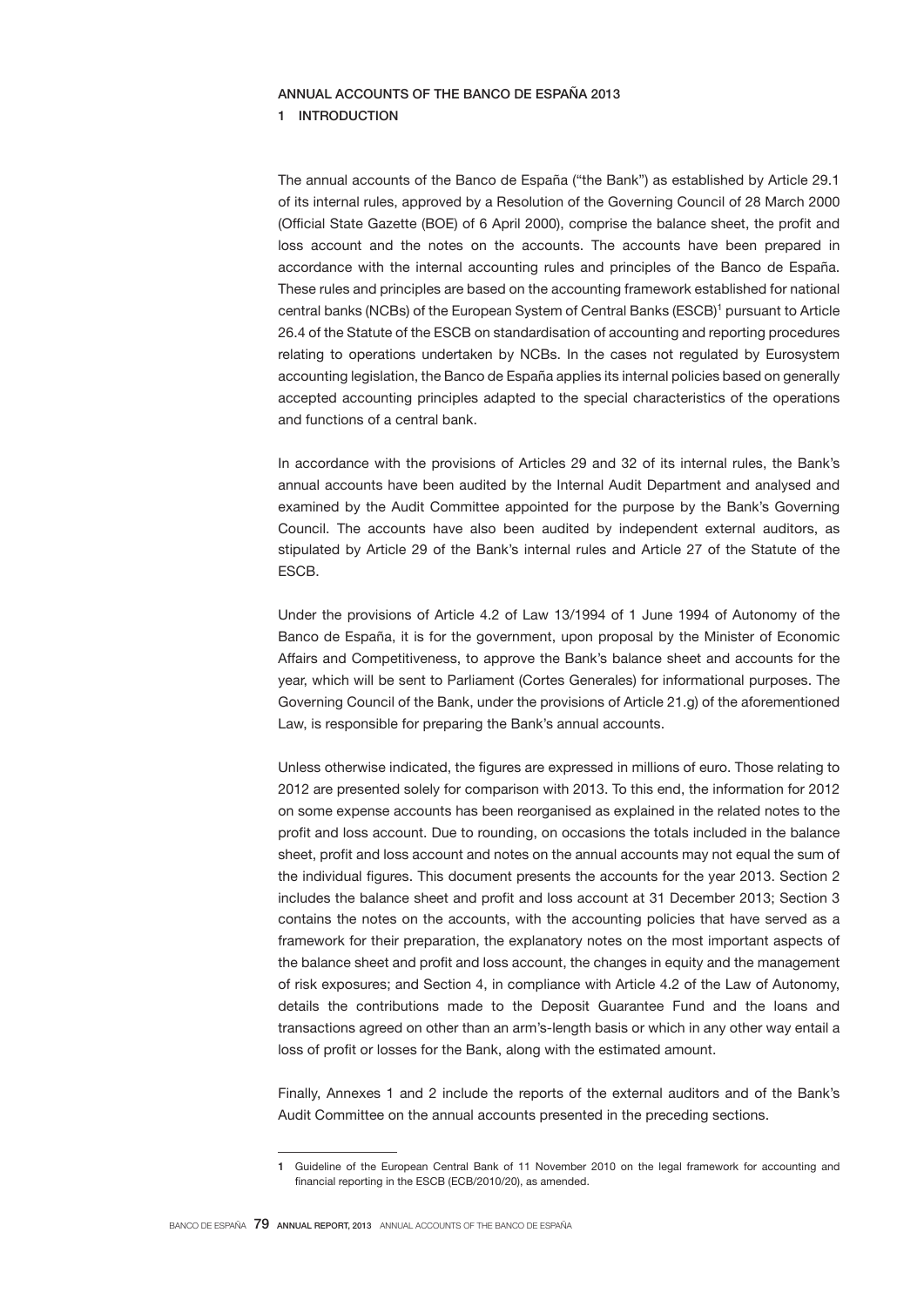# BALANCE SHEET OF THE BANCO DE ESPAÑA AS AT 31 DECEMBER 2013

EUR m

|   |               |                                                                                           | <b>Note</b><br>Number | 2013                     | 2012              | Change                   |
|---|---------------|-------------------------------------------------------------------------------------------|-----------------------|--------------------------|-------------------|--------------------------|
|   | <b>ASSETS</b> |                                                                                           |                       |                          |                   |                          |
| 1 |               | Gold and gold receivables                                                                 | 1                     | 7,887.81                 | 11,418.40         | $-3,530.59$              |
| 2 |               | Claims on non-euro area residents denominated in foreign currency                         |                       | 25,611.86                | 26,593.16         | -981.30                  |
|   | 2.1           | Receivables from the IMF                                                                  | 2                     | 5.593.31                 | 5,907.82          | $-314.51$                |
|   | 2.2           | Balances with banks and security investments, external loans<br>and other external assets | 3                     | 20,018.55                | 20,685.34         | $-666.79$                |
| 3 |               | Claims on euro area residents denominated in foreign currency                             | 4                     | 2,175.35                 | 2,576.94          | -401.60                  |
| 4 |               | Claims on non-euro area residents denominated in euro                                     |                       | 402.28                   | 812.81            | $-410.53$                |
|   | 4.1           | Balances with banks, securities investments and loans                                     | 5                     | 402.28                   | 812.81            | -410.53                  |
|   | 4.2           | Claims arising from the credit facility under ERM II                                      |                       |                          |                   | $\overline{\phantom{m}}$ |
| 5 |               | Lending to euro area credit institutions related to monetary policy                       |                       |                          |                   |                          |
|   |               | operations denominated in euro                                                            | 6                     | 195,170.41               | 361,086.88        | -165,916.47              |
|   | 5.1           | Main refinancing operations                                                               |                       | 17,106.70                | 45,735.00         | $-28,628.30$             |
|   | 5.2           | Longer-term refinancing operations                                                        |                       | 178,063.59               | 315,351.79        | -137,288.20              |
|   | 5.3           | Fine-tuning reverse operations                                                            |                       |                          |                   |                          |
|   | 5.4           | Structural reverse operations                                                             |                       |                          |                   |                          |
|   | 5.5           | Marginal lending facility                                                                 |                       | $\overline{\phantom{0}}$ | $\qquad \qquad -$ | $\overline{\phantom{0}}$ |
|   | 5.6           | Credits related to margin calls                                                           |                       | 0.12                     | 0.09              | 0.03                     |
| 6 |               | Other claims on euro area credit institutions denominated in euro                         |                       | 3.78                     | 0.87              | 2.92                     |
| 7 |               | Securities of euro area residents denominated in euro                                     | 7                     | 88,211.85                | 96,930.56         | $-8,718.71$              |
|   | 7.1           | Securities held for monetary policy purposes                                              |                       | 29,586.07                | 32,989.53         | $-3,403.45$              |
|   | 7.2           | Other securities                                                                          |                       | 58,625.78                | 63,941.03         | -5,315.26                |
| 8 |               | General government debt denominated in euro                                               | 8                     | 1,943.37                 | 2,915.05          | -971.68                  |
| 9 |               | Intra-Eurosystem claims                                                                   | 9                     | 53,105.07                | 40,078.29         | 13,026.78                |
|   | 9.1           | Participating interest in ECB                                                             |                       | 1,077.72                 | 1,078.50          | $-0.78$                  |
|   | 9.2           | Claims equivalent to the transfer of foreign reserves                                     |                       | 4,782.87                 | 4,783.65          | $-0.77$                  |
|   | 9.4           | Net claims related to the allocation of euro banknotes within the<br>Eurosystem           |                       | 47,244.47                | 34,216.14         | 13,028.33                |
|   | 9.5           | Other claims within the Eurosystem (net)                                                  |                       | $\overline{\phantom{0}}$ |                   |                          |
|   |               | 10 Items in course of settlement                                                          |                       | 2.12                     | 1.04              | 1.08                     |
|   |               | 11 Other assets                                                                           |                       | 6,457.70                 | 7,269.06          | $-811.36$                |
|   |               | 11.2 Tangible and intangible fixed assets                                                 | 10                    | 257.97                   | 263.67            | $-5.70$                  |
|   |               | 11.3 Other financial assets                                                               | 11                    | 25.25                    | 45.70             | $-20.45$                 |
|   |               | 11.4 Off-balance sheet instruments revaluation differences                                | 12                    | 104.07                   | 162.30            | $-58.24$                 |
|   |               | 11.5 Accruals and prepaid expenses                                                        | 13                    | 4,492.89                 | 4,825.31          | $-332.42$                |
|   |               | 11.6 Sundry                                                                               | 14                    | 1,577.52                 | 1,972.07          | $-394.56$                |
|   |               | <b>TOTAL ASSETS</b>                                                                       |                       | 380,971.59               | 549,683.05        | $-168,711.46$            |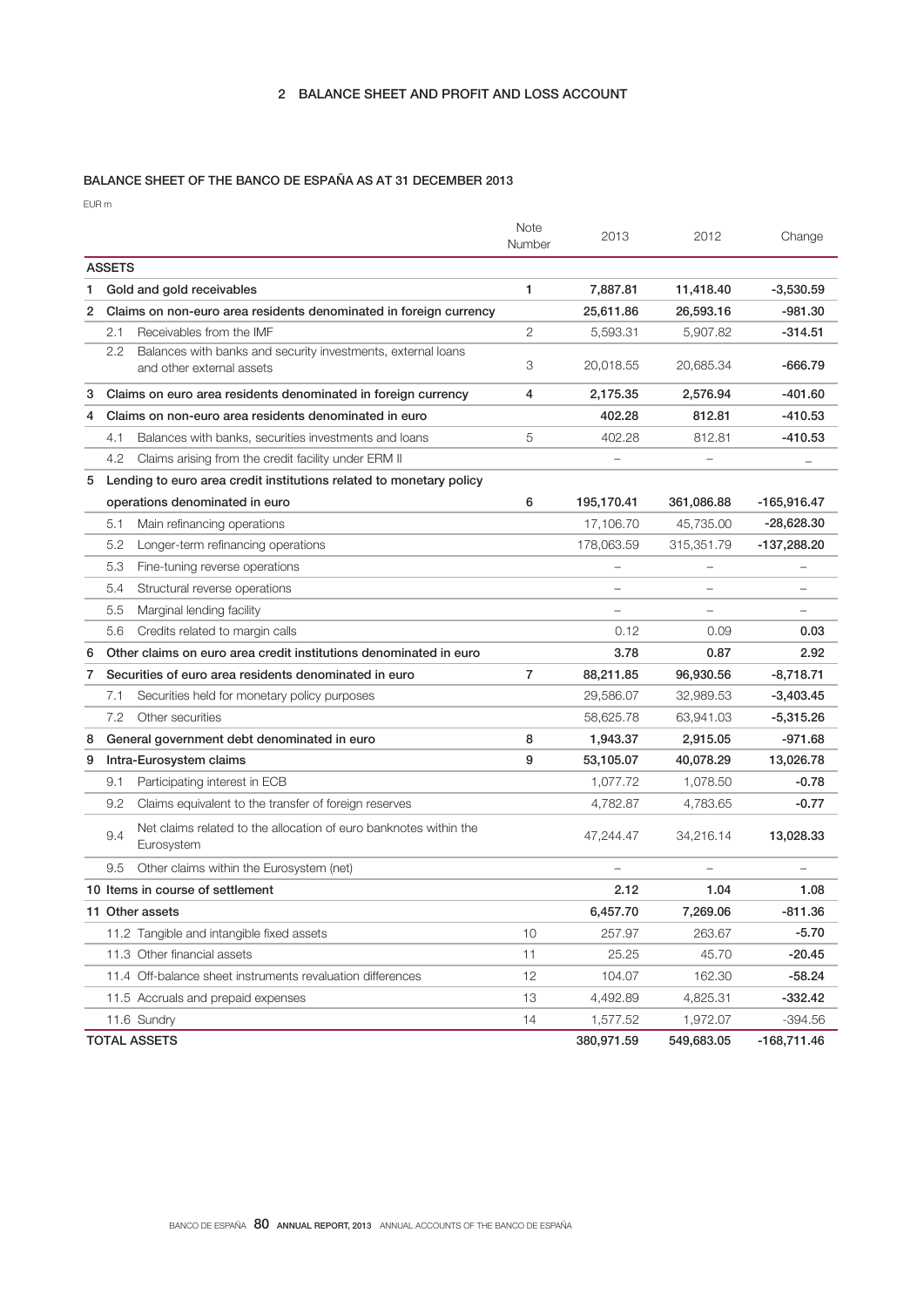# BALANCE SHEET OF THE BANCO DE ESPAÑA AS AT 31 DECEMBER 2013 (cont'd)

EUR m

|                    |                                                                                              | Note<br>Number | 2013                     | 2012       | Change        |
|--------------------|----------------------------------------------------------------------------------------------|----------------|--------------------------|------------|---------------|
| <b>LIABILITIES</b> |                                                                                              |                |                          |            |               |
| 1                  | Banknotes in circulation                                                                     | 15             | 104,377.15               | 99,641.36  | 4,735.80      |
| $\overline{2}$     | Liabilities to euro area credit institutions related to monetary                             |                |                          |            |               |
|                    | policy operations denominated in euro                                                        | 16             | 30,783.49                | 72,004.69  | $-41,221.20$  |
|                    | Current accounts (covering the minimum reserve system)<br>2.1                                |                | 15,949.79                | 12,851.75  | 3,098.04      |
|                    | 2.2<br>Deposit facility                                                                      |                | 14,833.00                | 59,046.50  | $-44,213.50$  |
|                    | Fixed-term deposits<br>2.3                                                                   |                |                          |            |               |
|                    | 2.4<br>Fine-tuning reverse operations                                                        |                |                          |            |               |
|                    | 2.5<br>Deposits related to margin calls                                                      |                | 0.70                     | 106.45     | $-105.74$     |
| 3                  | Other liabilities to euro area credit institutions denominated in euro                       | 17             | 0.63                     | 110.01     | $-109.38$     |
| 5                  | Liabilities to other euro area residents denominated in euro                                 |                | 4,164.40                 | 10,951.86  | -6,787.46     |
|                    | 5.1<br>General government                                                                    | 18             | 2,116.77                 | 9,009.99   | $-6,893.22$   |
|                    | 5.2<br>Other liabilities                                                                     | 19             | 2,047.62                 | 1,941.86   | 105.76        |
| 6                  | Liabilities to non-euro area residents denominated in euro                                   | 20             | 144.98                   | 141.68     | 3.29          |
| 7                  | Liabilities to euro area residents denominated in foreign currency                           |                | 0.95                     | 0.85       | 0.10          |
| 8                  | Liabilities to non-euro area residents denominated in foreign currency                       |                | 0.73                     | 0.77       | $-0.03$       |
|                    | 8.1<br>Deposits, balances and other liabilities                                              |                | 0.73                     | 0.77       | $-0.03$       |
|                    | $8.2^{\circ}$<br>Liabilities arising from the credit facility under ERM II                   |                |                          |            |               |
| 9                  | Counterpart of special drawing rights allocated by the IMF                                   | 21             | 3.162.06                 | 3,296.08   | $-134.02$     |
|                    | 10 Intra-Eurosystem liabilities                                                              | 22             | 213,382.14               | 336,831.24 | $-123,449.10$ |
|                    | 10.2 Liabilities related to promissory notes backing the issuance<br>of ECB debt certificate |                |                          |            |               |
|                    | 10.3 Net liabilities related to the allocation of euro banknotes within the<br>Eurosystem    |                |                          |            |               |
|                    | 10.4 Other liabilities within the Eurosystem (net)                                           |                | 213,382.14               | 336,831.24 | $-123,449.10$ |
|                    | 11 Items in course of settlement                                                             | 23             | 1,679.49                 | 183.75     | 1,495.74      |
|                    | 12 Other liabilities                                                                         |                | 176.00                   | 350.59     | $-174.59$     |
|                    | 12.1 Off-balance-sheet instruments revaluation differences                                   | 24             | $\overline{\phantom{0}}$ |            |               |
|                    | 12.2 Accruals and income collected in advance                                                | 25             | 55.74                    | 237.54     | $-181.81$     |
|                    | 12.3 Sundry                                                                                  | 26             | 120.27                   | 113.05     | 7.22          |
|                    | 13 Provisions                                                                                | 27             | 9,013.67                 | 7.806.34   | 1,207.33      |
|                    | 14 Revaluation accounts                                                                      | 28             | 9,038.52                 | 12,568.59  | $-3,530.07$   |
|                    | 15 Capital and reserves                                                                      |                | 1,899.81                 | 1,950.00   | $-50.19$      |
|                    | 15.1 Capital                                                                                 | 29             | 1,000.00                 | 1,000.00   |               |
|                    | 15.2 Reserves                                                                                | 30             | 899.81                   | 950.00     | $-50.19$      |
|                    | 16 Profit for the year                                                                       | 31             | 3,147.58                 | 3,845.23   | $-697.66$     |
|                    | <b>TOTAL LIABILITIES</b>                                                                     |                | 380,971.59               | 549,683.05 | $-168,711.46$ |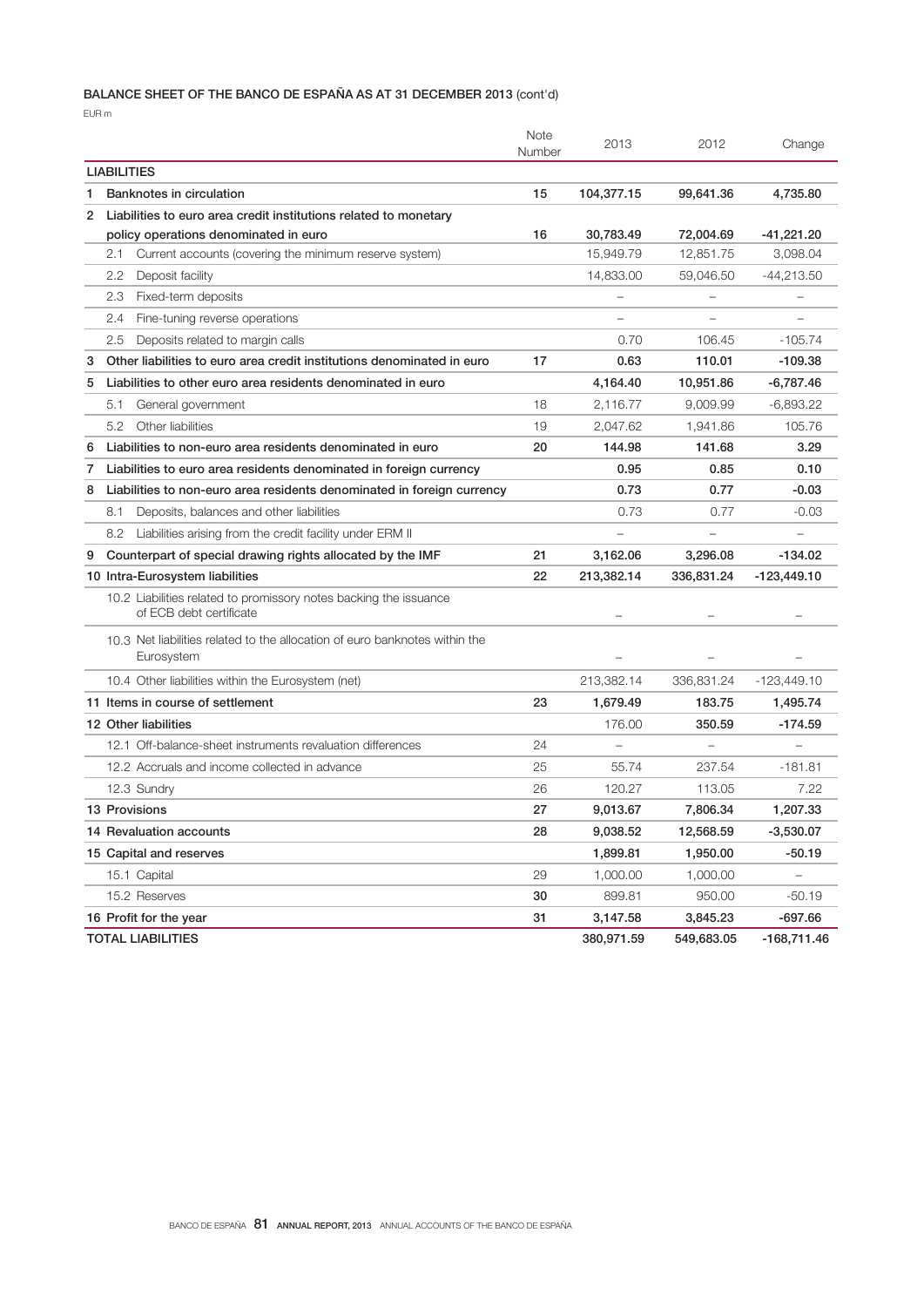# PROFIT AND LOSS ACCOUNT OF THE BANCO DE ESPAÑA FOR THE YEAR ENDING 31 DECEMBER 2013

EUR m

|    |                                                                                   | Note<br>Number | 2013        | 2012        | Change      |
|----|-----------------------------------------------------------------------------------|----------------|-------------|-------------|-------------|
| 1. | Interest income                                                                   | 1              | 6,388.48    | 8,223.84    | $-1,835.36$ |
| 2  | Interest expense                                                                  | $\overline{2}$ | 1.721.62    | 3.116.53    | $-1.394.91$ |
| 3  | Net interest income $(1 - 2)$                                                     |                | 4,666.86    | 5,107.31    | $-440.45$   |
| 4  | Realised gains/losses arising from financial operations                           | 3              | $-1.94$     | 132.25      | $-134.19$   |
| 5  | Write-downs on financial assets and positions                                     | 4              | 285.36      | 1.01        | 284.35      |
| 6  | Transfer to/from provisions for financial risks                                   | 5              | $-1,268.68$ | $-1,565.92$ | 297.25      |
| 7  | Net result of financial operations, write-downs and risk provisions $(4 - 5 + 6)$ |                | $-1,555.98$ | $-1,434.68$ | $-121.29$   |
| 8  | Fees and commissions income                                                       |                | 17.55       | 19.32       | $-1.76$     |
| 9  | Fees and commissions expense                                                      |                | 10.64       | 12.04       | $-1.40$     |
|    | 10 Net income from fees and commissions $(8 - 9)$                                 | 6              | 6.91        | 7.27        | $-0.36$     |
| 11 | Income from equity shares and participating interests                             | 7              | 221.36      | 89.58       | 131.78      |
| 12 | Net result of pooling of monetary income                                          | 8              | 173.55      | 514.17      | $-340.62$   |
| 13 | Other income and losses                                                           | 9              | 120.88      | $-4.55$     | 125.43      |
|    | 14 TOTAL NET INCOME $(3 + 7 + 10 + 11 + 12 + 13)$                                 |                | 3,633.58    | 4,279.10    | $-645.52$   |
| 15 | Staff costs                                                                       | 10             | 217.83      | 210.91      | 6.92        |
| 16 | Administrative expenses                                                           | 11             | 125.46      | 119.38      | 6.08        |
| 17 | Depreciation of tangible and intangible fixed assets                              | 12             | 30.43       | 30.60       | $-0.17$     |
| 18 | Banknote production services                                                      | 13             | 70.31       | 47.43       | 22.88       |
| 19 | Other expenses                                                                    |                | 3.21        | 2.92        | 0.29        |
|    | 20 TOTAL OPERATING EXPENSES (15 + 16 + 17 + 18 + 19)                              |                | 447.25      | 411.24      | 36.01       |
| 21 | Transfers and additions to other funds and provisions                             | 14             | 38.75       | 22.63       | 16.13       |
|    | 22 PROFIT FOR THE YEAR (14 - 20 - 21)                                             | 15             | 3,147.58    | 3.845.23    | $-697.66$   |

Countersigned by The Governor,

he

LUIS M. LINDE DE CASTRO

The Comptroller,

JAVIER PACIOS RODRÍGUEZ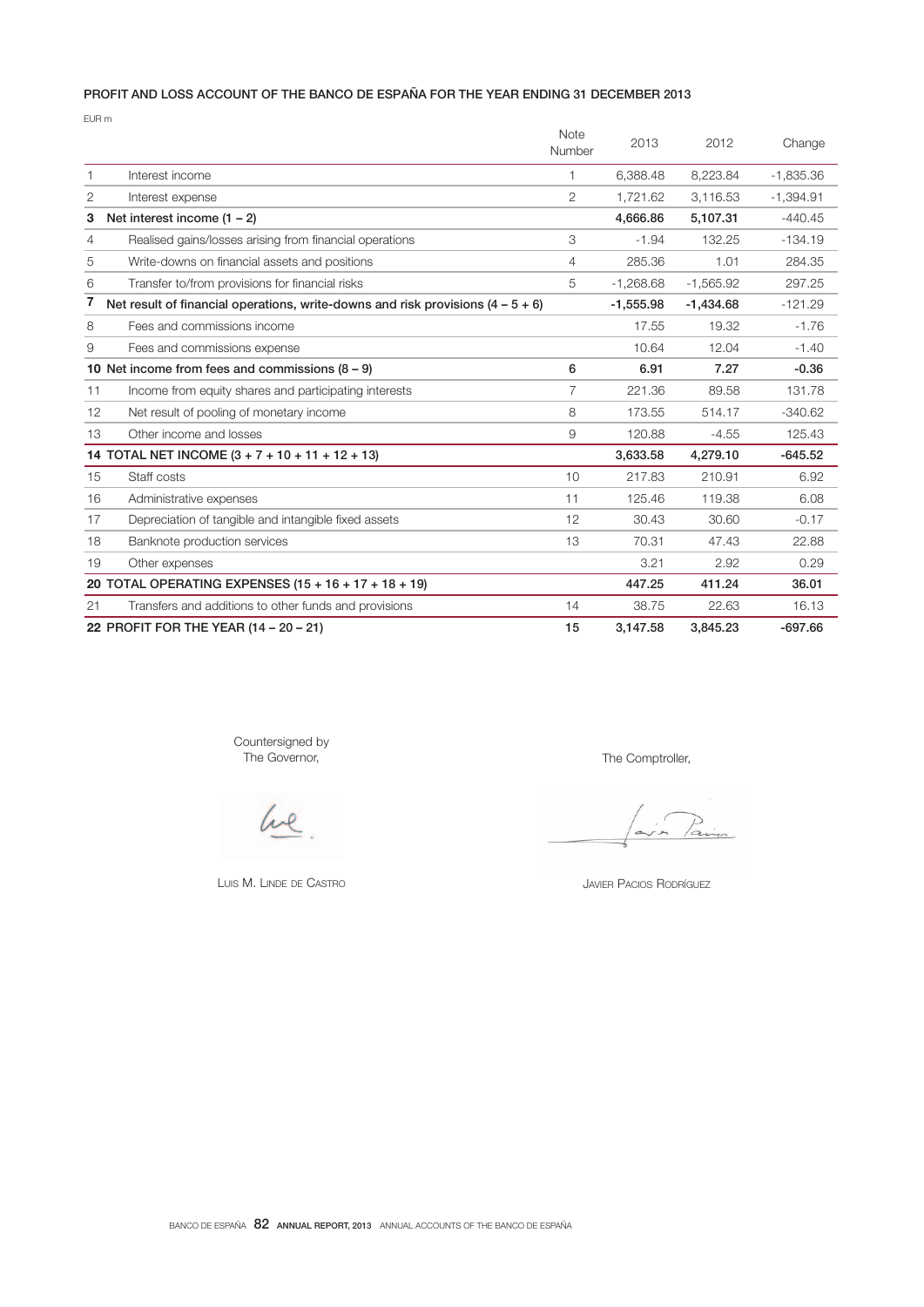# 3 NOTES ON THE ACCOUNTS

Gold

- The annual accounts of the Banco de España present fairly its net worth and financial and economic position. They have been drawn up in accordance with the following accounting principles: prudence, recognition of post-balance-sheet events, going concern, the accruals principle, consistency and comparability, no offset, matching of revenues and expenses, and materiality. These principles conform to those set out in the accounting guides and instructions of the ECB. 3.1 Accounting policies 1 BASIC PRINCIPLES
- The annual accounts have been prepared on a historical cost basis, modified as necessary to include market valuation of trading-book securities, gold and the foreign currency position. Futures shall be valued daily at market price and significant participating interests at underlying book value. 2 BASIS OF ACCOUNTING

Transactions in assets and liabilities are generally recorded on the settlement date, except that forward transactions in foreign currencies are booked at the spot settlement date. If a period-end falls between the trade date and the spot settlement date, both spot and forward foreign currency transactions are recognised at the trade date.

The specific valuation criteria applied to the various assets and liabilities were the following:

Gold is recorded at acquisition  $cost<sub>i</sub><sup>2</sup>$  which is determined by the cash amount paid in the transaction including any related expense.

> The cost of sales is obtained by applying the daily net average cost method. In the event that the cash to be paid or received is specified in a currency other than the euro, it is translated into euro at the mid-market exchange rate two business days before the settlement date.

> On the last day of each month, gold stocks are valued at the market price in euro per troy ounce of fine gold. Unrealised gains or losses (except for unrealised losses at year-end) are reflected in an adjustment account and credited or debited, respectively, to a revaluation or loss account.

> Unrealised losses existing at the end of the year are taken to the profit and loss account and the average book value is modified. Such losses are considered irreversible in subsequent revaluations.

> Sales of gold against foreign currency under repurchase agreements are recorded as offbalance-sheet items, with no effect on the balance sheet. The foreign currency received by way of consideration is recorded on the assets side, with the obligation to repay it being recorded simultaneously on the liabilities side. Possible differences arising between gold delivered spot and that received forward are recorded as if there had been an independent outright sale or purchase at the time of maturity of the transaction.

Spot purchases or sales of foreign currencies are recorded at the settlement date, and affect the foreign currency position from that date. Gains and losses on the spot sale of Foreign currencies

<sup>2</sup> As at 31/12/1998 its acquisition cost was adjusted to the market price then prevailing and the unrealised gains were credited to revaluation accounts. These gains are subsequently taken to profit and loss when the asset is sold and they can be used to offset unrealised losses.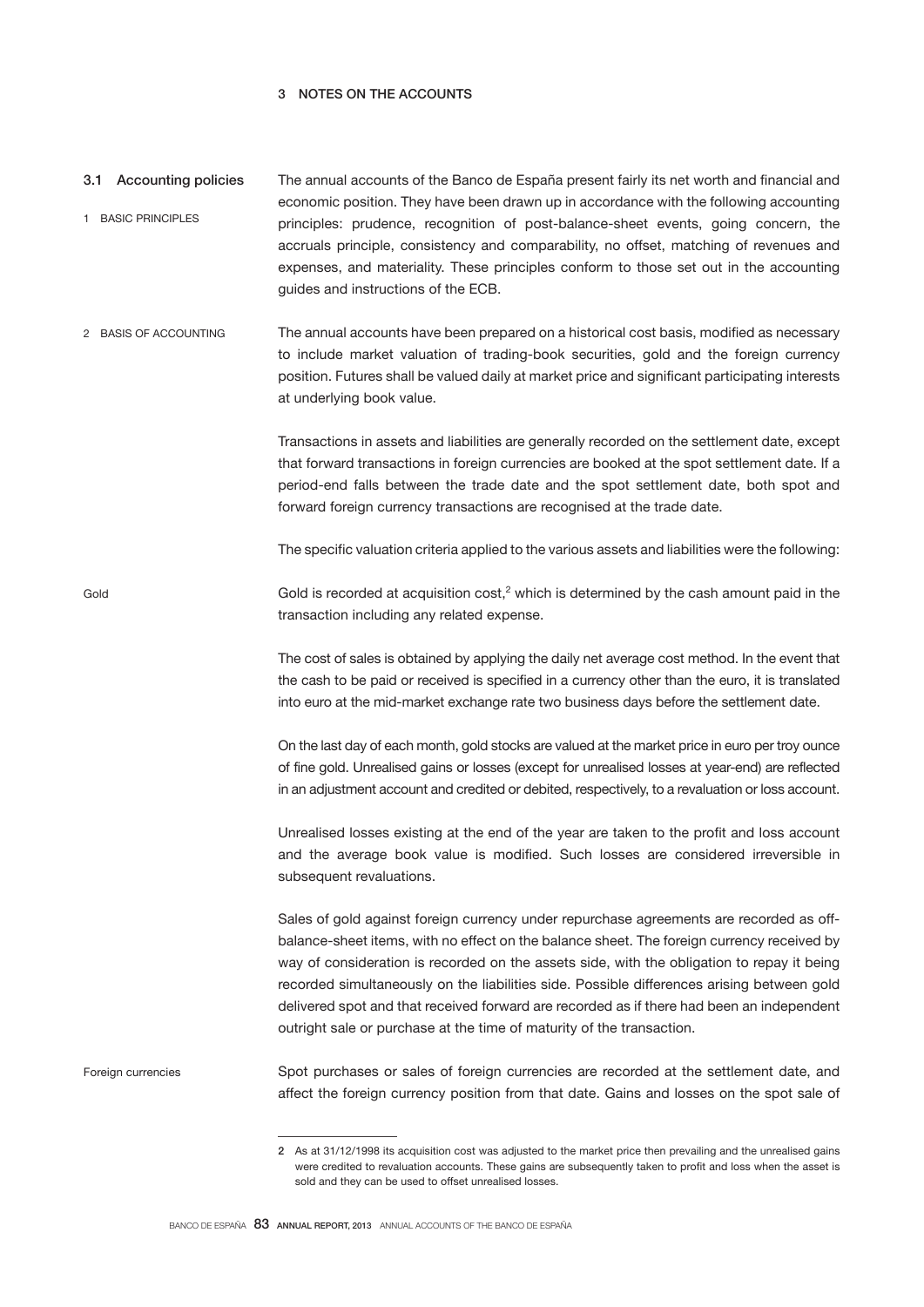foreign currencies are similarly considered to be realised from the settlement date. Meanwhile, foreign exchange forward purchase and sale transactions are recognised in off-balance-sheet accounts at the spot date of the transaction, affecting the foreign currency position as at that date. The gain or loss on the transaction is also considered to be realised on that date. If a period-end falls between the trade date and the spot settlement date, the transactions have to be recognised at the trade date.

Purchases are recorded at acquisition cost in euro. Purchases and sales of foreign currencies against euro are valued at the exchange rate agreed in the transaction. When foreign currencies are bought and sold against other foreign currencies, the euro valuation is at the mid-market exchange rate of the currency sold on the trade date. Transactions in a foreign currency that do not modify the overall position therein have no effect on the book value of such position.

The cost in euro of foreign currency sold is calculated using the daily net average cost method.

Accrued interest denominated in foreign currency is recorded on a daily basis, generally using the mid-market rate on each day. If the rate on the relevant day is not available, the latest mid-market rate available shall be applied. Accrued interest receivable or payable denominated in foreign currency forms part of the foreign currency position.

Foreign currencies are revalued monthly to market price. This revaluation is performed without netting unrealised gains against unrealised losses on the various currencies. Unrealised gains and losses (except for unrealised losses at year-end) are reflected in adjustment accounts and credited or debited, respectively, to revaluation and loss accounts.

Unrealised losses existing at the end of the year are taken to the profit and loss account for the year, in which case they affect the average cost of the currency in question. Such losses are considered irreversible in subsequent revaluations.

The criteria applied are the same as those indicated in the preceding section for foreign currencies. Foreign banknotes

SDRs and the net position in the International Monetary Fund (IMF) are valued at the yearend SDR market exchange rate by the same methods used for other currencies. Special drawing rights (SDRs)

**Securities** 

The Banco de España holds three separate securities portfolios: a trading portfolio, a held-tomaturity portfolio and a monetary policy portfolio (set up in accordance with the ECB Governing Council decisions of 7 May 2009 and 4 June 2009, 9 May 2010 and 6 October 2011).

In all three cases, the securities are recorded initially at acquisition cost, which is determined by the cash amount paid, less any accrued gross coupon.

The cost of securities sold or redeemed is determined by the average book value of the security in question. The securities in the held-to-maturity portfolio may not be sold except in exceptional, duly authorised circumstances.<sup>3</sup>

<sup>3</sup> Securities classified as held-to-maturity may be sold before their maturity in any of the following circumstances: a) if the quantity sold is considered not significant in comparison with the total amount of the held-to-maturity securities portfolio; b) if the securities are sold during the month of the maturity date; and c) under exceptional circumstances, such as a significant deterioration of the issuer's creditworthiness, or following an explicit monetary policy decision of the Governing Council.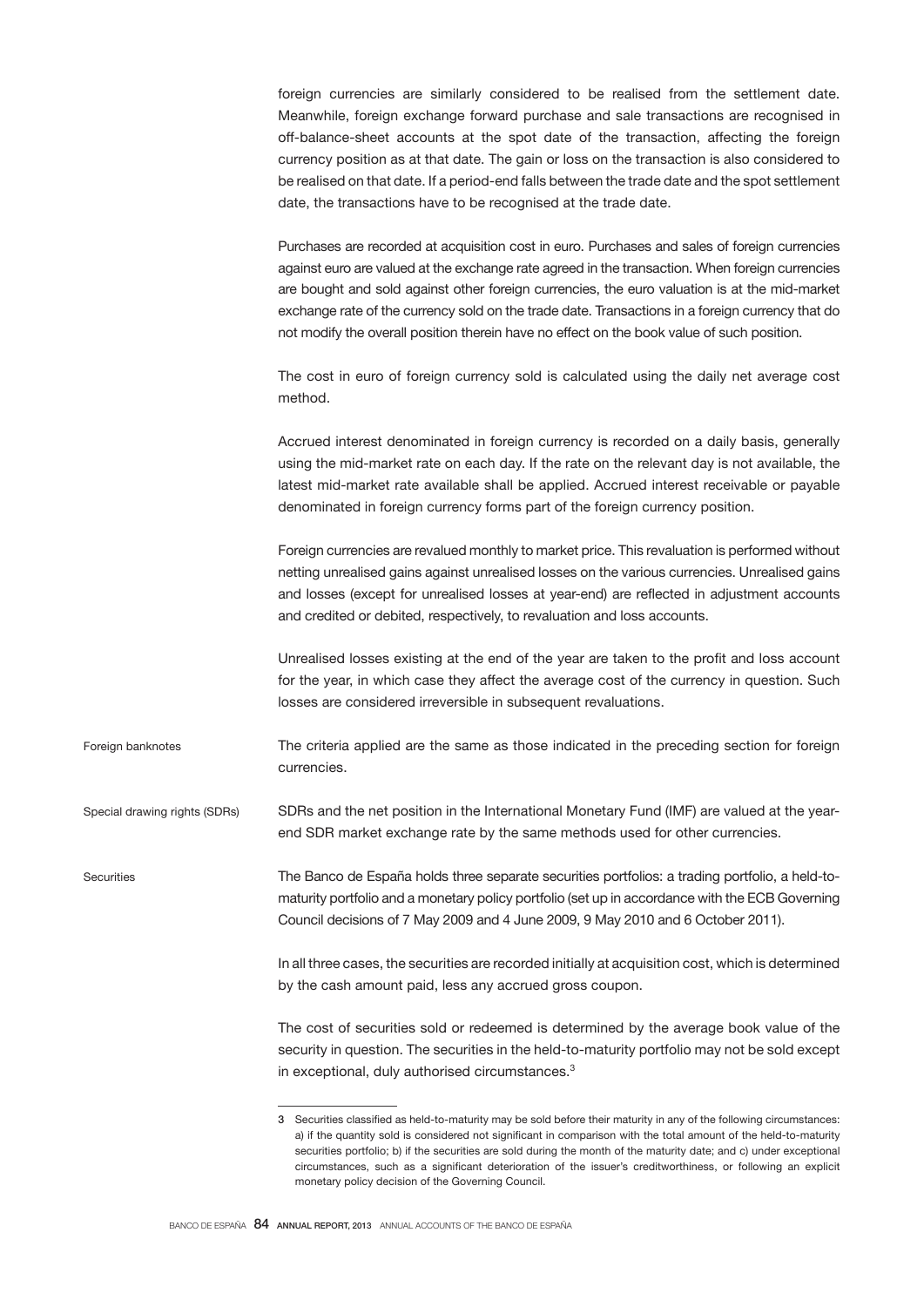Trading portfolio securities are revalued monthly to market price. This revaluation is carried out without any netting of unrealised gains and losses on different security codes. Unrealised gains and losses (except for unrealised losses at year-end) are reflected in adjustment accounts and credited or debited, respectively, to revaluation and loss accounts. Unrealised losses existing at the end of the year are taken to the profit and loss account. Their amount is credited directly to the securities account, and the average book price - and therefore the internal rate of return - of the security code concerned is modified. Such losses are considered irreversible in subsequent revaluations. The year-end adjustment was made using the market prices on the last day of the year.

Securities within the held-to-maturity portfolio and the monetary policy portfolio, the latter also consisting of held-to-maturity securities, are not subject to any periodic valuation, except for recognition, where applicable, of loss of value due to asset impairment.

Any premiums, discounts and coupons that have accrued but are not due are recorded in accruals accounts, using the internal rate of return of each security code for their calculation within each portfolio. These accruals are recorded daily.

The above references to acquisition cost and market prices shall, in the case of securities denominated in foreign currency, be understood to refer to the currency concerned. Accordingly, these amounts will be translated into euro, as stipulated in the "Foreign currencies" section.

Reverse repurchase agreements involving securities are recorded on the assets side of the balance sheet as collateralised outward loans for the amount of the loan. Securities acquired under reverse repurchase agreements are not revalued or included in the securities portfolio. Repurchase agreements involving securities

> Repurchase agreements involving securities are recorded on the liabilities side of the balance sheet as an inward deposit collateralised by securities, the balancing entry of which is the cash received. Securities sold under this type of agreement remain on the Bank's balance sheet and are treated as if they had remained part of the portfolio from which they were sold. Repurchase agreements involving securities denominated in foreign currencies have no effect on the average cost of the currency position.

> In direct loans of securities, repurchase and reverse repurchase agreements conducted simultaneously are accounted for separately, each being recorded according to the valuation rules set forth in the preceding two paragraphs.

> Automated security loans (contracts empowering a depository of securities to lend them to a third party in overnight transactions, subject to certain contractual limitations) are not recorded in the balance sheet. The only item accounted for is the income, which is recorded in the profit and loss account. Transactions outstanding at year-end are recorded off-balance sheet.

Where there is any reasonable doubt about the recovery of an asset, it is recorded in a special separate account and the relevant provision set aside. Doubtful debtors

Loans to financial institutions and balances with EU central banks

These are valued at their nominal amount.

The ECB establishes the conditions applicable to the monetary policy operations conducted by Eurosystem central banks and the need to obtain adequate collateral for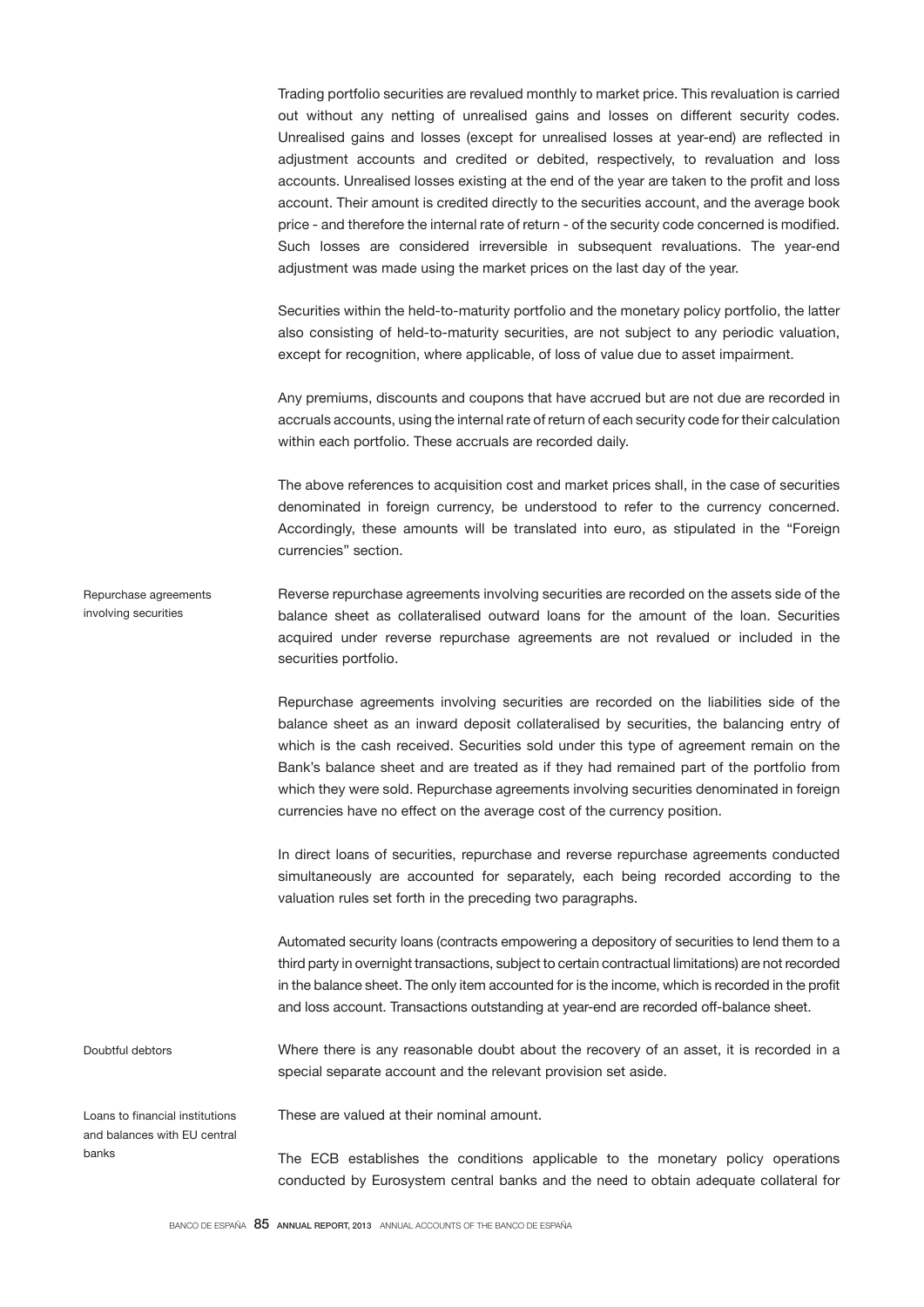them. Also, Article 32.4 of the Statute of the ESCB and of the ECB stipulates that the Governing Council may decide that national central banks shall be indemnified, in exceptional circumstances, for specific losses arising from monetary policy operations undertaken for the ESCB. Indemnification shall be in a form deemed appropriate in the judgment of the Governing Council; these amounts may be offset against the national central banks' monetary income (see Note 27 on the balance sheet and Note 8 on the profit and loss account).

In accordance with the Guideline of the European Central Bank of 11 November 2010 on the legal framework for accounting and financial reporting in the European System of Central Banks (ECB/2010/20), they are valued at nominal amount (see Notes 8 and 27 to the balance sheet and Note 5 to the profit and loss account). Loans to the State

The shares in the Bank for International Settlements and the participating interest in the European Central Bank (ECB) are valued at cost. Shares and participating interests

Fixed assets are defined as those non-financial assets owned by the Bank that are intended to be used for a period exceeding 12 months and contribute directly or indirectly to fulfilling its objectives and/or to the probable generation of income in the future and, in addition, their cost can be reliably assessed. Tangible and intangible fixed assets

> Fixed assets are generally valued initially at cost, defined as the amount of the monetary disbursements made or committed to, including any costs directly attributable to bringing the asset to the location and condition necessary for it to be capable of operating in the intended manner, such as transport, installation, professional fees for legal services, nonrefundable taxes and the fair value of other consideration given.

> Trade discounts and those for defects in assets received are recorded as a reduction in the cost of the related assets. Cash discounts and those for late delivery are recorded in the profit and loss account under other income or, where appropriate, as a reduction in expenses, and do not affect the acquisition cost of the asset purchased.

> Fixed assets are deemed not to include those assets which, although meeting the conditions to be classed as such, do not generally exceed the amount of €600 (€6,000 in the case of buildings, structures and plant in buildings), although there may be exceptions, normally for control reasons.

> Only extensions, replacements, rehabilitations and improvements that exceed €6,000 are capitalised, provided also that the elements replaced can be removed from the balance sheet or that they are fully depreciated.

> Computer applications developed specifically for the Banco de España the cost of which does not exceed €300,000 are recorded directly as expenses and are not eligible for subsequent capitalisation.

> Computer applications developed for the Eurosystem as a whole are recognised as fixed assets for the related acquisition cost, which is normally calculated on the basis of the Banco de España's share of the ECB capital key, applied to the total acquisition cost of the project.

> After initial recognition, fixed assets are valued at acquisition cost less accumulated depreciation or amortisation and any impairment losses.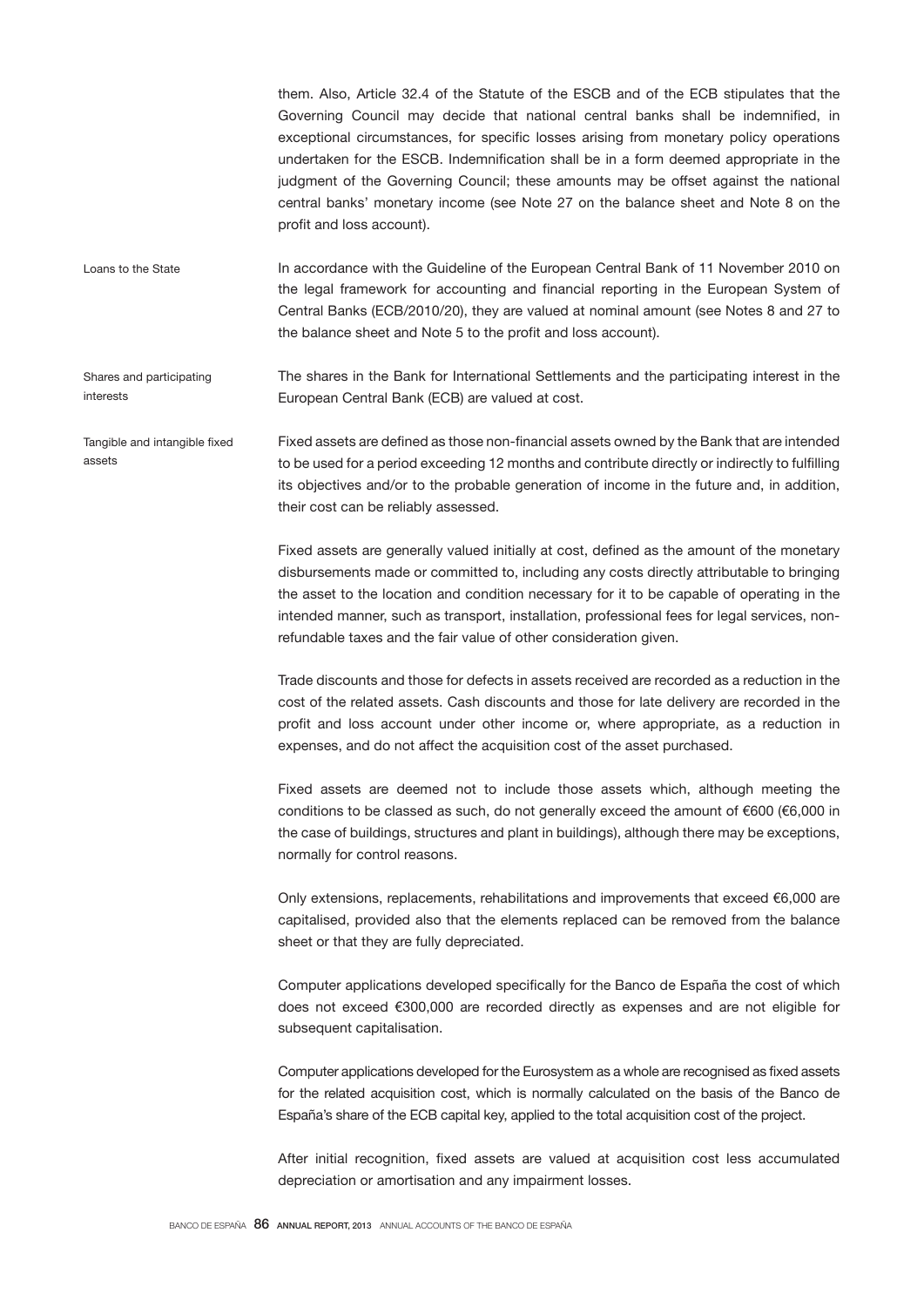The acquisition cost of a fixed asset, net of its residual value, is depreciated or amortised systematically during its useful life on a straight-line monthly basis from the month following that in which it was recognised in the accounts. Generally, all depreciable/amortisable fixed assets are estimated to have a residual value of zero unless there is a deep, liquid market for assets similar to the one whose residual value may be received. Land, the art collection and fixed assets under construction are not depreciated.

The depreciation/amortisation rates and estimated useful lives applied to the various fixed assets in 2013 were as follows:

|                                                         | Depreciation/<br>Amortisation Rate (%) | Useful life<br>(years) |
|---------------------------------------------------------|----------------------------------------|------------------------|
| Buildings and structures                                | 2                                      | 50                     |
| Renovation work                                         | 4                                      | 25                     |
| Plant in buildings                                      | 10                                     | 10                     |
| Security-related plant in buildings                     | 20                                     | 5                      |
| Furniture and fittings                                  | 10                                     | 10                     |
| Office machines for the handling of banknotes and coins | 10                                     | 10                     |
| Other office machines                                   | 20                                     | 5                      |
| Computer equipment                                      | 25                                     | 4                      |
| Transport equipment. Cars and motorbikes                | 25                                     | 4                      |
| Transport equipment. Trucks and buses                   | 10                                     | 10                     |
| Libraries                                               | 10                                     | 10                     |
| Other tangible fixed assets                             | 20                                     | 5                      |
| Computer applications                                   | 20                                     | 5                      |
| Industrial property                                     |                                        | Number of years        |

of exclusive use

An asset is impaired when its book value exceeds the recoverable value. In this case, and only if the amounts are significant, an impairment loss is recognised by simultaneously reducing the item's book value and modifying its depreciable/amortisable base.

The ECB and the NCBs, which together comprise the Eurosystem, have issued euro banknotes since 1 January 2002. $4$  The total value of euro banknotes in circulation is recorded by allocating to each Eurosystem NCB, on the last working day of each month, an amount based on the banknote allocation key.<sup>5</sup> Banknotes in circulation

> The ECB has been allocated a share of 8% of the total value of euro banknotes in circulation, whereas the remaining 92% has been allocated to the NCBs and divided amongst them according to their weightings in the capital key of the ECB. The share of banknotes allocated to each NCB is disclosed under the item "Banknotes in circulation" on the liability side of their respective balance sheets.

> The difference between the value of the euro banknotes allocated to each NCB in accordance with the banknote allocation key and the value of the euro banknotes that it actually puts into circulation also gives rise to remunerated intra-Eurosystem balances.

<sup>4</sup> Decision of the European Central Bank of 13 December 2010 on the issue of euro banknotes (ECB/2010/29), as amended.

<sup>5</sup> The banknote allocation key is that which results from applying 92% to the Eurosystem subscribed capital key.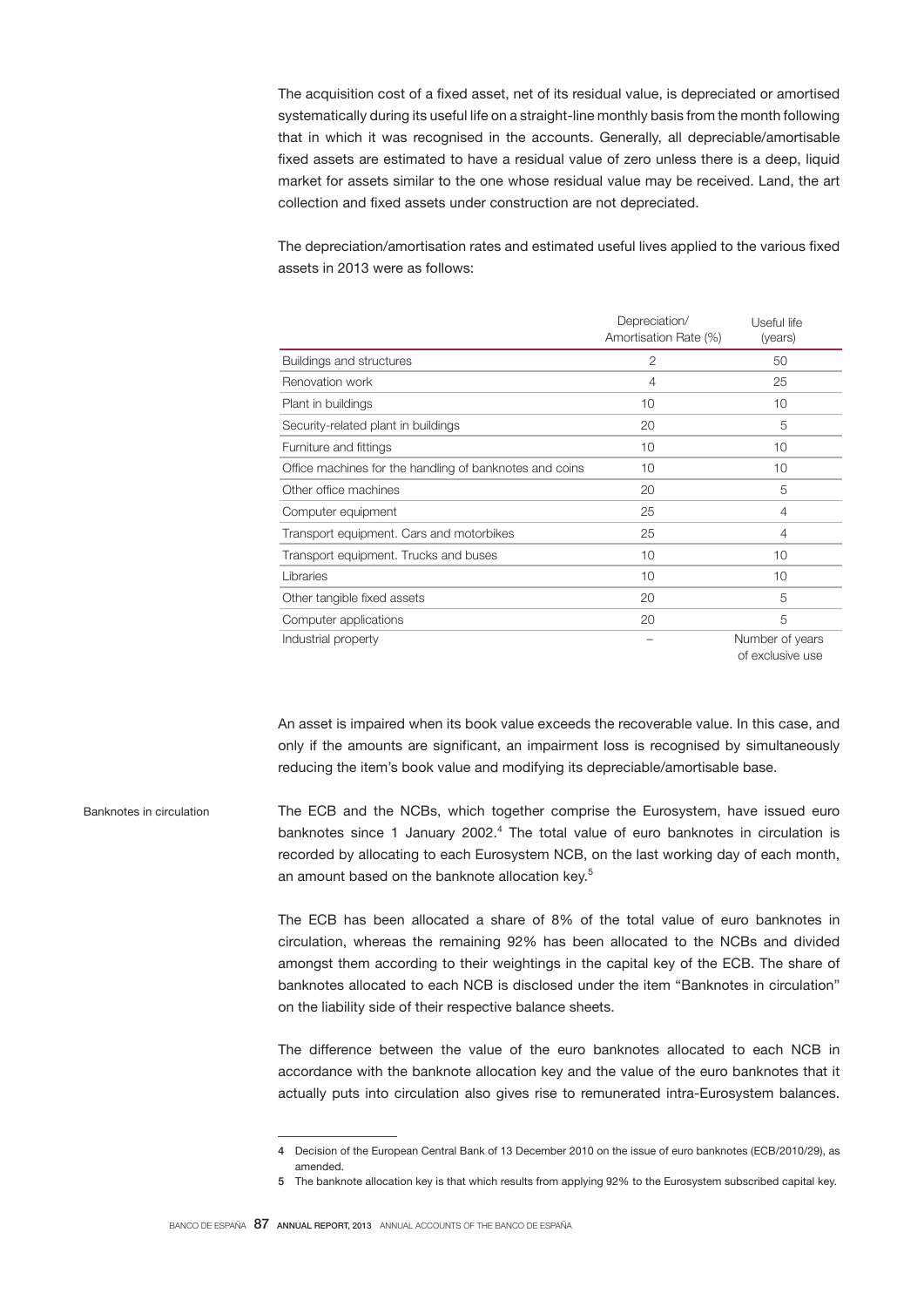These claims or liabilities, which incur interest, $6$  are disclosed under the item "Intra-Eurosystem: Net claims/liabilities related to the allocation of euro banknotes within the Eurosystem" (see "Intra-Eurosystem balances" in this section on accounting policies).

From 2002 until 2007, the intra-Eurosystem balances arising from the allocation of euro banknotes were adjusted in order to avoid significant changes in the relative income positions of the NCBs that initially formed part of the Eurosystem as compared with previous years. The adjustments were effected by taking into account the differences between the average value of banknotes in circulation of each NCB in the specified reference period<sup>7</sup> and the average value of banknotes that would have been allocated to them during that period under the ECB's capital key. The adjustments were progressively reduced in annual stages until the end of 2007. However, this mechanism has also been applied in the case of new Member States adopting the euro so as to calculate the amount of compensation corresponding to each of them under the aforementioned calculation method, this adjustment being divided among the rest of the national central banks according to their respective weightings in the capital key of the ECB. This adjustment is gradually reduced over a six-year period, being held unchanged during each financial year.

The interest income and expense on intra-Eurosystem balances relating to banknote allocation is cleared through the accounts of the ECB and is disclosed under "Net interest income" in the profit and loss account.

The ECB's income arising from the euro banknotes in circulation assigned to it and from securities purchased under the Securities Markets Programme are allocated in full to the NCBs in the financial year in which it accrues.<sup>8</sup> Settlement of this income takes place on the last working day in January of the following year, in the form of an interim distribution of the income. The Governing Council may decide to reduce the distributable ECB income on euro banknotes in circulation by the costs incurred by the ECB in connection with the issue and handling of banknotes. The ECB Governing Council shall decide whether all or part of the ECB's income arising from securities purchased under the Securities Markets Programme and all or part of the ECB's income on euro banknotes in circulation should be retained to the extent necessary to ensure that the amount of the distributed income does not exceed the ECB's net profit for that year. The ECB Governing Council may also decide to transfer all or part of this income to an ECB provision for foreign exchange rate, interest rate, credit and gold price risks. The amount distributed to NCBs is shown in the profit and loss account item "Income from equity shares and participating interests" in the year in which this income accrued.

Intra-Eurosystem balances arise from the Banco de España's participating interest in the ECB, claims equivalent to the reserves transferred to the ECB and the net balance resulting from the transfers issued and received by  $\text{TARGET2}^9$  among the national central banks of the ESCB, including the ECB. They also arise from the balances vis-à-vis the ECB resulting from allocation of euro banknotes within the Eurosystem. In addition, the outcome of the Intra-Eurosystem balances

<sup>6</sup> Decision of the ECB of 25 November 2010 on the allocation of monetary income of the national central banks of Member States whose currency is the euro (ECB/2010/23).

The reference period taken has a duration of 24 months and it begins 30 months prior to the euro cash changeover date.

<sup>8</sup> Decision of the European Central Bank of 19 December 2012 (ECB/2012/33) amending the European Central Bank Decision of 25 November 2010 (ECB/2010/24) on the interim distribution of the income of the European Central Bank on euro banknotes in circulation and arising from securities purchased under the securities markets programme.

<sup>9</sup> Trans-European Automated Real-time Gross settlement Express Transfer system.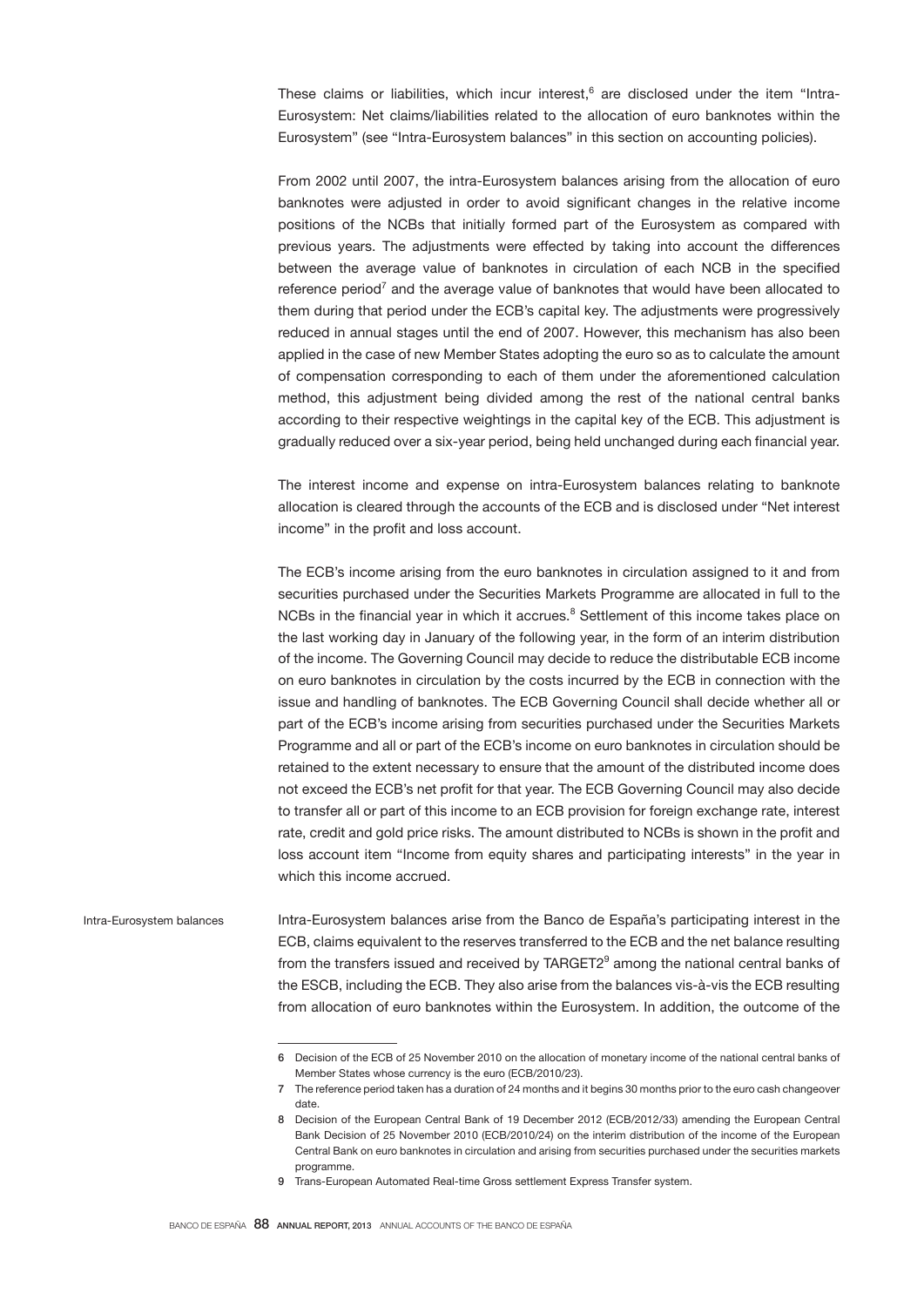contribution and allocation of monetary income to NCBs and the positions vis-à-vis the ECB owing to the deferral of sundry receipts and payments also give rise to intra-Eurosystem balances.

|                                       | In the case of TARGET2 operations, the resulting balance is included as an asset or liability,<br>as appropriate, under the balance sheet item "Other claims/liabilities within the Eurosystem<br>(net)". Intra-ESCB balances arising from the allocation of euro banknotes within the<br>Eurosystem are included, depending on their net amount, as an asset or liability under<br>"Net claim/liability related to the allocation of euro banknotes within the Eurosystem" (see<br>"Banknotes in circulation" in this section on accounting policies). |
|---------------------------------------|---------------------------------------------------------------------------------------------------------------------------------------------------------------------------------------------------------------------------------------------------------------------------------------------------------------------------------------------------------------------------------------------------------------------------------------------------------------------------------------------------------------------------------------------------------|
| Recognition of income<br>and expenses | Income and expenses are recognised in the period in which they accrue.                                                                                                                                                                                                                                                                                                                                                                                                                                                                                  |
|                                       | Realised gains and realised and unrealised losses are taken to the profit and loss account.<br>To calculate the acquisition cost of items sold, the average cost method is used for<br>securities and the daily net average cost method is used for foreign currencies and gold.<br>The first-in first-out method is used for interest rate futures. In the case of unrealised<br>losses on any item at year-end, its average cost is reduced to the end-of-year market price<br>and/or exchange rate.                                                  |
|                                       | Unrealised gains are not recognised as income, but are transferred to a revaluation<br>account.                                                                                                                                                                                                                                                                                                                                                                                                                                                         |
|                                       | Unrealised losses are taken to the profit and loss account if they exceed previous<br>revaluation gains recorded in the corresponding revaluation account, and are not reversed<br>in subsequent years against new unrealised gains. Unrealised losses in any one security or<br>currency or in gold are not netted against unrealised gains in other securities or currencies.                                                                                                                                                                         |
|                                       | Premiums or discounts on purchased securities are calculated and shown as reductions<br>of or additions to interest income and accrued over the remaining life of the securities<br>concerned, together with the accrued coupons, according to the effective interest rate<br>method.                                                                                                                                                                                                                                                                   |
| <b>Pension Scheme</b>                 | The Pension Scheme for Bank employees is of the defined-contribution type. The Pension<br>Fund of which this Scheme forms part is external and closed-end. Contributions made by<br>the Banco de España on behalf of the employees who joined the Bank after 1 February 1986,<br>are eligible to and do participate in the Scheme, are recognised as a current expense in the<br>year to which they relate. <sup>10</sup>                                                                                                                               |
| Provisions                            | In application of the principle of prudence, the liabilities side of the balance sheet includes<br>provisions approved by the Executive Commission of the Banco de España which are<br>considered necessary to cover adequately, on objective criteria, the risks derived from the<br>financial positions held and other losses of a diverse nature (see Note 27 on the balance sheet).                                                                                                                                                                 |
| <b>Financial derivatives</b>          | The net position under foreign exchange forward transactions and swaps, and the foreign-<br>exchange gains and losses generated by such position are shown in the balance sheet in<br>item 11.4 on the assets side or item 12.1 on the liabilities side, depending on their sign.                                                                                                                                                                                                                                                                       |

<sup>10</sup> Contributions made by the Banco de España are established at 7.5% of the so-called "regulating salary" consisting of the salary items determined in the Scheme Rules, although in 2013, in application of Article 22. three of Law 17/2012 of 27 December 2012 on the State Budget for 2013, those contributions were not made.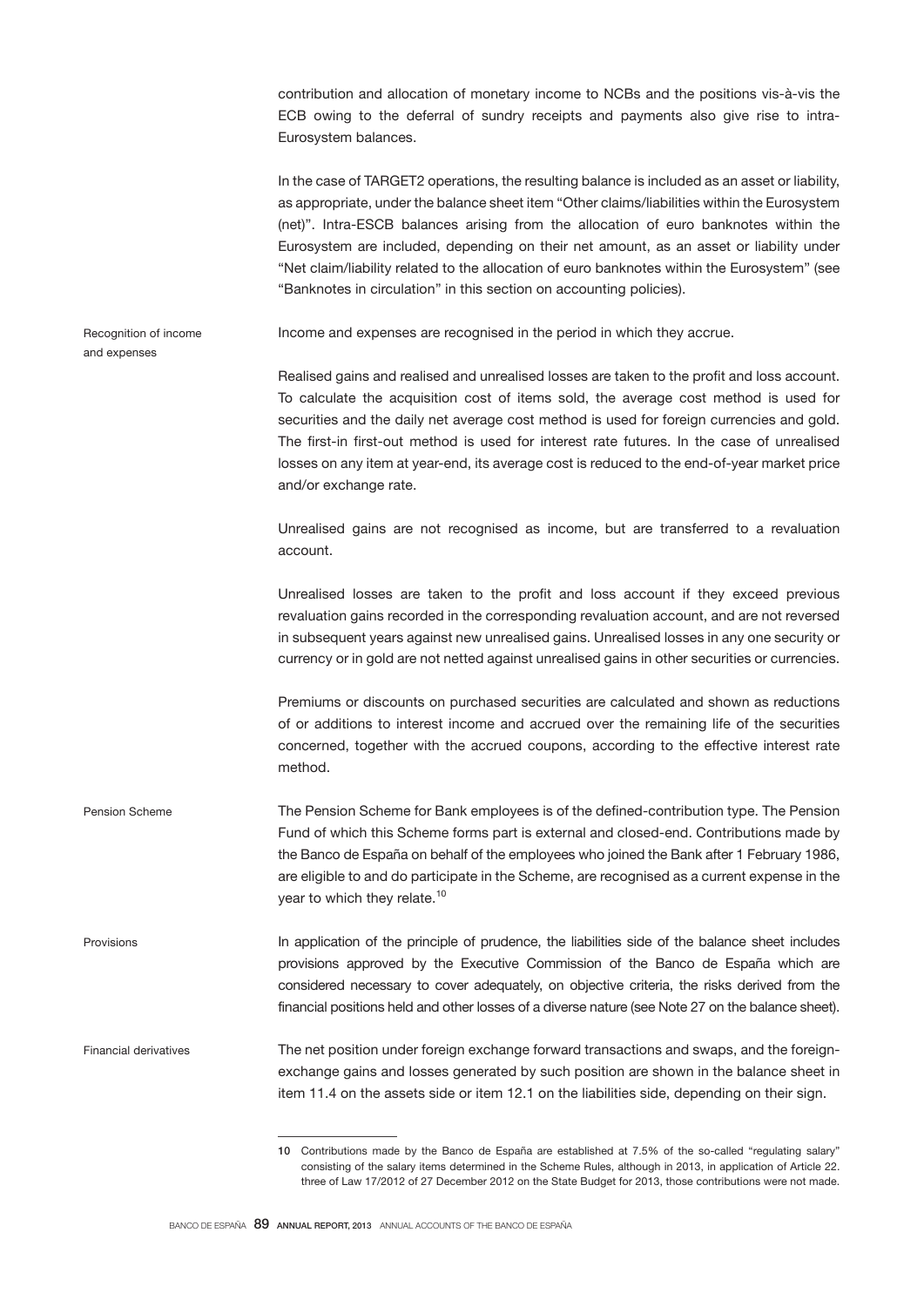Foreign exchange forward currency positions, which comprise transactions and forward legs of foreign exchange swaps, are included in the net foreign currency positions in order to calculate foreign exchange gains and losses. The difference between the spot and forward exchange rates is recorded as interest income or expense, which can be in euro or in foreign currency, in the latter case forming part of the foreign currency position.

The gain or loss on interest rate futures are considered to be realised at the time when they are settled net each day. Since these futures are denominated in foreign currency, such settlements shall affect the foreign currency position on the day on which they take place.

These annual accounts were prepared using Bank estimates to quantify some of the assets, liabilities, income, expenses, commitments and, in particular, to quantify provisions recorded in them (see Note 27 on the balance sheet). As regards monetary policy operations, since they are conducted jointly in the Eurosystem, the estimates made by the ESCB are also taken into account [see Notes 6 and 7.a) on the balance sheet]. 3 SALIENT FEATURES OF THE ESTIMATES MADE

> These estimates are based on the best information available at end-2013, and future events may require them to be changed in the coming financial years. Any such changes would be made prospectively in accordance with current accounting rules.

- Assets, liabilities and the profit and loss account are adjusted on the basis of events taking place between the end of the accounting period and date of preparation of the annual accounts, should those events materially affect the Banco de España's year-end financial position. The events occurring after year-end which do not affect the assets and liabilities at that date do not give rise to adjustments thereto, although if they are material they are disclosed in the notes on the accounts. 4 POST-BALANCE-SHEET **EVENTS**
- The Banco de España's gold holdings at year-end amounted to €7,887.81 million, consisting of 9.054 million troy ounces<sup>11</sup> of fine gold valued at a market price of  $\epsilon$ 871.22 per ounce. These holdings did not change during the financial year. The value of these holdings is €3,530.59 million less than in 2012, as a result of the fall in the market price (at end-2012 the price per ounce was €1,261.18). This decrease is included in the liability revaluation accounts. The cost of the gold holdings is €850.43 million. 3.2 Notes on the balance sheet 1 GOLD AND GOLD RECEIVABLES
- This item has three components: 2 CLAIMS ON NON-EURO AREA RESIDENTS DENOMINATED

IN FOREIGN CURRENCY. RECEIVABLES FROM THE IMF

- a) The position in the International Monetary Fund (IMF) in the reserve tranche. This is the euro equivalent of the SDRs relating to the foreign currencies assigned to the IMF due to Spain's initial quota and successive increases in it and due to the net financing granted to the IMF. Spain's IMF quota is SDR 4,023.40 million and only the portion disbursed in foreign currency is reflected on the assets side of the balance sheet.
- b) Special drawing rights (allocations). These represent the euro equivalent of the successive allocations of this currency by the IMF and their subsequent drawdown. These allocations are made by the IMF simply for being a member and their balancing entry is recorded in item 9 of the liabilities side of the balance sheet "Counterpart of special drawing rights allocated by the IMF", also denominated in SDRs. The changes in their balance are essentially due

<sup>11</sup> One troy ounce is equal to 31.1035 grams.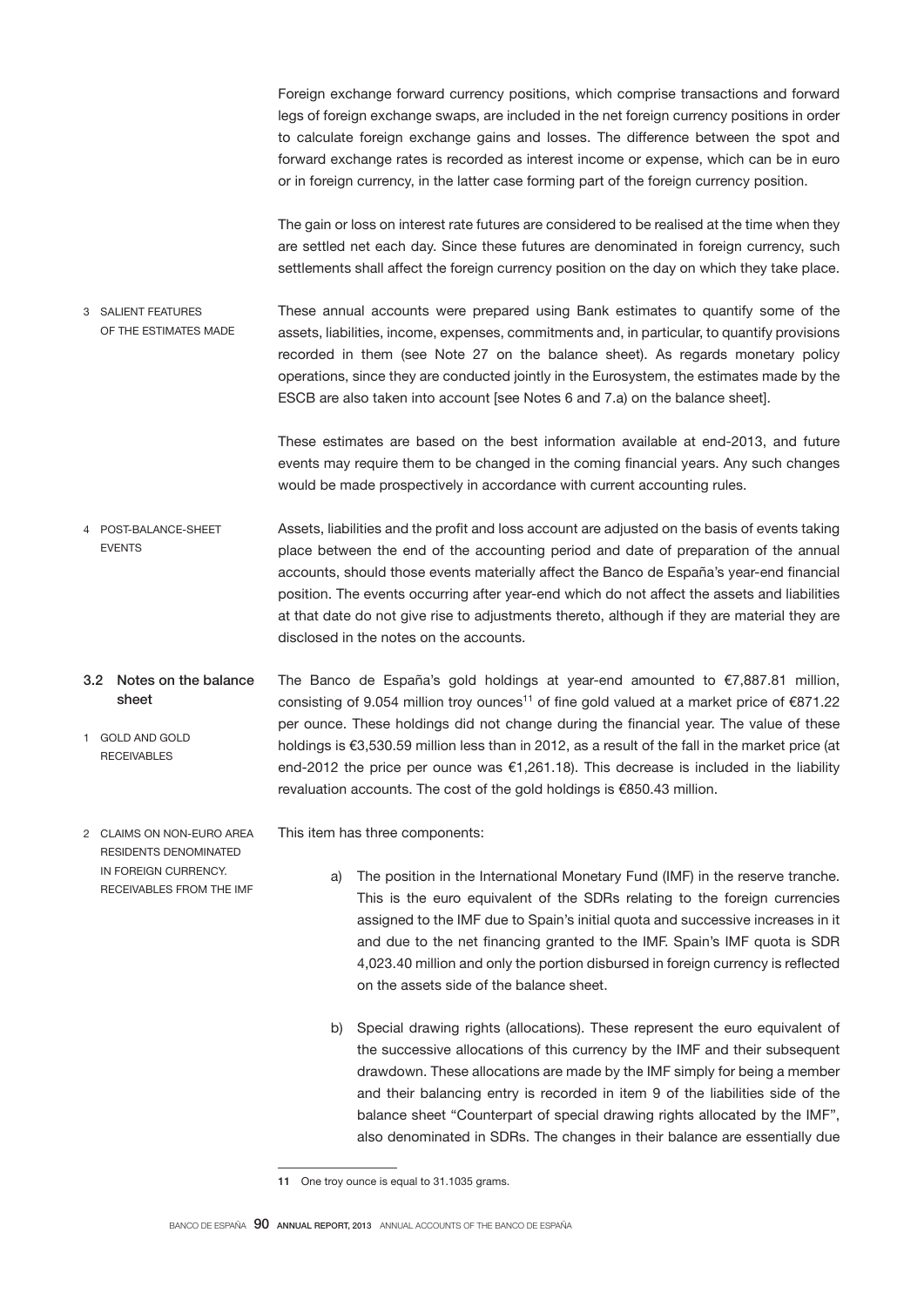to loan agreement transactions with third countries which are paid out of this account and to interest receipts or payments resulting from positions vis-àvis the IMF.

c) Other claims on the IMF. These reflect the amount that the Banco de España has provided to the IMF as a contribution to the  $PRGT<sup>12</sup>$ , the NAB<sup>13</sup> and the Bilateral Loan Agreement entered into by the IMF and Spain in 2013. For the PRGT, the Banco de España has given a commitment to contribute, through concessional lending to low-income countries, up to SDR 830 million, the amount drawn down at end-2013 being €320 million (SDR 286.15 million). The NAB agreement, concluded to support the IMF's ability to provide financial assistance to its members, entailed a financial commitment of up to SDR 6,702.18 million, of which €972.36 million (SDR 869.50 million) had been drawn down up to end-2013. The bilateral loan agreement entailed a commitment of €14,860 million, none of which has been drawn down.

The SDRs in which claims on the IMF are denominated are valued at the year-end market rate, calculated by the ECB for all the Eurosystem NCBs, of  $\epsilon$ 1 = SDR 0.894214. The SDR is defined in terms of a basket of currencies. Its value is determined as the weighted sum of the exchange rates of four major currencies: the US dollar, the euro, the yen and the pound sterling. The SDR interest rate, which is updated weekly, remained at an average of 0.08%, with a high of 0.13% and a low of 0.03% during the year.

The breakdown in 2012 and 2013 is as follows:

EUR m

| Type of asset                       | 2013     | 2012     | Change    |
|-------------------------------------|----------|----------|-----------|
| Reserve tranche position            | 1.179.29 | 1.476.44 | $-297.15$ |
| Special drawing rights (allocation) | 3.121.65 | 3.131.73 | -10.08    |
| Other claims on the IMF             | 1.292.37 | 1.299.65 | -7.28     |
| <b>TOTAL</b>                        | 5.593.31 | 5,907.82 | $-314.51$ |

The overall amount of claims on the IMF decreased by €314.51 million with respect to the balance at end-2012.

The decrease of €297.15 million in the reserve tranche position account is due to the overall effect of various factors:

- An increase of €148.39 million (SDR 127.30 million) due to the Banco de España's net contributions to the IMF for loans to third countries (Greece, Portugal and Ireland). These loans were made in euro through TARGET2 payments.
- A decrease of €395.56 million (SDR 339.33 million) due to repayments of loans by debtor countries (Romania, Hungary, Greece and Bosnia). These collections were in euro.

<sup>12</sup> Poverty Reduction and Growth Facility.

<sup>13</sup> New Arrangements to Borrow.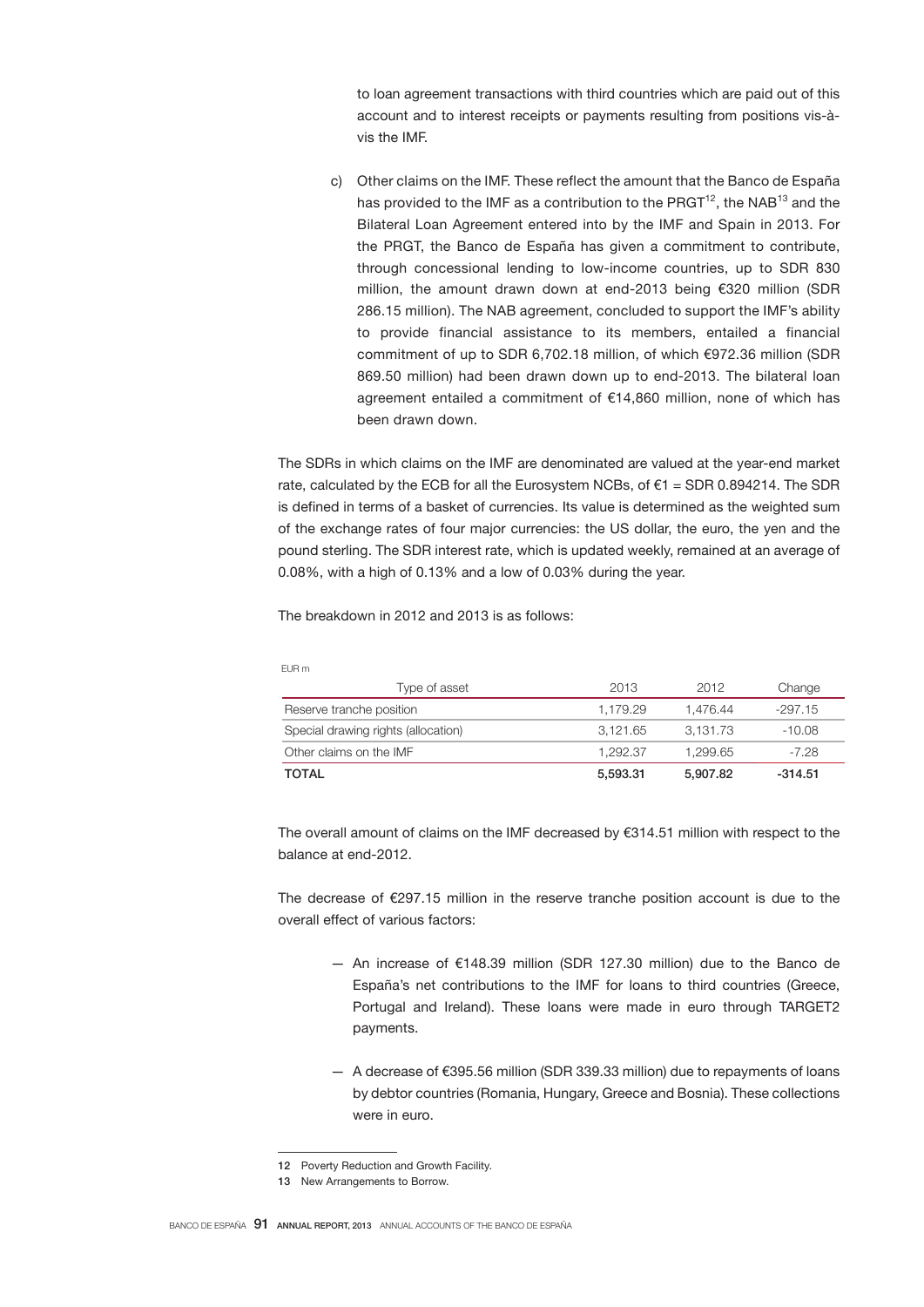— A decrease of €49.98 million due to the change in the exchange rate of the SDR against the euro.

The "Special drawing rights (allocation)" account decreased by  $€10.08$  million due to the overall effect of various factors:

- An increase of €269.48 million (SDR 231.17 million) due to SDR purchases required by the IMF, to collection of SDRs arising from partial repayment of some PRGT loans and to collection of interest on Spain's claims on the IMF.
- Decrease of €147.25 million (SDR 126.32 million) due to SDR sales required by the IMF and to payment of interest on Spain's liabilities to the IMF.
- Decrease of €132.31 million due to the effect of changes in market exchange rates.

The "Other claims on the IMF" account, which includes loans granted under NAB agreements and under the PRGT programme, decreased by €7.28 million due to the overall effect of certain factors:

- A net increase of €78.45 million (SDR 67.30 million) in NAB loans. The reasons for this increase were the new NAB loans granted for €162.38 million (SDR 139.30 million) and the partial repayments of the first NAB loan to Greece for €83.93 million (SDR 72.00 million). These SDR-denominated loans were made through payments in euro.
- A decrease of €30.96 million (SDR 26.56 million) in PRGTs due to partial repayments of these loans. These loans are in SDRs.
- $-$  A decrease of €54.78 million due to the change in the market exchange rate.

This item includes current accounts, deposits, debt security investments in the trading and held-to-maturity portfolios and other claims on non-euro area residents denominated in foreign currency. The held-to-maturity portfolio consists of securities with fixed or determinable payments which the Banco de España intends to hold until maturity.

The total amount as at 31 December 2013 was €20,018.55 million, with the following breakdown:

EUR m

| Type of asset              | 2013      | 2012      | Change      |
|----------------------------|-----------|-----------|-------------|
| Deposits                   | 151.00    | 132.07    | 18.93       |
| Security investments       | 19.859.53 | 20.549.07 | -689.54     |
| Trading portfolio          | 10.933.43 | 14.523.61 | $-3.590.18$ |
| Held-to-maturity portfolio | 8.926.10  | 6.025.46  | 2.900.64    |
| Other                      | 8.01      | 4.19      | 3.82        |
| <b>TOTAL</b>               | 20.018.55 | 20.685.34 | -666.79     |

As at 31 December 2013, 90.14% of these assets were denominated in US dollars and 9.84% in yen. The equivalent value in euro of these US dollar and yen amounts was

3 CLAIMS ON NON-EURO AREA RESIDENTS DENOMINATED IN FOREIGN CURRENCY. BALANCES WITH BANKS AND SECURITY INVESTMENTS EXTERNAL LOANS AND OTHER EXTERNAL ASSETS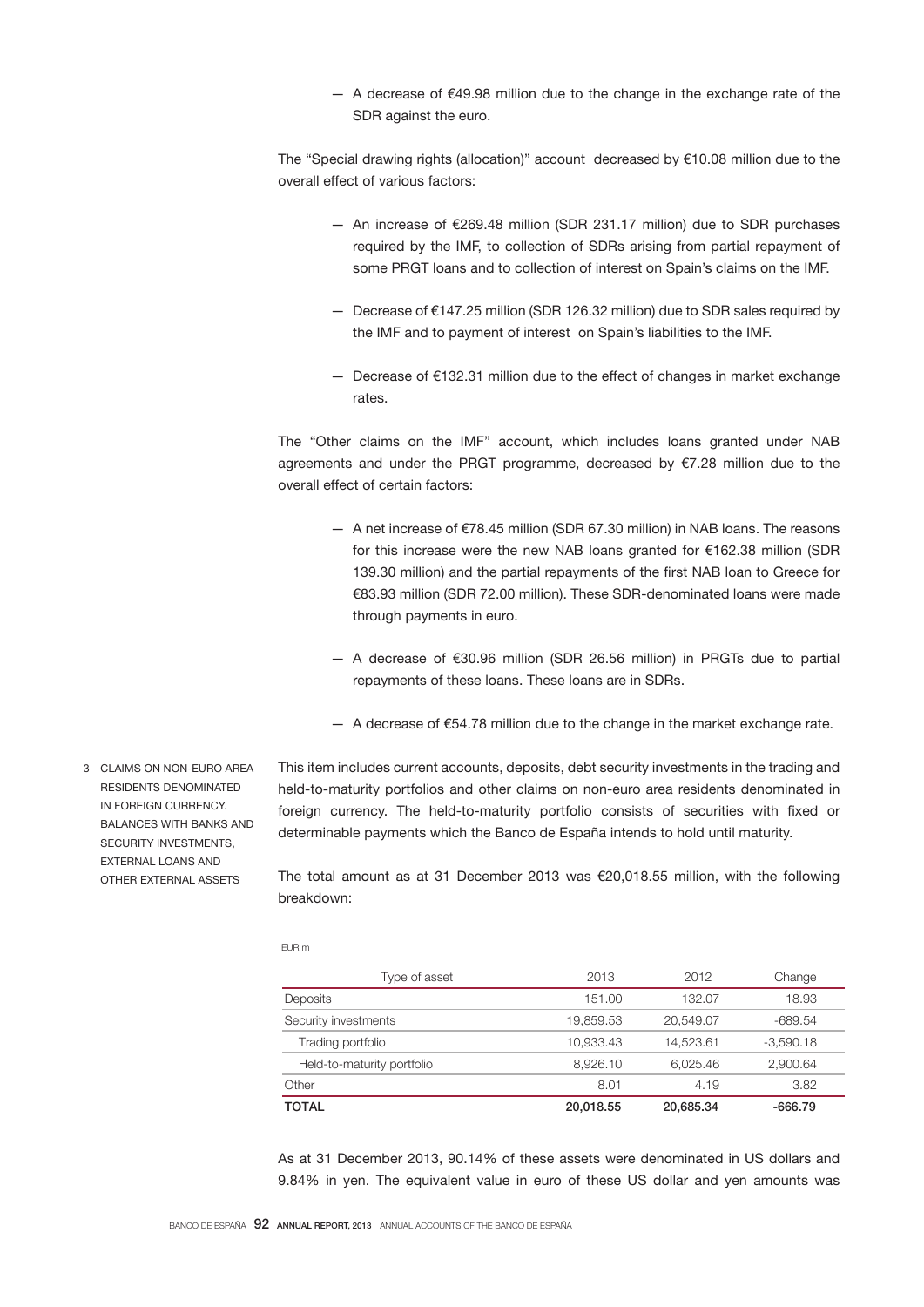transferred to the balance sheet at the year-end market exchange rate ( $\epsilon$ 1 = USD 1.3791 and  $€1 = YEN 144.72$ ).

The decrease in the balance of this item (€666.79 million) was due to the net effect of the factors listed in the following table:

| Reason for change                                     | Amount    |
|-------------------------------------------------------|-----------|
| Net investment                                        | 828.42    |
| Changes of market exchange rates as at 31 December    | -1,356.20 |
| Changes of securities market prices as at 31 December | $-49.40$  |
| Accrued interest receivable                           | $-89.65$  |
| Other                                                 | 0.05      |
| <b>TOTAL</b>                                          | -666.79   |

This balance sheet item may include current accounts, balances with banks and security investments. As at 31 December 2013, US dollar denominated time deposits at monetary financial institutions equivalent to €2,175.33 million (USD 3,000 million) were held. 4 CLAIMS ON EURO AREA RESIDENTS DENOMINATED IN FOREIGN CURRENCY

> The decrease of €401.60 million in this item with respect to the previous year was due to the discontinuation in late 2013 of reverse operations with Eurosystem credit institutions in connection with the US dollar Term Auction Facility, the year-end balance of which was €303.17 million. It was also due to the change in the exchange rate of the US dollar against the euro, which resulted in a decrease in the equivalent value in euro ( €80.00 million) of the US dollar time deposits referred to above.

Included here is the balance of current accounts at correspondents and trading and heldto-maturity portfolio securities denominated in euro. The held-to-maturity portfolio consists of securities with fixed or determinable payments which the Banco de España intends to hold until maturity. 5 CLAIMS ON NON-EURO AREA RESIDENTS DENOMINATED IN EURO. BALANCES WITH BANKS, SECURITY INVESTMENTS AND LOANS

The breakdown is as follows:

EUR m

EUR m

| <b>LVIIII</b>              |        |        |           |
|----------------------------|--------|--------|-----------|
| Type of asset              | 2013   | 2012   | Change    |
| Deposits                   | 0.11   | 0.11   |           |
| Security investments       | 402.17 | 812.69 | $-410.53$ |
| Trading portfolio          |        |        |           |
| Held-to-maturity portfolio | 402.17 | 812.69 | $-410.53$ |
| <b>TOTAL</b>               | 402.28 | 812.81 | -410.53   |

Of the total of this heading (€402.28 million), most (€402.17 million) relates to fixed-income securities included in the held-to-maturity portfolio, which decreased by €410.53 million with respect to the balance as at 31 December 2012. This portfolio consists of eurodenominated securities issued by international organisations (the European Investment Bank and the Bank for International Settlements). The trading portfolio, as in 2012, had a zero balance at the end of the reporting year.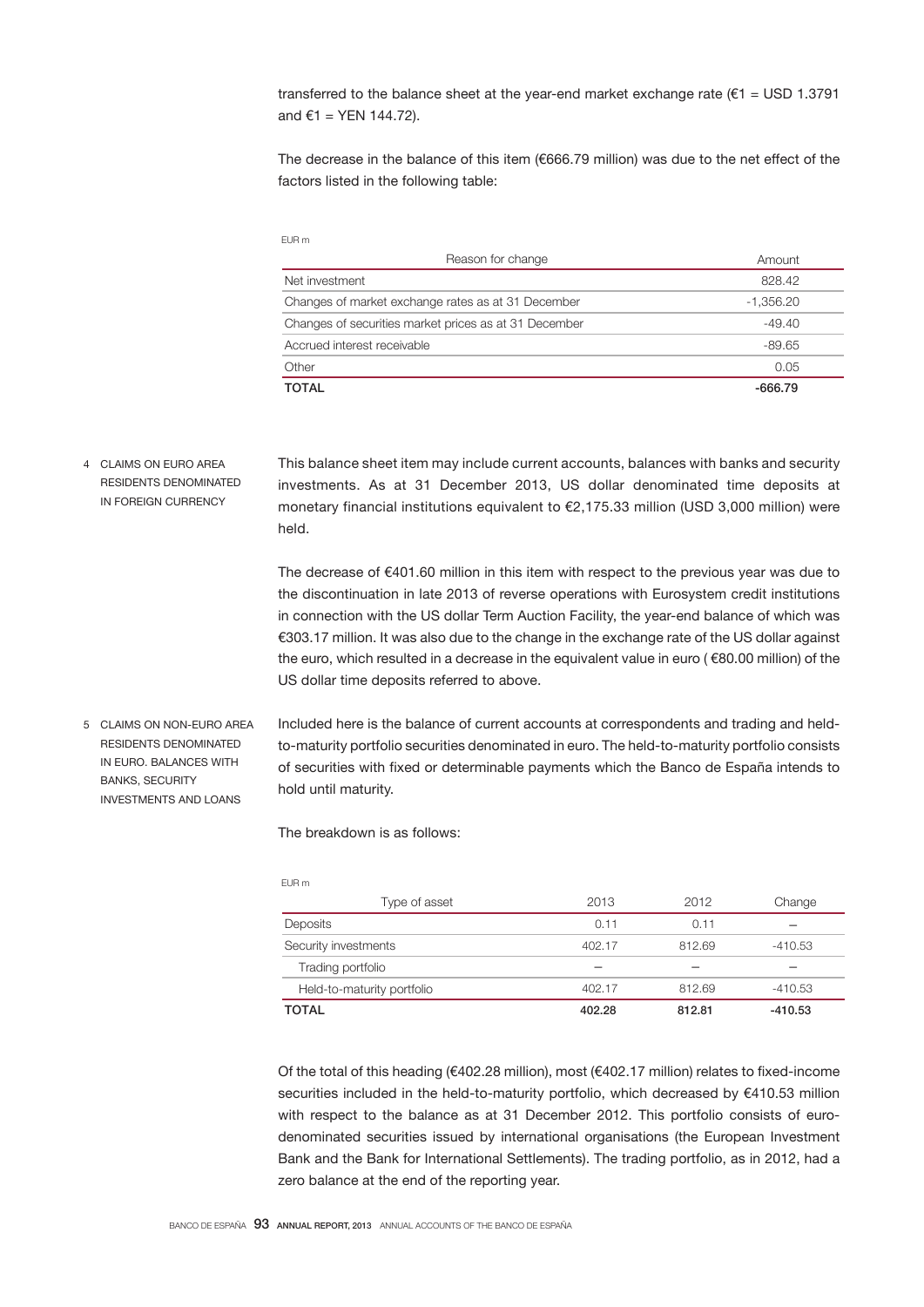6 LENDING TO EURO AREA CREDIT INSTITUTIONS RELATED TO MONETARY POLICY OPERATIONS DENOMINATED IN EURO

This item includes the amount of the euro-denominated lending to euro area credit institutions through which monetary policy is implemented. The total amount of these loans in the Eurosystem as a whole is €752,288 million, of which €195,170.41 million are included in the balance sheet of the Banco de España. Pursuant to Article 32.4 of the ESCB/ECB Statute, any counterparty risk that may materialise in monetary policy operations must be shared by all Eurosystem central banks in proportion to their share of the subscribed capital of the ECB according to the capital keys in force when this risk materialises (see the provision for counterparty risks in Eurosystem monetary policy operations, in Note 27.- Provisions). The losses may only be recognised if the counterparty fails and insufficient funds are received from resolution of the collateral received from the institution. The Governing Council of the ECB has, in certain cases, excluded from risk sharing a portion of the collateral accepted by central banks.<sup>14</sup>

The breakdown by type of transaction is as follows:

EUR m

| Type of operation                  | 2013       | 2012       | Change       |
|------------------------------------|------------|------------|--------------|
| Main financing operations          | 17,106.70  | 45,735.00  | $-28,628.30$ |
| Longer-term refinancing operations | 178,063.59 | 315,351.79 | -137,288.20  |
| Fine-tuning reverse operations     |            |            |              |
| Structural reverse operations      |            |            |              |
| Marginal lending facility          |            |            |              |
| Credits related to margin calls    | 0.12       | 0.09       | 0.03         |
| TOTAL                              | 195.170.41 | 361,086.88 | -165.916.47  |

Throughout the whole of 2013, the improvement in the market situation reduced the precautionary demand for liquidity, while Spanish banks found it easier to access wholesale funding. This was reflected in a decline in the amounts requested in Eurosystem refinancing operations.

As a result, the balance of this item as at 31 December 2013 is 45.9% lower than that of 2012. The average daily balance of the financing granted during the year decreased by 21.8% (€258,300.27 million in 2013, against €330,404.71 million in 2012).

They are executed through liquidity providing reverse transactions with a weekly frequency and a maturity of one week, normally by means of standard tenders. These operations play a pivotal role in achieving the aims of steering interest rate, managing market liquidity and signalling the monetary policy stance. However, in 2013, continuing the trend initiated in previous years, they were used less than longer-term refinancing operations. In this connection, it should be noted that 8.8% of annual average financing was extended through them. In 2013 these operations were conducted at fixed rate with allotment of the total amount bid. a Main refinancing operations

> The balance of this item at 31 December 2013 was €17,106.70 million (€45,735.00 million at 31 December 2012) and its daily average balance during the year was €22,713.90 million (€35,640.50 million in 2012).

These operations aim to provide counterparties with additional longer-term refinancing. In 2013 operations were conducted with maturities equal to the reserve maintenance period b Longer-term refinancing operations

<sup>14</sup> The total collateral provided by institutions under loan agreements, valued by Eurosystem rules and applying the related haircuts, amounted to €341,995.87 million at 2013 year-end. Of this amount, €489.23 million relate to collateral excluded from risk sharing.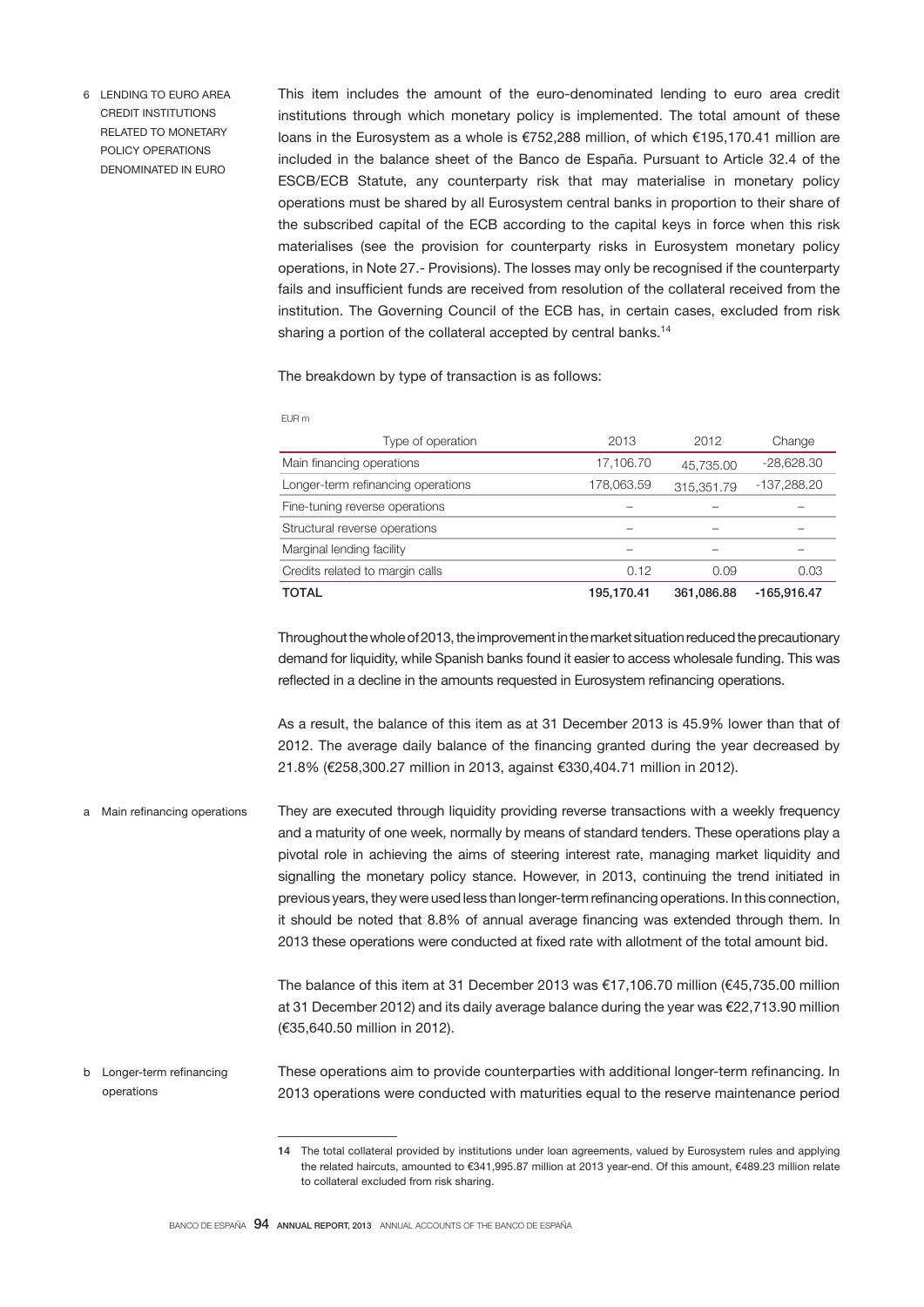and with maturities of three months. These operations were conducted at fixed rate with allotment of the total amount bid.

The balance of these operations at 2013 year-end was €178,063.59 million (91.2% of the total) and arose mainly from three-year refinancing operations carried out exceptionally in 2011 and 2012. Compared with 2012, their balance decreased by €137,288.20 million. Also, the average balance decreased (from €294,562.87 million in 2012 to €235,585.93 million in 2013), representing 91.2% of annual average financing from monetary policy operations. Most of the decrease in this balance took place in January when institutions availed themselves of the early redemption option offered by three-year refinancing operations.

The purpose of these operations is to regulate the market liquidity situation and control interest rates, particularly to smooth the effects on interest rates caused by unexpected market fluctuations. Owing to their nature, their frequency is not standardised. c Fine-tuning reverse operations

> No fine-tuning reverse operations took place in the Eurosystem in 2013. Their end-2013 balance was zero.

These are reverse open-market transactions through standard tenders to enable the Eurosystem to adjust its structural liquidity position vis-à-vis the financial sector. d Structural reverse operations

> The end-2013 balance was zero, as it was at the previous year-end. No structural reverse operations took place during the year.

Counterparties may use the marginal lending facility to obtain overnight liquidity from national central banks at a pre-specified interest rate against eligible assets. This interest rate is penalised with respect to the intervention rate set in the weekly tenders or in main refinancing operations. e Marginal lending facility

> The balance at the end of 2013 was zero, no Spanish institutions having had recourse to this type of funding.

Under Eurosystem rules for monetary policy management, all operations providing liquidity to the banking system must be backed by adequate underlying assets accepted by the system as eligible for use as collateral. If, after daily valuation, the market value of the assets used as loan collateral has fallen below the lower trigger point set for each security, the counterparty must provide additional assets or cash (see Note 16 on the balance sheet). If the market value of the underlying assets, following their revaluation, exceeds the amount of the financing obtained from the national central bank plus the variation margin, the counterparty may withdraw an amount of underlying assets equal to that excess (or receive this difference as a cash payment in its account, if so envisaged). f Credits related to margin calls

> In the national central banks that make margin calls by debiting or crediting the accounts of credit institutions, as is the case for the Banco de España, these debits or credits are the balancing entries of the asset-side or liability-side accounts reflecting the changes in these margins. These balance sheet accounts are remunerated at the interest rate applied in main refinancing operations until November 2013 and at the deposit facility rate from December.

> As at 31 December 2013 this item had a balance of €0.12 million, up €0.03 million with respect to the previous year. However, its average balance decreased from €69.17 million in 2012 to €0.44 million in 2013.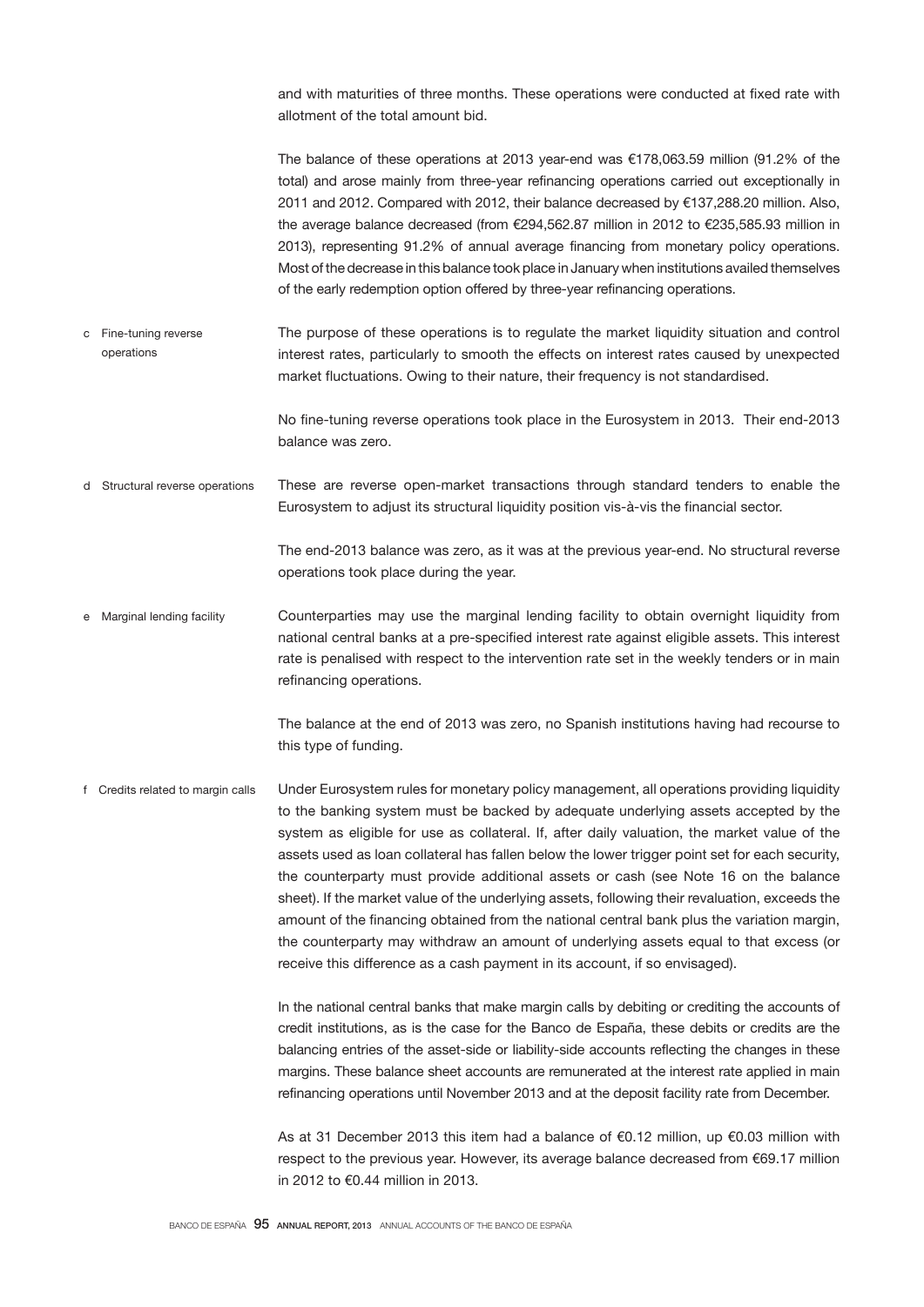- 7 SECURITIES OF EURO AREA RESIDENTS DENOMINATED IN EURO
- a Securities held for monetary policy purposes

This item includes the amount of euro-denominated fixed-income securities issued by euro area residents which were acquired by the Banco de España for monetary policy purposes under covered bond purchase programmes<sup>15</sup> and under the Securities Markets Programme.<sup>16</sup> These securities were classified as held-to-maturity (see "Securities" in Section 3.1 "Accounting policies") and are subject to a yearly impairment test. The balance of this item as at 31 December 2013 was €29,586.07 million. The breakdown is as follows:

EUR m

| Monetary policy portfolio              | 2013      | 2012      | Change      |
|----------------------------------------|-----------|-----------|-------------|
| Covered bond purchase programme        | 5.508.79  | 6.220.63  | $-711.83$   |
| Second covered bond purchase programme | 2.326.50  | 2.299.99  | 26.52       |
| Securities markets programme           | 21.750.78 | 24.468.91 | $-2.718.13$ |
| <b>TOTAL</b>                           | 29,586.07 | 32,989.53 | $-3,403.45$ |

The securities purchases under the first covered bond purchase programme were completed in June 2010. The decrease in the balance of this portfolio is due to the redemption of securities throughout 2013.

On 6 October 2011 the ECB Governing Council announced a second covered bond purchase programme. Under this programme, in November 2011 the European Central Bank and the Eurosystem central banks initiated the purchase of euro-denominated covered bonds issued by euro area residents in order to improve the financing conditions of credit institutions and firms and to encourage banks to maintain and increase lending to their customers. These purchases were completed at the end of October 2012, when the programme ended. The net increase in this item in 2013 was due to accrual of the premiums and discounts relating to these securities.

Under the Securities Markets Programme established in May 2010, the Eurosystem central banks could purchase public and private euro area debt securities in order to ensure depth and liquidity in those market segments displaying dysfunctional behaviour. The purpose of this programme was to address the poor functioning of securities markets and re-establish an appropriate monetary policy transmission mechanism. On 6 September 2012 the ECB Governing Council decided to end this programme, the securities in this portfolio being held until maturity. The net decrease in the balance of this item in 2013 was due to the redemption of securities throughout the year.

The ECB Governing Council periodically evaluates the financial risks associated with the securities held under the Securities Markets Programme and the two covered bond purchase programmes.

The total amount of the securities acquired by all Eurosystem NCBs under the aforementioned Securities Markets Programme amounted to €165,846 million, of which €21,750.78 million were included in the balance sheet of the Banco de España. Pursuant to Article 32.4 of the ESCB/ECB Statute, any risks that materialise in the securities included in this portfolio must be shared by all Eurosystem central banks in proportion to their share of the subscribed capital of the ECB according to the capital keys in force.

<sup>15</sup> Decision of the ECB of 2 July 2009 on the implementation of the covered bond purchase programme (ECB/2009/16) and Decision of the ECB of 3 November 2011 on the implementation of the second covered bond purchase programme (ECB/2011/17).

<sup>16</sup> Decision of the ECB of 14 May 2010 establishing a Securities Markets Programme (ECB/2010/5).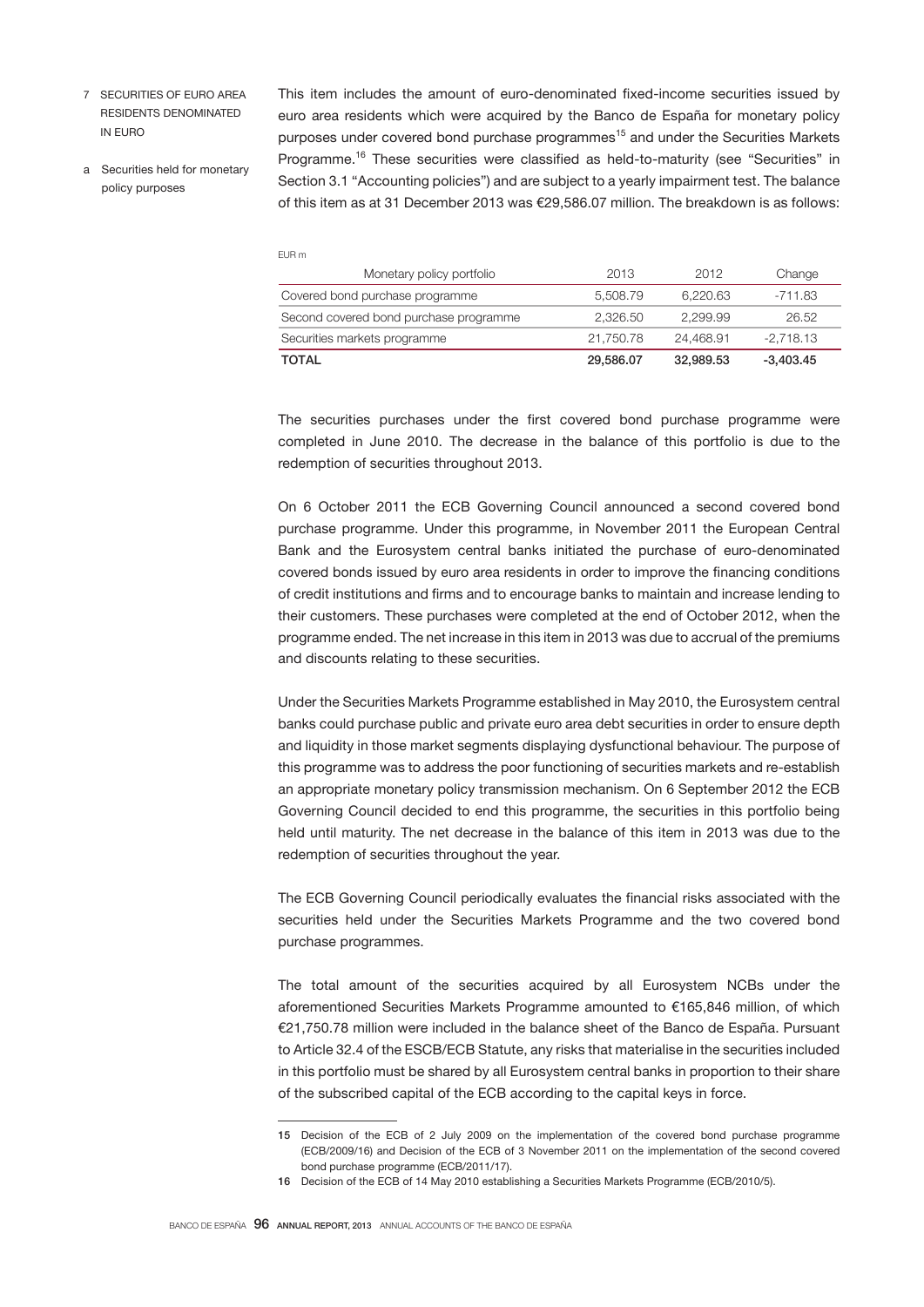As a result of the impairment test conducted at end-2013, the ECB Governing Council identified an impairment indicator relating to the holdings of Irish bonds. The ECB Governing Council considered that this development did not signify any impairment of the securities purchased under the Securities Markets Programme and that, according to the information available as at 31 December 2013, there was no evidence of any change in the estimated future cash flows. Hence no impairment losses were recorded on the holdings of Irish bonds purchased under the Securities Markets Programme or on any of the other securities purchased under that programme.

As regards the impairment test conducted on the securities purchased under the covered bond purchase programmes, it was considered that, although some of the issuers of those securities were subject to restructurings in 2013, this did not affect the expected cash flows and therefore no impairment losses were recorded.

This item includes that part of the Bank's trading and held-to-maturity portfolios which consists of euro-denominated fixed-income securities issued by euro area residents that are not held for monetary policy purposes. The held-to-maturity portfolio consists of securities with fixed or determinable payments which the Banco de España intends to hold until maturity. b Other securities

The breakdown of this item is as follows:

EUR m

| Security investments       | 2013      | 2012      | Change      |
|----------------------------|-----------|-----------|-------------|
| Trading portfolio          | 29.831.44 | 36.408.59 | -6.577.15   |
| Held-to-maturity portfolio | 28.794.34 | 27.532.44 | 1.261.90    |
| TOTAL                      | 58.625.78 | 63.941.03 | $-5,315.26$ |

The balance of this item as at 31 December 2013 was €58,625.78 million, of which 50.9% relate to trading portfolio securities and the remainder (49.1%) to held-to-maturity securities, with no evidence of impairment at year-end.

Overall, these securities decreased by €5,315.26 million in 2013. It was, however, trading securities which underwent a decrease, of €6,577.15 million, whereas held-to-maturity securities increased by €1,261.90 million, for the purpose of equalising the balances of these two portfolios.

Specifically, the changes were for the reasons reflected in the following table:

EUR m

| Reason for change                       | Trading<br>portfolio | Held-to<br>maturity<br>portfolio | Total       |
|-----------------------------------------|----------------------|----------------------------------|-------------|
| Net purchase/amortisation of securities | -7.657.32            | 1.264.26                         | $-6.393.06$ |
| Unrealised gains at year-end (a)        | 954.93               |                                  | 954.93      |
| Unrealised losses at year-end (a)       | $-0.03$              |                                  | $-0.03$     |
| Accrued implicit interest               | 125.26               | $-2.37$                          | 122.90      |
| TOTAL                                   | $-6.577.15$          | 1.261.90                         | $-5.315.26$ |

a As stated in Section 3.1 "Accounting policies", no periodic valuation is performed on the held-to-maturity portfolio.

This portfolio includes securities issued by general government and by financial institutions in the euro area. It should be noted that all purchases of debt issued by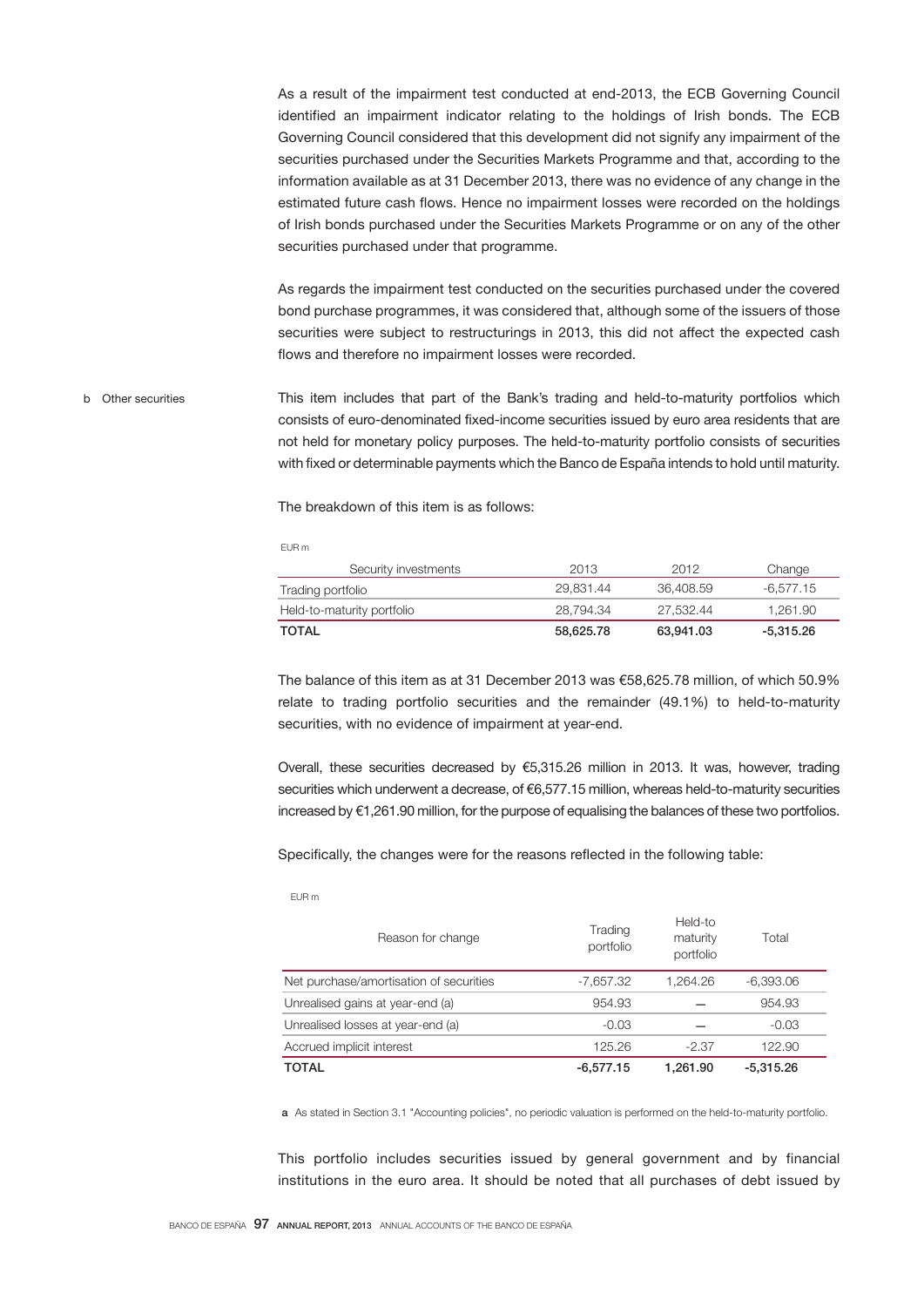general government are in the secondary market, none being direct subscriptions of security issues.

This item includes loans which, by virtue of their respective laws of creation, were granted to the State prior to the entry into force of Law 21/1993 of 29 December 1993 on the State budget for 1994. Initially they were to be repaid at their nominal amount on a straight-line basis over twenty-five years by means of yearly payments as from 1999, inclusive, in accordance with transitional provision seven of the aforementioned law. However, on 26 March 2007 an agreement was entered into with the central government to bring forward the repayment schedule of these loans, such that they mature in full by 2015 at the latest and the Treasury can request early repayment of all or part of them. Loans repaid early are paid by the Treasury at the cash amount of their market value at the time. Since these loans are recorded at their nominal amount, a provision has been set up for possible losses from early repayment (see Note 27 on the balance sheet). 8 GENERAL GOVERNMENT DEBT DENOMINATED IN EURO

> In accordance with this agreement, two instalments of each loan (that for 2013 and the last instalment outstanding under the original repayment schedule) were received in 2013.

> The outstanding nominal balance as at 31 December 2013 of the loans granted to the State amounted to €1,943.37 million, broken down as follows:

#### EUR m

EUR m

| TOTAL                                                                                                                             | 1.943.37 | 2.915.05 | -971.68   |
|-----------------------------------------------------------------------------------------------------------------------------------|----------|----------|-----------|
| Treasury. Credits arising from subscription for<br>participating interests, contributions and quotas in<br>international agencies | 163.27   | 244.90   | $-81.63$  |
| Treasury. Law 4/1990 special account                                                                                              | 1.389.59 | 2.084.39 | -694.80   |
| Treasury. Law 3/1983 special account                                                                                              | 390.50   | 585.75   | $-195.25$ |
|                                                                                                                                   | 2013     | 2012     | Change    |

The change was solely due to yearly repayments on the above-mentioned loans, as set out above. The amounts are shown in the above table.

## 9 INTRA-EUROSYSTEM BALANCES

This heading includes the amounts of the following items:

| <b>TOTAL</b>                                                                    | 53,105.07 | 40.078.29 | 13,026,78 |
|---------------------------------------------------------------------------------|-----------|-----------|-----------|
| Net claims related to the allocation of euro<br>banknotes within the Eurosystem | 47.244.47 | 34.216.14 | 13,028.33 |
| Claims equivalent to the transfer of foreign<br>reserve assets to the ECB       | 4.782.87  | 4.783.65  | $-0.77$   |
| Participating interest in the ECB                                               | 1.077.72  | 1.078.50  | $-0.78$   |
| Type of asset                                                                   | 2013      | 2012      | Change    |

### a Participating interest in the ECB

Pursuant to Article 28 of the ESCB Statute, the ESCB national central banks are the sole subscribers to the capital of the ECB. Subscriptions depend on the participating interests fixed in accordance with Article 29 of the ESCB Statute based on each country's share in the total population and gross domestic product of the ESCB countries per data furnished by the European Commission. These subscriptions must be adjusted every five years or whenever new Member States join the European Union, i.e. when their NCBs join the ESCB. On 1 July 2013 the ECB capital key was again changed as a result of the Croatian central bank joining the ESCB. Accordingly, based on the Council Decision of 15 July 2003 on the statistical data to be used for the determination of the key for subscription of the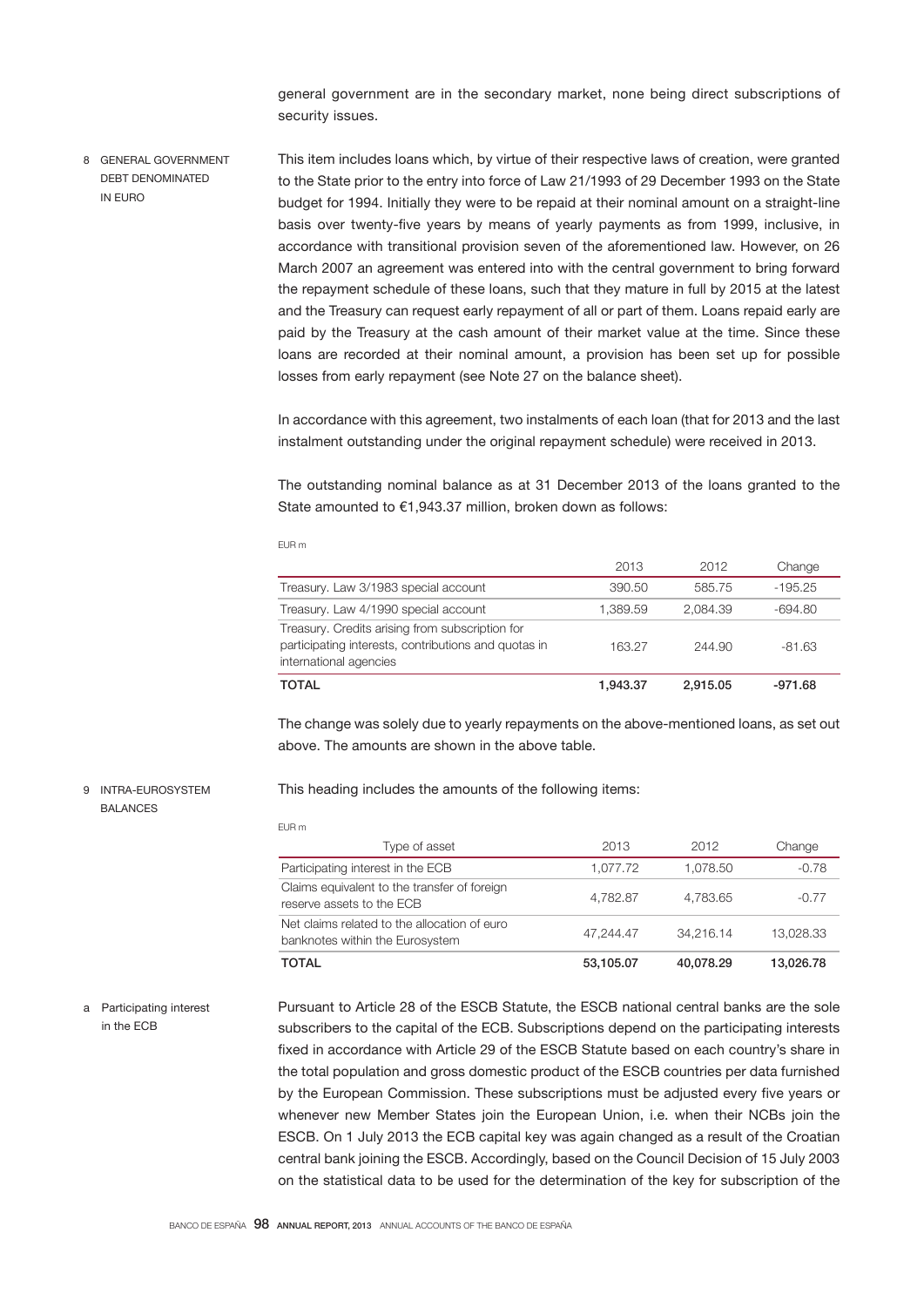capital of the European Central Bank, the capital keys of the NCBs were adjusted on 1 July 2013 by means of transfers among the NCBs. On 1 July 2013 the Banco de España's key for subscription of ECB capital was changed from 8.3040% to 8.2533%.

In accordance with Article 48.3 of the Statute of the ESCB, the ECB's subscribed capital is automatically increased when a new member joins the EU and its NCB joins the ESCB. The increase is determined by multiplying the prevailing amount of the subscribed capital (in this case €10,760.65 million) by the ratio, within the expanded capital key, between the weighting of the entering NCB(s) and the weighting of those NCBs that are already members of the ESCB. Therefore, on 1 July 2013 the subscribed capital of the ECB was increased to €10,825.01 million. Consequently, on 1 July 2013, the share that the Banco de España held in the increased subscribed capital of the ECB decreased from 8.3040% to 8.2533% and the participating interest in the ECB went from €893.56 million to €893.42 million.

The ECB capital key is as follows:

|                                                          | Key for subscription to the ECB's capital (%) |                   |  |
|----------------------------------------------------------|-----------------------------------------------|-------------------|--|
|                                                          | Until 30 June 2013                            | Since 1 July 2013 |  |
| Nationale Bank van België/Banque Nationale de Belgique   | 2.4256                                        | 2.4176            |  |
| Deutsche Bundesbank                                      | 18.9373                                       | 18,7603           |  |
| Eesti Pank                                               | 0.1790                                        | 0.1780            |  |
| Central Bank and Financial Services Authority of Ireland | 1.1107                                        | 1.1111            |  |
| <b>Bank of Greece</b>                                    | 1.9649                                        | 1.9483            |  |
| Banco de España                                          | 8.3040                                        | 8.2533            |  |
| Banque de France                                         | 14.2212                                       | 14.1342           |  |
| Banca d'Italia                                           | 12.4966                                       | 12.4570           |  |
| Central Bank of Cyprus                                   | 0.1369                                        | 0.1333            |  |
| Banque centrale du Luxembourg                            | 0.1747                                        | 0.1739            |  |
| Central Bank of Malta                                    | 0.0632                                        | 0.0635            |  |
| De Nederlandsche Bank                                    | 3.9882                                        | 3.9663            |  |
| Oesterreichische Nationalbank                            | 1.9417                                        | 1.9370            |  |
| Banco de Portugal                                        | 1.7504                                        | 1.7636            |  |
| Banka Slovenije                                          | 0.3288                                        | 0.3270            |  |
| Národná banka Slovenska                                  | 0.6934                                        | 0.6881            |  |
| Suomen Pankki - Finlands Bank                            | 1.2539                                        | 1.2456            |  |
| Subtotal for euro area NCBs                              | 69.9705                                       | 69.5581           |  |
| Българска народна банка (Bulgarian National Bank)        | 0.8686                                        | 0.8644            |  |
| Česká národní banka                                      | 1.4472                                        | 1.4539            |  |
| Danmarks Nationalbank                                    | 1.4835                                        | 1.4754            |  |
| Latvijas Banka                                           | 0.2837                                        | 0.2742            |  |
| Lietuvos bankas                                          | 0.4256                                        | 0.4093            |  |
| Magyar Nemzeti Bank                                      | 1.3856                                        | 1.3740            |  |
| Narodowy Bank Polski                                     | 4.8954                                        | 4.8581            |  |
| Banca Natională a României                               | 2.4645                                        | 2.4449            |  |
| Sveriges Riksbank                                        | 2.2582                                        | 2.2612            |  |
| Bank of England                                          | 14.5172                                       | 14.4320           |  |
| Hrvatska narodna banka                                   | $\overline{\phantom{m}}$                      | 0.5945            |  |
| Subtotal for non-euro area NCBs                          | 30.0295                                       | 30.4419           |  |
| TOTAL (a)                                                | 100.0000                                      | 100.0000          |  |

a Due to rounding, the subtotals and totals may not equal the sum of the individual figures in the table.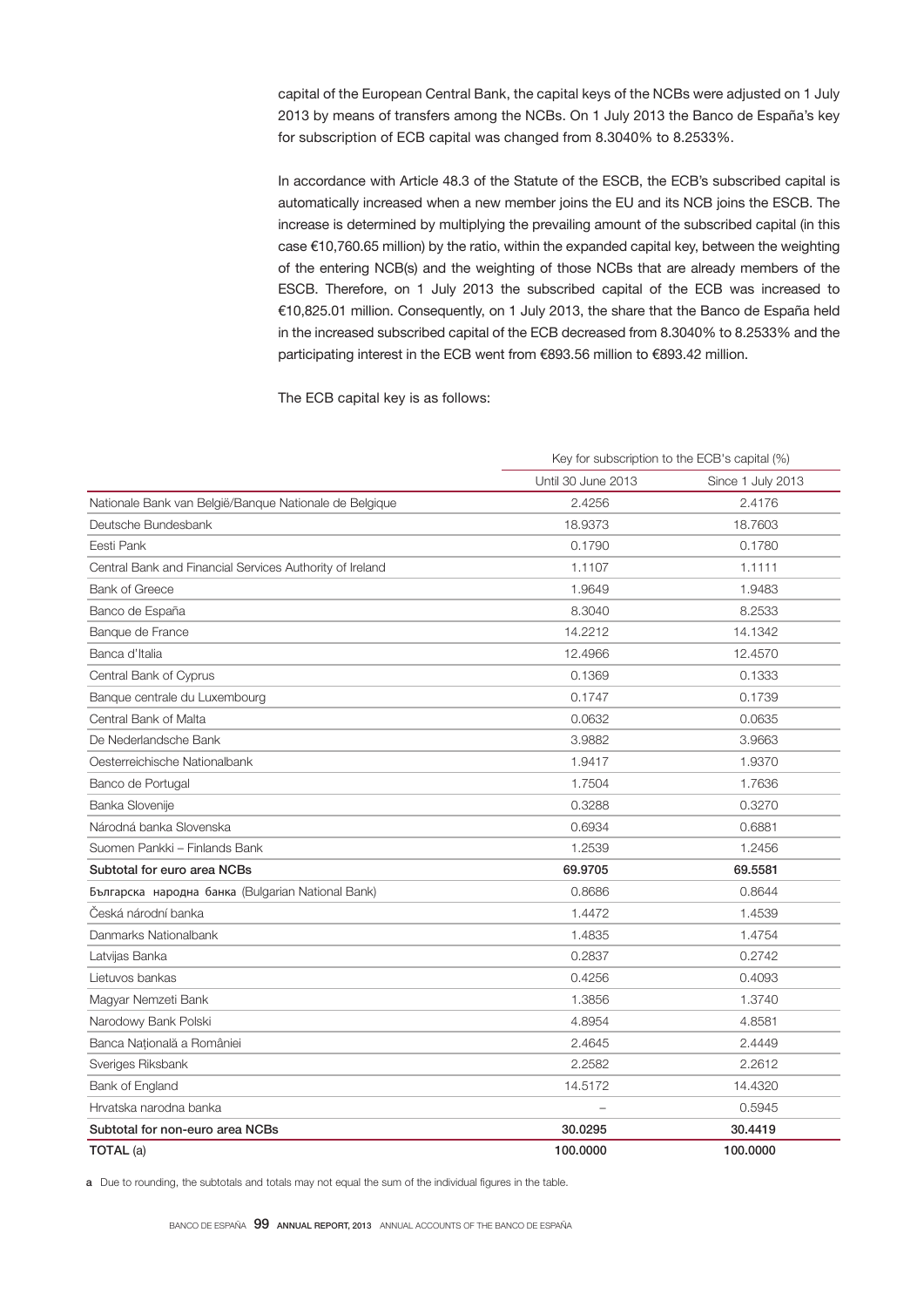This item also includes the participating interest in the rest of ECB equity. Its balance of €184.30 million at 31 December 2013 is the amount paid for the Banco de España's participating interest in ECB reserves due to the increase in the Banco de España's share of the ECB capital key. In 2013, as a result of the aforementioned change in the capital key, this participating interest decreased by €0.78 million. Accordingly, the Banco de España's share in ECB capital is €1,077.72 million.

A noteworthy post-balance-sheet event was that, as a result of the third five-yearly change in the capital keys, on 1 January 2014 the key for subscription of ECB capital increased from 8.2533% to 8.8409%.

These represent the ECB's debt to the Banco de España arising from the transfer of foreign reserve assets to the ECB. The claims equivalent to the transferred reserves are denominated in euro at a value fixed from the time of their transfer. They are remunerated at the latest available marginal rate for the Eurosystem's main refinancing operations, reduced by 15% to reflect a zero return on the gold component, which at the time accounted for 15% of the total reserves transferred. Their year-end balance amounted to €4,782.87 million, down €0.77 million from the previous year. The reasons for this decrease is that the adjustments to the capital key and the resulting changes in the NCBs' participating interests in the subscribed capital of the ECB made it necessary to also b Claims equivalent to the transfer of foreign reserve assets to the ECB

reserve assets to it.

A noteworthy post-balance-sheet event was that, due to the increase in the Banco de España's share of the ECB capital key on 1 January 2014, an additional contribution of foreign reserve assets was made to the ECB for the equivalent of €340.52 million, as a result of which the balance this year rose to €5,123.39 million.

adjust the assets that the ECB credited to the NCBs for their contributions of external

This item, the balance of which amounted to €47,244.47 million at end-2013, consists of the claims and liabilities of the Banco de España vis-à-vis the Eurosystem in relation to the allocation of euro banknotes within the Eurosystem when there is an overall debit balance (see "Banknotes in circulation" and "Intra-Eurosystem balances" in the section on accounting policies). c Net claims related to the allocation of euro banknotes within the Eurosystem

> The increase with respect to 2012 (€13,028.33 million) was basically due to the decrease in banknotes put into circulation by the Banco de España in 2013 (-12.7%, €8,292.53 million) and the contrasting rise in the Eurosystem as a whole (growth of 4.8%), which resulted in the aforementioned increase in the balance of these accounts.<sup>17</sup>

- In accordance with Eurosystem rules, since the accounts making up this item have a net credit balance, this information is presented on the liabilities side of the balance sheet (see Note 22 on the balance sheet). d Other claims within the Eurosystem (net)
- The balance of this item amounted to  $€257.97$  million at end-2013, of which  $€664.05$ million related to cost and €406.07 million to accumulated depreciation. 10 OTHER ASSETS. TANGIBLE AND INTANGIBLE FIXED **ASSETS**

The breakdown of this item into its components, together with their accumulated depreciation, is as follows:

<sup>17</sup> The increase in the Eurosystem as a whole was €43,593.28 million, of which €4,758.64 million related to the Banco de España.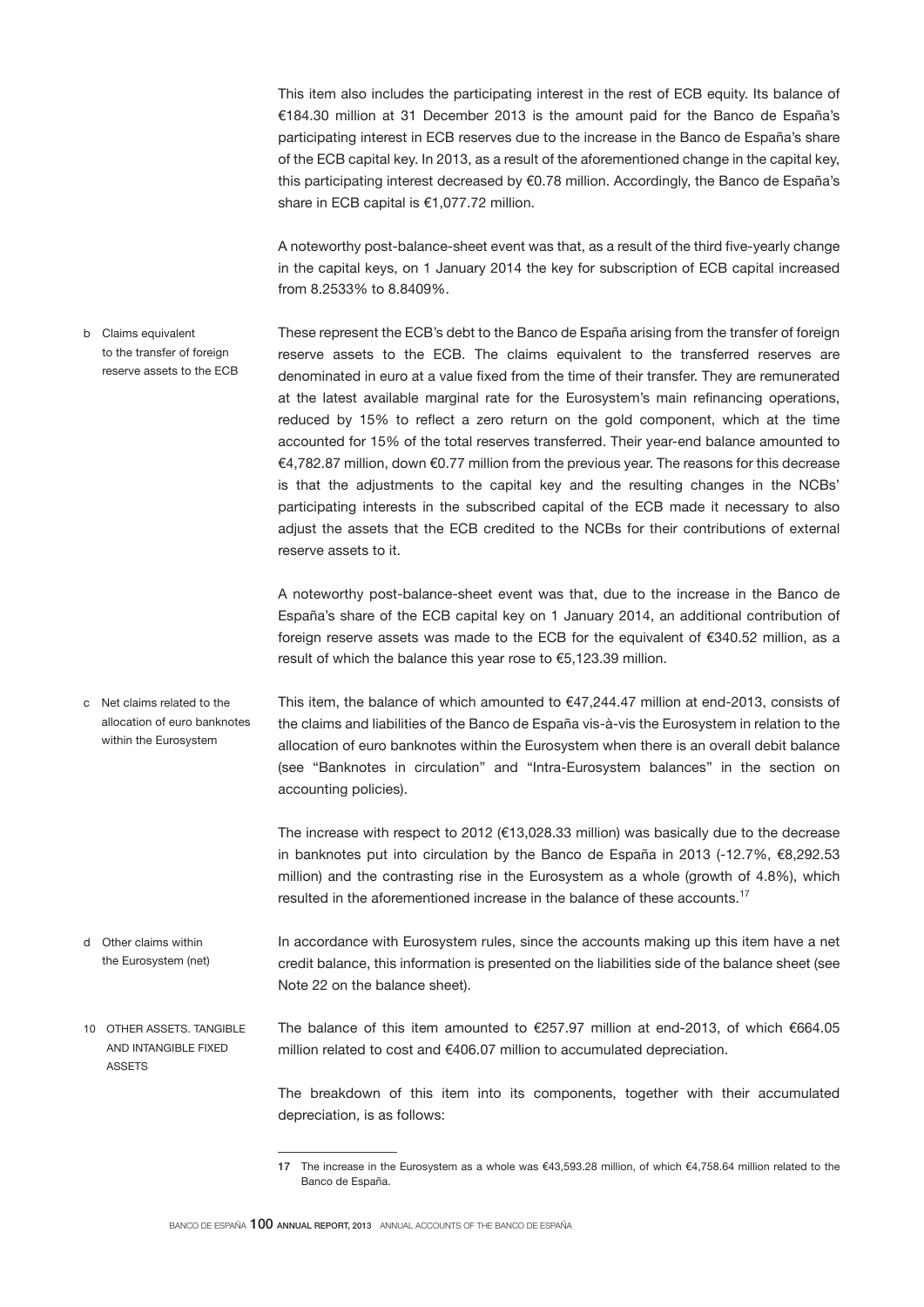### EUR m

|                                           | 2013   | 2012   | Change                   |
|-------------------------------------------|--------|--------|--------------------------|
| Tangible fixed assets                     | 521.19 | 511.86 | 9.34                     |
| Land and unbuilt plots                    | 5.35   | 5.35   |                          |
| Buildings, structures and renovation work | 111.51 | 109.96 | 1.55                     |
| Plant in buildings                        | 191.28 | 185.41 | 5.87                     |
| Furniture and fittings                    | 38.78  | 38.09  | 0.68                     |
| Office machines other than computer       |        |        |                          |
| equipment                                 | 54.77  | 54.16  | 0.61                     |
| Computer equipment                        | 61.48  | 60.97  | 0.52                     |
| Transport equipment                       | 8.12   | 8.12   |                          |
| Libraries                                 | 5.02   | 5.29   | $-0.28$                  |
| Other tangible fixed assets               | 5.11   | 5.07   | 0.04                     |
| Art collection                            | 39.78  | 39.43  | 0.34                     |
| Intangible fixed assets                   | 89.10  | 83.43  | 5.66                     |
| Computer applications                     | 89.04  | 83.38  | 5.66                     |
| Industrial property                       | 0.06   | 0.06   | $\overline{\phantom{0}}$ |
| Fixed assets in progress                  | 53.76  | 47.77  | 5.99                     |
| Buildings, plant in buildings and other   |        |        |                          |
| structures                                | 8.15   | 9.41   | $-1.26$                  |
| Computer applications of Banco de España  | 18.60  | 13.05  | 5.55                     |
| Computer applications of Eurosystem       | 25.90  | 24.43  | 1.47                     |
| Other fixed assets in progress            | 1.10   | 0.87   | 0.23                     |
| <b>TOTAL</b>                              | 664.05 | 643.06 | 20.99                    |

### EUR m

| Accumulated depreciation or amortisation  | 2013      | 2012      | Change   |
|-------------------------------------------|-----------|-----------|----------|
| Tangible fixed assets                     | $-338.00$ | $-319.88$ | $-18.11$ |
| Buildings, structures and renovation work | $-41.50$  | -38.96    | $-2.55$  |
| Plant in buildings                        | $-151.44$ | $-143.01$ | $-8.44$  |
| Furniture and fittings                    | $-31.43$  | $-28.95$  | $-2.48$  |
| Office machines other than computer       |           |           |          |
| equipment                                 | $-45.42$  | -44.36    | $-1.06$  |
| Computer equipment                        | $-52.96$  | $-49.97$  | $-2.99$  |
| Transport equipment                       | $-7.67$   | $-7.29$   | $-0.38$  |
| Libraries                                 | $-3.06$   | $-3.13$   | 0.07     |
| Other tangible fixed assets               | $-4.52$   | $-4.22$   | $-0.30$  |
| Intangible fixed assets                   | $-68.08$  | $-59.50$  | $-8.58$  |
| Computer applications                     | $-68.02$  | $-59.45$  | $-8.58$  |
| Industrial property                       | $-0.06$   | $-0.06$   |          |
| TOTAL                                     | $-406.07$ | $-379.39$ | $-26.69$ |

The increase in fixed assets in 2013 basically arose from increased investment in development of certain computer applications, from the acquisition and updating of software licences and from the implementation of various projects for the Eurosystem. It was also due to the new security control centre of the Cibeles building and to the continuing refurbishment of the banking hall and adjacent areas at the Cibeles building. Notwithstanding the above, fixed assets net of depreciation decreased with respect to the previous year by €5.70 million.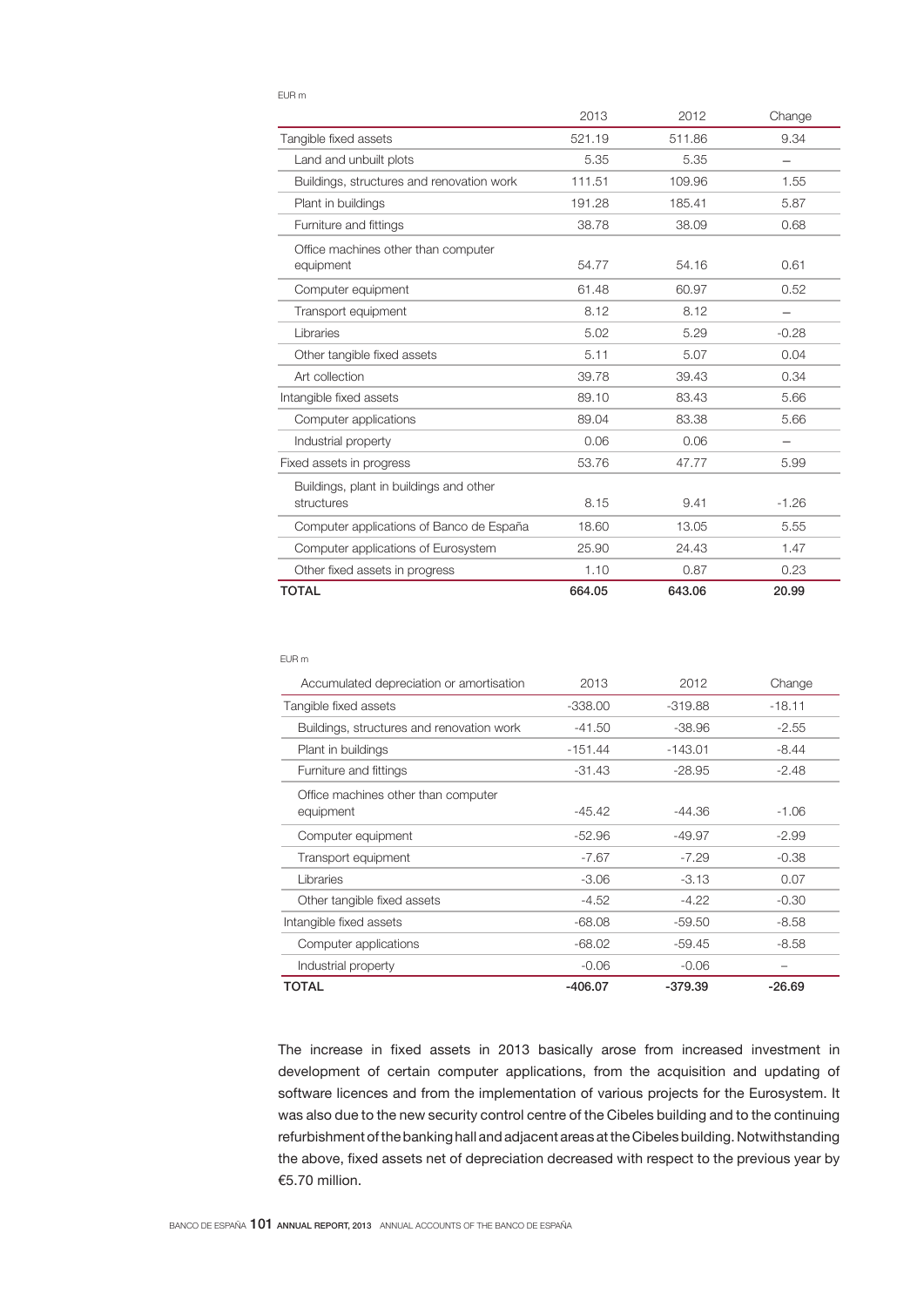11 OTHER ASSETS. OTHER FINANCIAL ASSETS

This item includes €25.25 million of financial investments relating to the Banco de España's participating interests in the Bank for International Settlements. The decrease of €20.45 million in these financial assets was due to the sale of Banco de España's holding in Sociedad Bolsas y Mercados Españoles, Sociedad Holding de Mercados y Sistemas Financieros, S.A. (see Note 9 on the profit and loss account).

12 OTHER ASSETS. OFF-BALANCE-SHEET INSTRUMENTS REVALUATION DIFFERENCES This item includes the amount of the net debtor position arising from foreign-exchange forward and swap transactions valued at the exchange rates prevailing at the end of the year. When the position is a creditor one, it is recorded under the same heading in liability item 12.1. Its debit balance of €104.07 million as at end-2013 is the net value of the swap and forward transactions outstanding at that date that are listed below:

|                     |          |            | 2013                            |                         |                                     | 2012                                |
|---------------------|----------|------------|---------------------------------|-------------------------|-------------------------------------|-------------------------------------|
| Operation           | Position | Currency   | Currency<br>amount<br>(million) | Market<br>exchange rate | Equivalent<br>(million $\epsilon$ ) | Equivalent<br>(million $\epsilon$ ) |
|                     | Debtor   | <b>EUR</b> | -                               | 1.0000                  |                                     | 304.95                              |
| Swap                |          | <b>USD</b> | 2.858.83                        | 1.3791                  | 2.072.97                            | 2,232.73                            |
|                     | Creditor | <b>JPY</b> | 284.942.93                      | 144,7200                | 1.968.93                            | 2.072.26                            |
|                     |          | <b>USD</b> | -                               | 1.3791                  |                                     | 303.17                              |
| Forward             | Debtor   | <b>USD</b> | 0.58                            | 1.3791                  | 0.42                                | 0.67                                |
|                     | Creditor | <b>JPY</b> | 57.08                           | 144,7200                | 0.39                                | 0.62                                |
| <b>NET POSITION</b> |          |            |                                 |                         | 104.07                              | 162.30                              |

At year-end there were unexpired US dollar-yen swaps and forward sales of yen against US dollars yet to be executed.

The purpose of the US dollar-yen swaps is to cover the yen-US dollar exchange rate risk on investments in yen-denominated securities.

Regarding the exceptional liquidity-providing transactions in the form of swaps, it should be noted that on 4 December 2012 the ECB Governing Council decided, in agreement with the central banks involved, to prolong the liquidity provision agreements (swap line) with the Federal Reserve until 1 February 2014. Previously, these agreements had been authorised until 1 February 2013. However, at year-end there were no outstanding transactions.

The main components of this item, the balance of which amounts to  $€4,492.89$  million, are as follows: 13 OTHER ASSETS. ACCRUALS AND PREPAID EXPENSES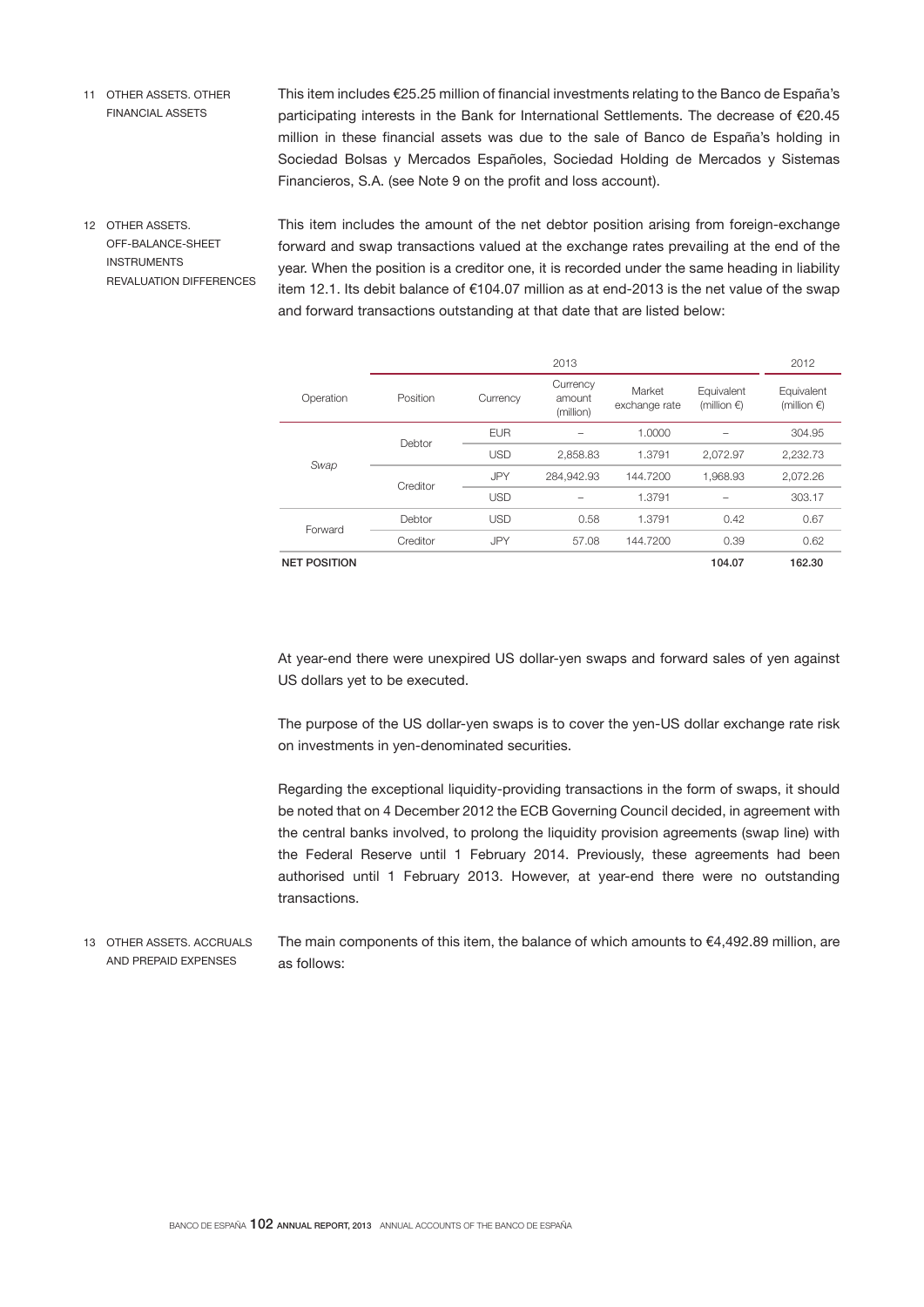|                                          | 2013     | 2012     | Change    |
|------------------------------------------|----------|----------|-----------|
| Accrued interest arising from securities |          |          |           |
| acquisitions and accrued coupon interest |          |          |           |
| receivable                               | 2,069.67 | 2.183.95 | $-114.28$ |
| Trading portfolio                        | 763.85   | 873.78   | $-109.93$ |
| Denominated in foreign currency          | 34.17    | 54.59    | $-20.42$  |
| Denominated in euro                      | 729.68   | 819.19   | $-89.50$  |
| Held-to-maturity portfolio               | 700.80   | 643.12   | 57.67     |
| Denominated in foreign currency          | 54.46    | 37.97    | 16.50     |
| Denominated in euro                      | 646.33   | 605.16   | 41.18     |
| Held for monetary policy purposes        | 605.02   | 667.04   | $-62.02$  |
| Other accrued interest receivable        | 2,418.18 | 2.636.78 | $-218.60$ |
| On monetary policy operations            | 2,347.68 | 2,521.93 | $-174.26$ |
| On intra-Eurosystem claims arising from  |          |          |           |
| banknotes adjustments                    | 41.84    | 59.99    | $-18.15$  |
| On claims equivalent to the transfer of  |          |          |           |
| foreign reserves to the ECB              | 22.81    | 36.43    | $-13.61$  |
| On foreign currency deposits             | 3.57     | 15.11    | $-11.54$  |
| Claims on the IMF                        | 1.28     | 1.54     | $-0.26$   |
| On swaps operations                      | 0.96     | 1.58     | $-0.61$   |
| Other                                    | 0.04     | 0.20     | $-0.16$   |
| Accrued commissions receivable           |          |          |           |
| and prepaid expenses                     | 5.04     | 4.58     | 0.46      |
| <b>TOTAL</b>                             | 4,492.89 | 4,825.31 | $-332.42$ |

As can be seen in the above table, the most significant item relates to accrued interest receivable on monetary policy operations, which decreased (by €174.26 million) due to the smaller volume of outstanding long-term transactions at year-end, as institutions availed themselves of the early redemption options offered by the three-year refinancing operation. The other main accounts are accrued interest arising from securities purchases and accrued coupon interest receivable denominated in euro arising from the trading portfolio (€729.68 million), from the held-to maturity portfolio (€646.33 million) and from monetary policy operations (€605.02 million). Overall, this interest decreased by €114.28 million from the previous year, due to the smaller year-end balance of the trading and monetary policy operations portfolios. There was also a decrease in interest receivable on claims equivalent to the transfer of foreign reserve assets to the ECB, the interest accrued on intra-Eurosystem banknote adjustment and offsetting accounts as a result of the lower interest rate on main refinancing operations and the lesser interest receivable on foreign-currency deposits .

- The most significant components of this item, which totals  $€1,577.52$  million, are the transfer to the Treasury on 2 December 2013 of €1,385.56 million, equivalent to 70% of the Bank's profits earned to 30 September 2013, adjusted in line with the projected performance of profits up to year-end (see Note 15 on the profit and loss account), which was €346.98 million lower than in the previous year, and the home loans and repayable advances granted to Bank employees, the balance of which, at €177.57 million, was down by €11.20 million from 2012. 14 OTHER ASSETS. SUNDRY
- The balance of banknotes in circulation  $(E104.377.15$  million) represents the Banco de España's share in the total euro banknotes in circulation (see "Banknotes in circulation" in Section 3.1 "Accounting Policies") according to the Eurosystem euro banknote 15 BANKNOTES IN CIRCULATION

#### EUR m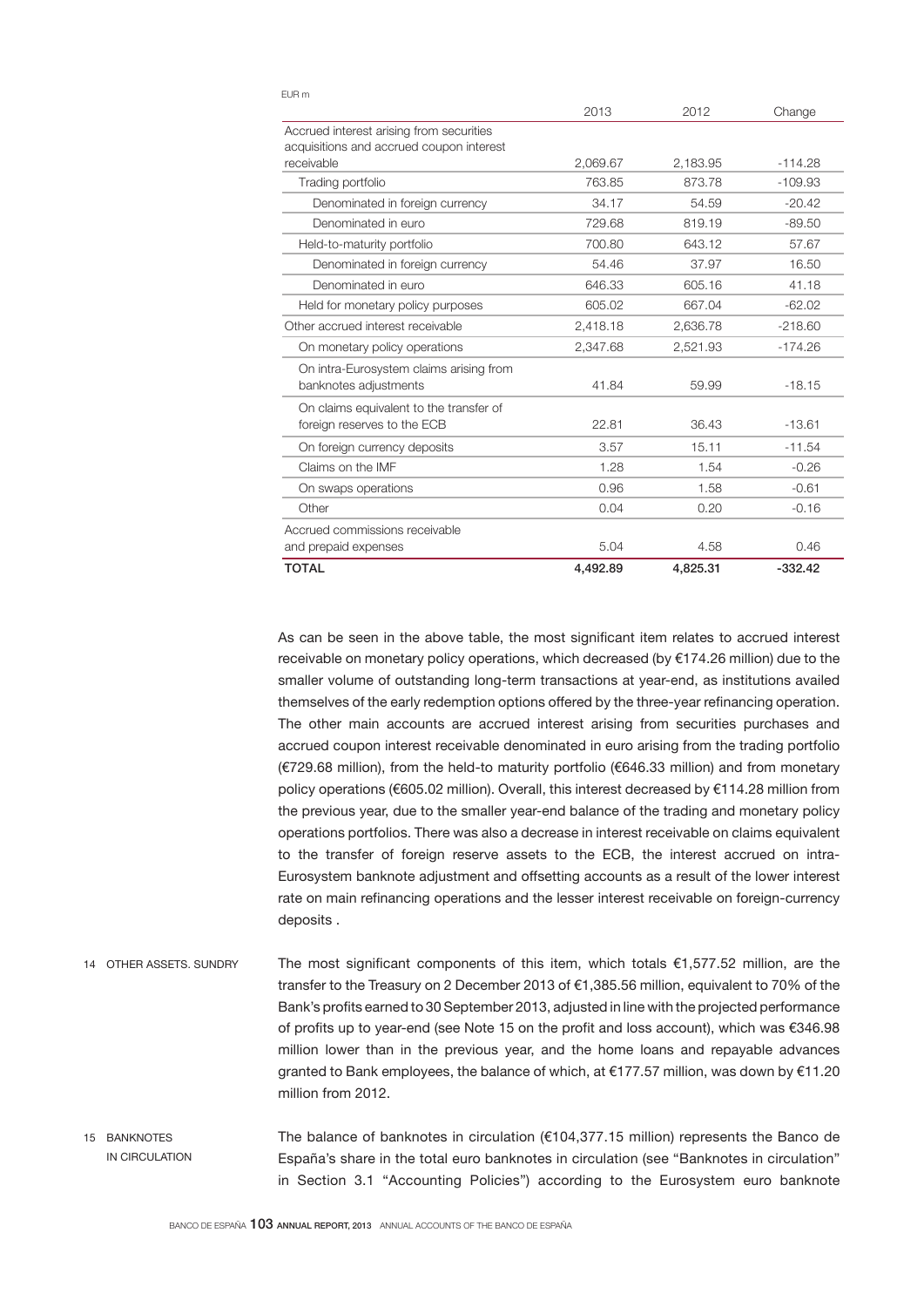allocation key, which went from 10.9185% of the total issue by all central banks to 10.9160% of the total. This key is obtained by taking the Eurosystem capital key and deducting the 8% of the total corresponding to the ECB. The decrease arose from the changes in the ECB capital key as a result of the central bank of Croatia joining the ESCB on 1 July 2013.<sup>18</sup>

This balance was  $\epsilon$ 4,735.80 million higher than in the previous year because of the greater volume of euro banknotes in circulation in the Eurosystem. The difference between the balance of the banknotes allocated as per the balance sheet and those put into circulation by the Banco de España is recorded in an adjustment account under this heading, with a balancing entry in item 9.4 on the assets side of the balance sheet.

The composition of the banknotes put into circulation by the Banco de España as at end-2013 is as follows:

| Series                                                        | Number of banknotes<br>(thousands) | Millions of euro |
|---------------------------------------------------------------|------------------------------------|------------------|
| €500                                                          | 80,976                             | 40,487.80        |
| €200                                                          | 13,048                             | 2,609.69         |
| €100                                                          | 23,663                             | 2,366.29         |
| €50                                                           | 862,136                            | 43,106.80        |
| €20                                                           | $-1,132,119$                       | $-22,642.38$     |
| €10                                                           | $-839,848$                         | $-8,398.48$      |
| €5                                                            | -79,408                            | $-397.04$        |
| Euro banknotes put into circulation by the<br>Banco de España |                                    | 57,132.68        |
| Adjustment as per banknote allocation key                     |                                    | 47,244.47        |
| Banknotes in circulation                                      |                                    | 104,377.15       |

16 LIABILITIES TO EURO AREA CREDIT INSTITUTIONS RELATED TO MONETARY POLICY OPERATIONS DENOMINATED IN EURO

The overall balance of the different types of deposit held by credit institutions with the Banco de España amounted to €30,783.49 million at end-2013, €41,221.20 million less than in the previous year. This decline was basically due to the sharp decrease in the deposit facility, minimally offset by the increase in the balances of credit institution current accounts (including minimum reserves).

The breakdown and the amounts in both reporting years are as follows:

| I<br>۰. |  |
|---------|--|
|         |  |

| Type of liability                     | 2013      | 2012      | Change       |
|---------------------------------------|-----------|-----------|--------------|
| Current accounts                      |           |           |              |
| (covering the minimum reserve system) | 15,949.79 | 12,851.75 | 3,098.04     |
| Deposit facility                      | 14,833.00 | 59,046.50 | $-44,213.50$ |
| Fixed-term deposits                   |           |           |              |
| Fine-tuning reverse operations        |           |           |              |
| Deposits related to margin calls      | 0.70      | 106.45    | $-105.74$    |
| TOTAL                                 | 30.783.49 | 72.004.69 | $-41.221.20$ |

<sup>18</sup> Following the five-yearly revision of the central banks' share of ECB capital and the accession of the Latvian central bank to the Eurosystem on 1 January 2014, the banknote allocation key increased to 11.6230%.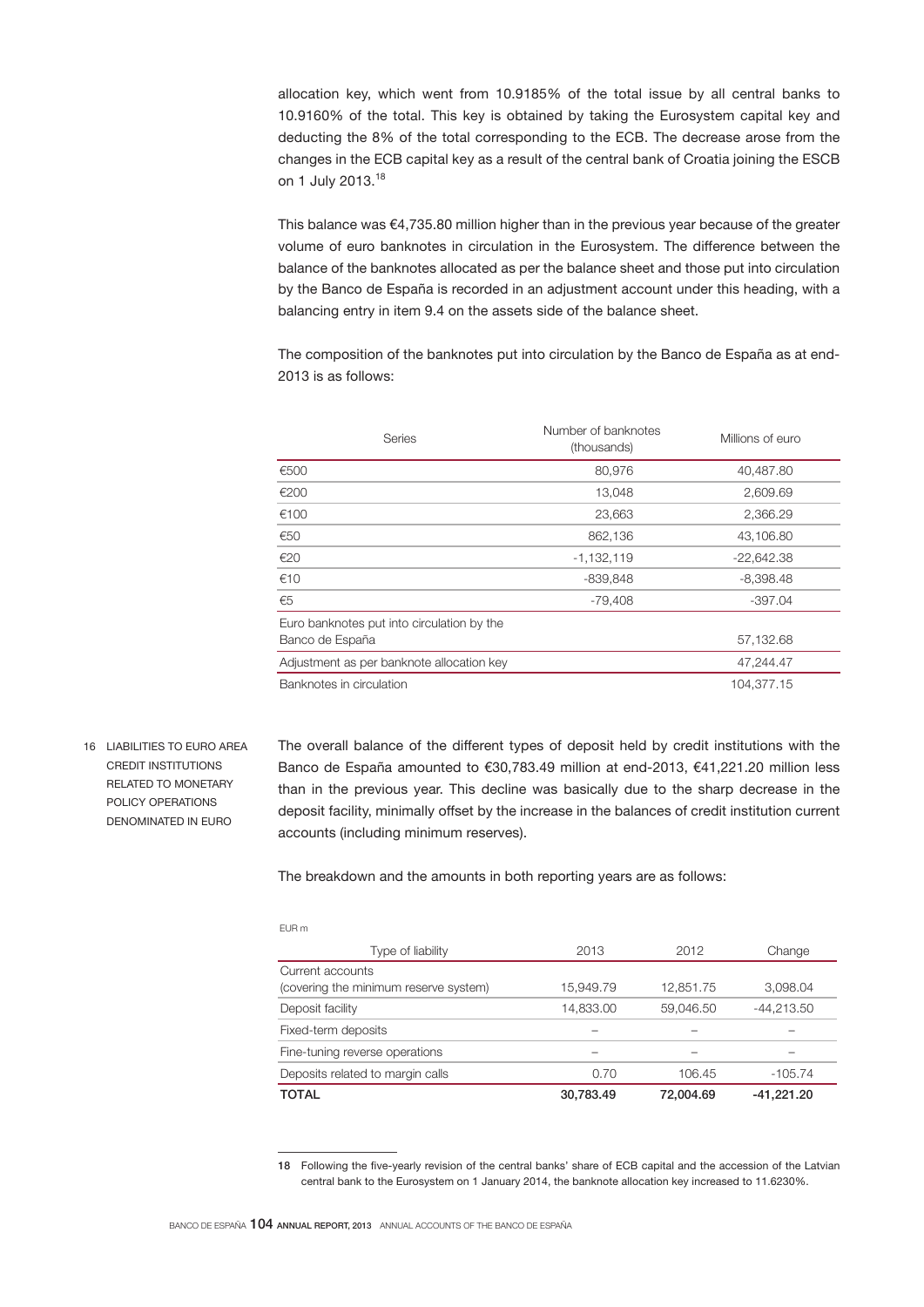The first component, which includes the total current accounts held by credit institutions at the Banco de España, in which they maintain the minimum reserves required for monetary policy implementation purposes, underwent an increase of €3,098.04 million (24.1%). These accounts are remunerated at the average of the marginal interest rate on main refinancing operations in the period. Its average balance also increased during the year, rising from €12,338.95 million in 2012 to €13,446.87 million in 2013 (9.0%).

The item "Deposit facility", which includes overnight deposits remunerated at a fixed interest rate (lower than the interest rate on main refinancing operations), decreased sharply from €59,046.50 million in 2012 to €14,833.00 million in 2013. Its average balance also decreased (€9,446.23 million in 2013 compared with €35,059.14 million in 2012), since remuneration of these deposits ceased on 11 July 2012.

The balance of fixed-term deposits was zero as at 31 December 2013. They are fine-tuning operations (liquidity withdrawals) that take the form of deposits. During 2013 the Eurosystem carried out 53 operations of this type. The average balance decreased during the year from €39.50 million in 2012 to €4.57 million in 2013.

The other captions in this item relate to fine tuning reverse operations and deposits related to margin calls. Fine tuning reverse operations are used to withdraw liquidity. As at 31 December 2013, fine tuning reverse operations had a zero balance, while institutions' deposits related to margin calls (see Note 6 on the balance sheet) amounted to  $€0.70$ million (€106.45 million in 2012).

This item includes the deposits held by credit institutions at the Banco de España which are not related to monetary policy operations. 17 OTHER LIABILITIES TO EURO AREA CREDIT INSTITUTIONS DENOMINATED IN EURO

> Its balance was €0.63 million at end-2013, €109.38 million less than in 2012, because of the release in the reporting year of the deposit of a credit institution which had been frozen in 2012 to prevent the legal limit on covered bond issuance being breached as a result of the transfer of assets to Sareb (asset management company for assets arising from bank restructuring).

This item includes the deposits held by general government with the Banco de España. The outstanding balance at year-end was €2,116.77 million, which breaks down as follows: 18 LIABILITIES TO OTHER EURO AREA RESIDENTS DENOMINATED IN EURO.- GENERAL GOVERNMENT

|                                                                                  | 2013     | 2012     | Change      |
|----------------------------------------------------------------------------------|----------|----------|-------------|
| Central government (State)                                                       | 410.92   | 6.306.83 | $-5,895.91$ |
| Treasury current account                                                         | 100.12   | 2,500.42 | $-2,400.30$ |
| Other central government agencies<br>and similar bodies                          | 310.80   | 3.806.41 | $-3,495.61$ |
| Territorial government                                                           | 555.44   | 498.88   | 56.57       |
| Regional (autonomous) governments,<br>administrative agencies and similar bodies | 554.76   | 498.53   | 56.23       |
| Local government                                                                 | 0.68     | 0.35     | 0.34        |
| Social security funds                                                            | 1,150.41 | 2.204.28 | $-1,053.88$ |
| Social Security System                                                           | 1,148.60 | 2,203.36 | $-1.054.76$ |
| Other                                                                            | 1.81     | 0.92     | 0.89        |
| TOTAL                                                                            | 2.116.77 | 9.009.99 | $-6.893.22$ |

EUR m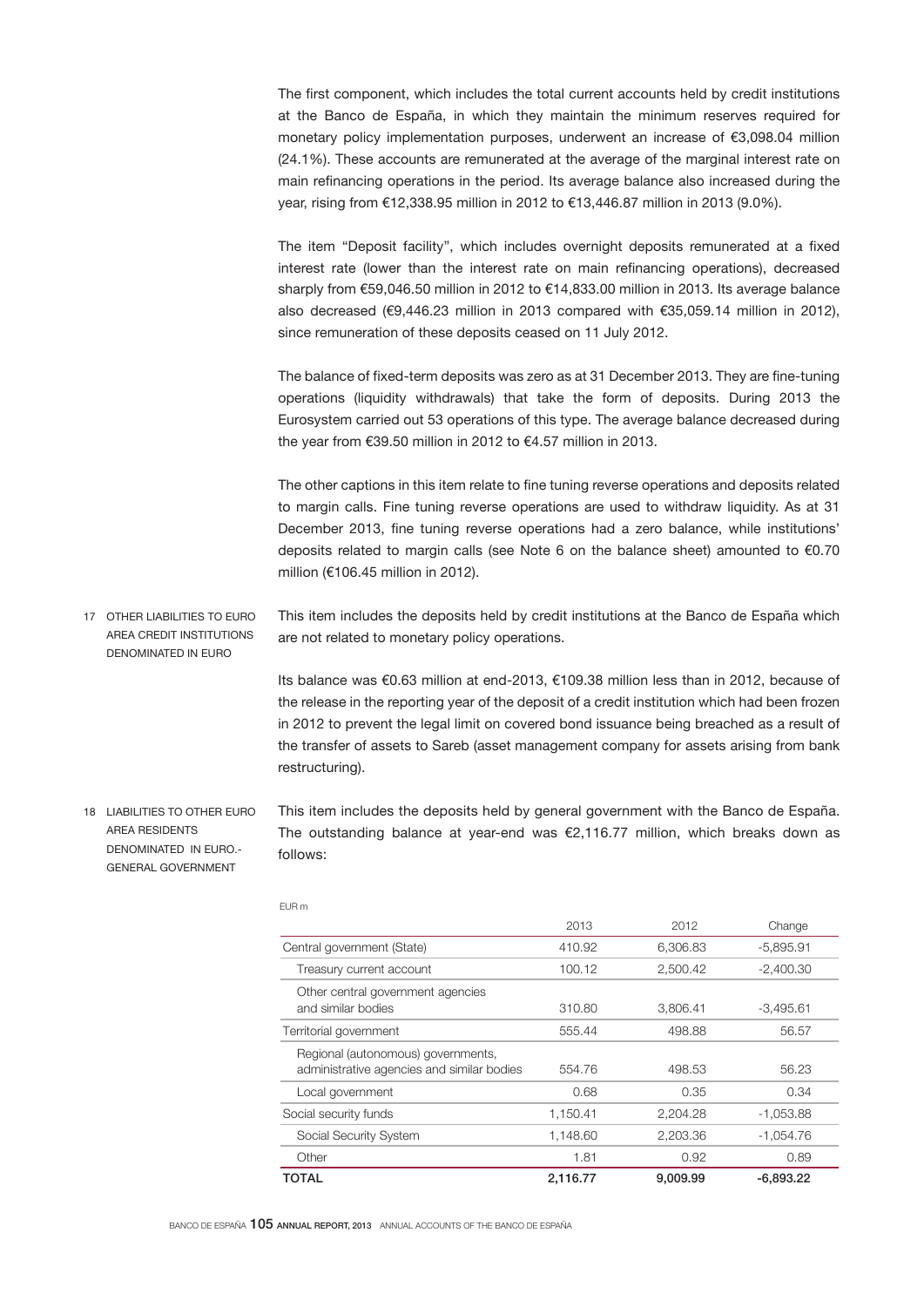The decrease in this item (€6,893.22 million) was due to the lower balances held by central government (down €5,895.91 million from 2012) and by social security funds (€1,053.88 million). The balances held by territorial governments increased by €56.57 million. As regards average balances, there was a decrease in those held by central government (€4,631.23 million in 2013 against €6,017.80 million in 2012) and by social security funds (€2,820.82 million in 2013 against €3,657.87 in 2012). By contrast, there was an increase in the average balances held by regional governments (€534.94 million in 2013 against €364.60 million in 2012).

Most of the balances held by central government are subject to a collateralised assignment to credit institutions through an auction conducted on behalf of the Treasury.

Included here are the current accounts of financial institutions other than credit institutions, such as the Deposit Guarantee Fund, other financial intermediaries associated with securities markets settlement, other intermediaries in the debt book-entry market, etc., as well as the current accounts of non-administrative public and autonomous agencies of the State, the current accounts of employees and pensioners and other accounts of legal entities classified in "Other resident non-financial sectors". 19 LIABILITIES TO OTHER EURO AREA RESIDENTS DENOMINATED IN EURO.- OTHER LIABILITIES

> The balance of €2,047.62 million at end-2013 was €105.76 million higher than at end-2012, basically due to the opening of new deposits in the name of the securitisation special purpose entities which so requested (€78.61 million) and to the larger balance held in deposits by legal entities classified in "Other resident non-financial sectors" (€42.07 million).

- This item includes basically the euro-denominated accounts held by international organisations, non-Eurosystem monetary authorities and central banks to which reserve management services are provided. The balance of €144.98 million was €3.29 million higher than a year earlier due to an increase in deposits of international organisations and non-Eurosystem monetary authorities and to a decrease in deposits of central banks to which reserve management services are provided. 20 LIABILITIES TO NON-EURO AREA RESIDENTS DENOMINATED IN EURO
- This item of €3,162.06 million shows the equivalent amount of the special drawing rights allocated to Spain by the IMF, the balancing entry to the initial allocation of SDRs recorded in item 2.1 on the assets side of the balance sheet. The total amount of this item decreased by €134.02 million with respect to the previous year, due to the variation in the exchange rate. 21 COUNTERPART OF SPECIAL DRAWING RIGHTS ALLOCATED BY THE IMF
- This item, which as at 31 December 2013 had a balance of €213,382.14 million, comprises the following two sub-items: 22 INTRA-EUROSYSTEM BALANCES
- In accordance with Eurosystem rules, since the accounts making up this item have a net debit balance, this information is presented on the assets side of the balance sheet (see Note 9 on the balance sheet). a Net liabilities related to the allocation of euro banknotes within the Eurosystem
- The balance of €213,382.14 million as at 31 December 2013 represents the sum of three components: 1) the position of the Banco de España vis-à-vis the ECB in respect of the transfers issued and received through TARGET2 by the ESCB national central banks, including the ECB, plus the balances held with Eurosystem central banks through correspondent accounts; 2) the position vis-à-vis the ECB in respect of the pooling and allocation of monetary income within the Eurosystem pending settlement; and 3) the b Other liabilities within the Eurosystem (net)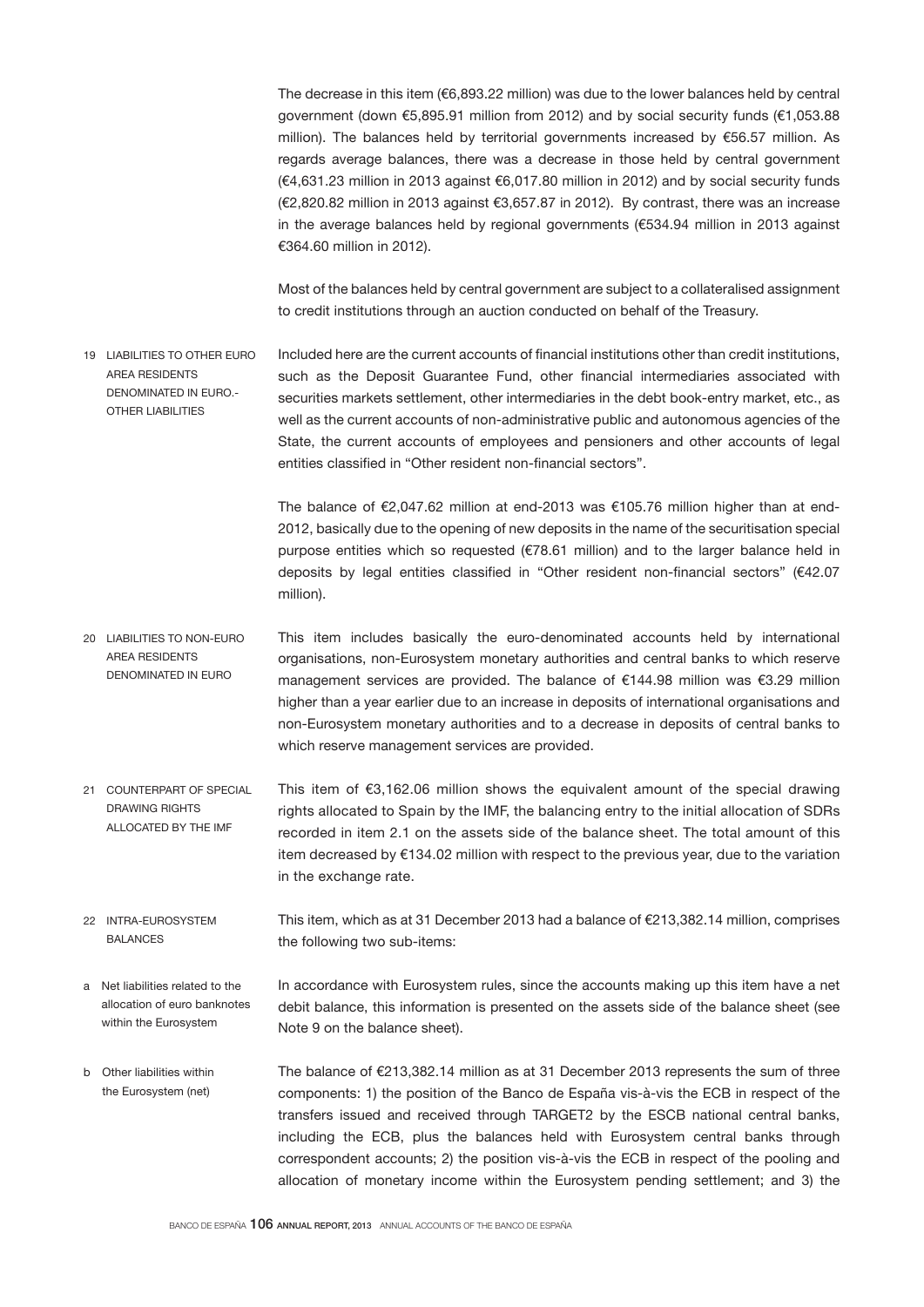Banco de España's position vis-à-vis the ECB in respect of any amounts receivable or refundable, basically in respect of the seigniorage income relating to euro banknotes issued by the ECB and of the income on securities acquired by the ECB under the Securities Markets Programme.

The breakdown of the balance of this item is as follows:

EUR m

| <b>LVIIII</b>                                                                                                   |            |            |             |
|-----------------------------------------------------------------------------------------------------------------|------------|------------|-------------|
|                                                                                                                 | 2013       | 2012       | Change      |
| BDE's position vis-à-vis ECB due to transfers<br>made and received through TARGET2 and<br>correspondent banking | 213,684.62 | 337,344.39 | -123,659.77 |
| Position with BCE due to contribution and<br>allocation of monetary income                                      | $-139.97$  | $-444.95$  | 304.99      |
| Dividend from banknote seigniorage and SMP                                                                      |            |            |             |
| income                                                                                                          | $-162.52$  | $-68.20$   | $-94.32$    |
| <b>TOTAL</b>                                                                                                    | 213.382.14 | 336,831,24 | -123.449.10 |

Regarding the first component, the year-end net transfers via TARGET2 had a credit balance of €213,684.70 million, while the correspondent accounts showed a debit balance of €0.07 million. The remuneration of this position is calculated daily at the marginal interest rate of Eurosystem main refinancing operations. Its average balance decreased considerably during the year from €329,060.42 million in 2012 to €283,518.09 million in 2013 as a result of the decrease in the monetary policy loans on the assets side of the balance sheet.

The second component, i.e. the position vis-à-vis the ECB in respect of the annual pooling and allocation of monetary income within the Eurosystem national central banks, had a debit balance of €139.97 million at year-end (see "Net result of pooling of monetary income" in Note 8 on the profit and loss account).

Finally, in 2014 the ECB Governing Council resolved to distribute substantially all the income obtained from the securities purchased under the securities markets programme and from the seigniorage of euro banknotes.<sup>19</sup> The amount corresponding to the Banco de España was recorded as 2013 income and received on 31 January 2014. Its debit balance as at 31 December 2013 was €162.52 million (see "Income from equity shares and participating interests" in Note 7 on the profit and loss account).

Included here are various accounts which as at 31 December 2013 were in the course of settlement, such as transfer instructions pending execution and transfers sent to deposit institutions yet to be reimbursed. 23 ITEMS IN COURSE OF SETTLEMENT

> The balance of this item amounted to €1,679.49 million at end-2013, of which most notably €1,656.92 million related to transfers ordered by customers of the Banco de España not yet paid to the receiving entities and €20.44 million to transfers received from the TARGET2 Platform but yet to be processed.

<sup>19</sup> Decision of the European Central Bank of 19 December 2012 (ECB/2012/33) amending Decision ECB/2010/24 on the interim distribution of the income of the European Central Bank on euro banknotes in circulation and arising from securities purchased under the Securities Markets Programme.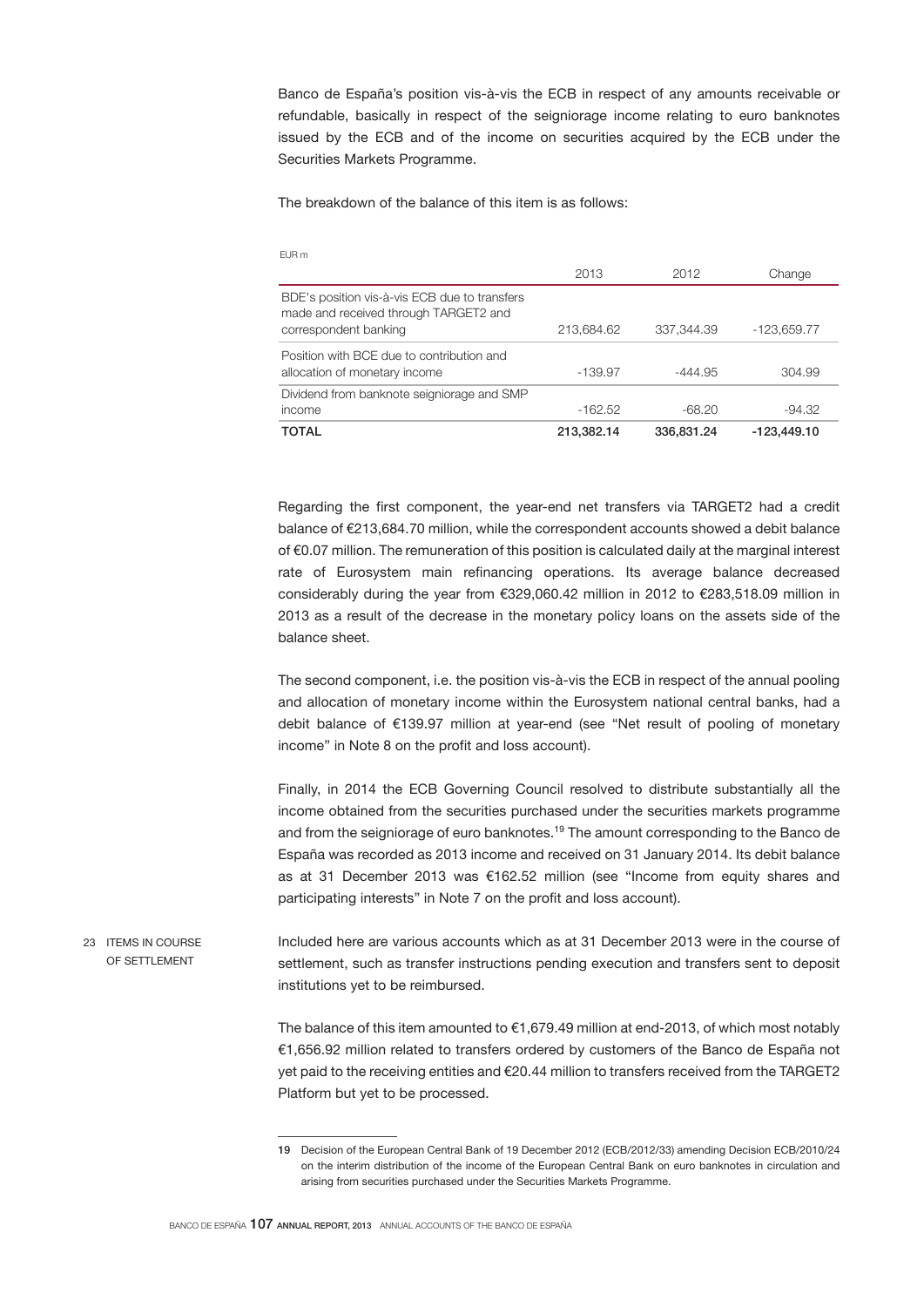- This item includes the amount of the net creditor position arising from foreign-exchange forward and swap transactions valued at the exchange rates prevailing at the end of the year. When the position is a debtor one, as in the reporting year, it is recorded under the same heading in asset item 11.4 (see Note 12 on the balance sheet). 24 OTHER LIABILITIES OFF-BALANCE-SHEET INSTRUMENTS REVALUATION DIFFERENCES
- This item includes interest accrued but not yet paid, expenses accrued but not yet paid and income collected in advance. 25 OTHER LIABILITIES. LIABILITY ACCRUAL ACCOUNTS AND INCOME

As at 31 December 2013, its balance amounted to €55.74 million and the main component was interest incurred on intra-Eurosystem accounts relating to TARGET2 transactions (€51.42 million), the balance of which was €175.53 million less than a year earlier due to decreases in both its balance and its interest rate.

This includes other liabilities not classifiable above. 26 OTHER LIABILITIES. SUNDRY

> As at 31 December 2013 the balance of this item amounted to  $€120.27$  million (€7.22 million more than in 2012) and its main sub-items were the "Cash immobilised under EU legislation drawn from book-entry government debt. Redemptions and interest" (€27.56 million) and "Sundry accounts payable and unallocated items. Accrued operating expenses" (€26.98 million).

With the exception of country-risk provisions, which are presented in the balance sheet as reductions of the value of the assets concerned, provisions are recorded under this item, with the following breakdown: 27 PROVISIONS

EUR m

| TOTAL                                                              | 9.013.67 | 7.806.34 | 1.207.33  |
|--------------------------------------------------------------------|----------|----------|-----------|
| For sundry liabilities and charges                                 | 5.10     | 1.14     | 3.95      |
| For early and regular retirement                                   | 27.05    | 28.66    | $-1.61$   |
| For death and retirement assistance                                | 61.35    | 56.74    | 4.61      |
| For 2011-2014 collective labour agreement                          | 7.28     |          | 7.28      |
| For operational risk                                               | 40.75    | 24.83    | 15.92     |
| For counterparty risks in Eurosystem monetary<br>policy operations |          | 33.58    | $-33.58$  |
| For exchange of withdrawn peseta banknotes                         | 59.86    | 22.54    | 37.32     |
| For early repayment of special loans                               | 99.17    | 363.89   | $-264.73$ |
| For financial risks                                                | 8,713.12 | 7,274.95 | 1,438.17  |
|                                                                    | 2013     | 2012     | Change    |

### Provision for financial risks

COLLECTED IN ADVANCE

This is the most important provision. It results from merging the provision for exchange rate and interest rate risks with the provision for credit risks.

The balance of this provision as at 31 December 2013 amounted to  $€8,713.12$  million, which was €1,438.17 million more than in 2012. Of the balance as at 31 December 2012 (€7,274.95 million), €241.40 million were used to cover exchange losses and €43.96 million to cover interest rate losses (no credit risk losses were incurred) and €1,723.53 million were provisioned for the estimated risk as at 31 December 2013 (see Note 5 to the profit and loss account).

The balance of this provision is revised annually based on the Banco de España's valuation of its exposure to the aforementioned risks by value-at-risk methodology. In this connection,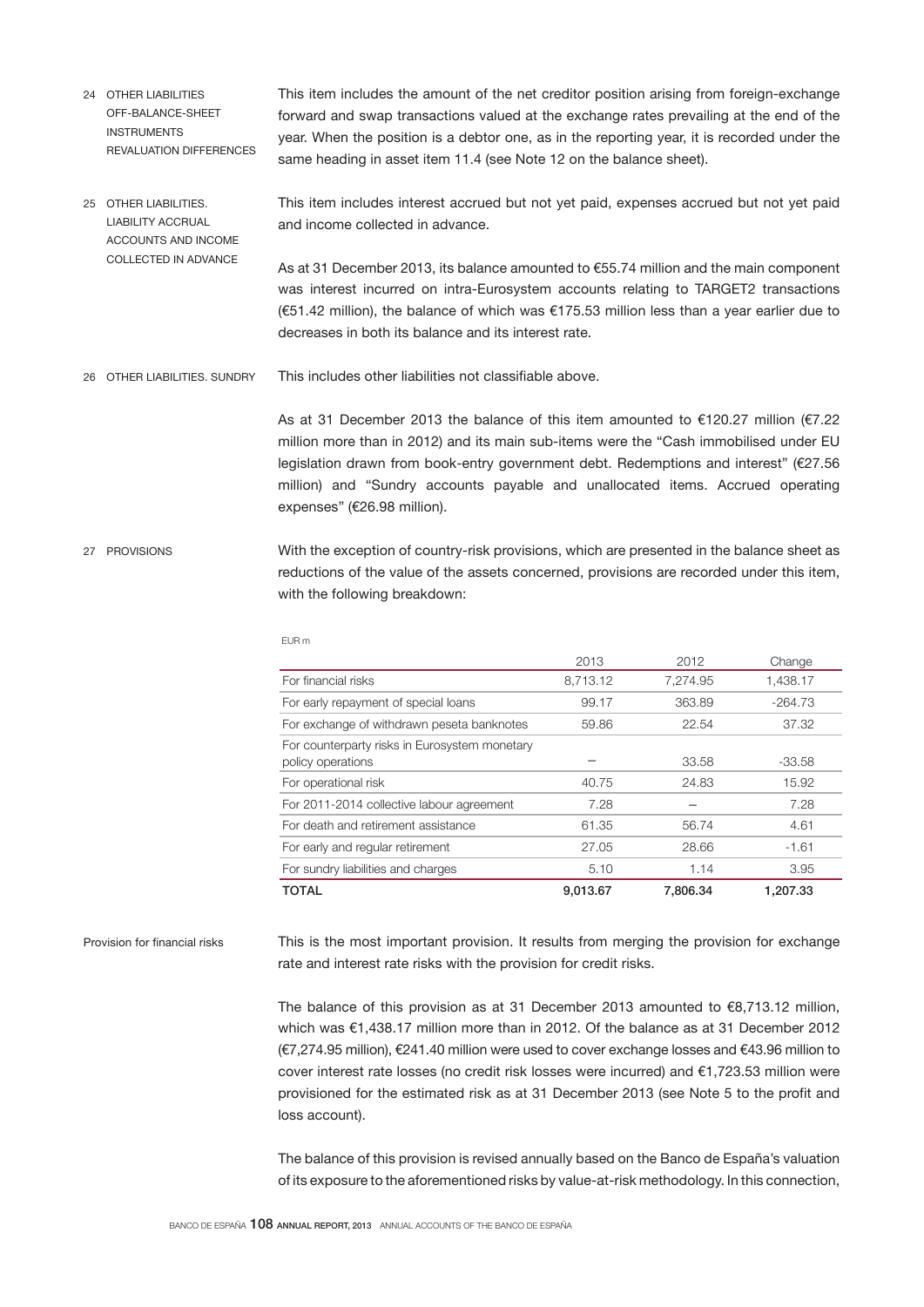on 7 February 2014 the Executive Commission reviewed the methodology for calculating the provision and, as a result, decided to increase the level of risk coverage.

Provision for losses arising from early repayment of special loans The agreement in 2007 with the Spanish State government whereby the Treasury can ask to repay a portion or all of these loans early, paying a cash amount equal to their market value at that time instead of their nominal amount, led the Banco de España to set up in that year a provision for the possible losses that may arise from early repayment of special loans, recorded in asset item 8 (see Note 8 on the balance sheet). The balance of this provision was set at the difference between the nominal amount and the current market value of the loans. As at 31 December 2013 it had a balance of €99.17 million, down €264.73 million from the previous year (€95.24 million used in relation to repayment of the amount due in the year and €169.49 million for adjustment of loans to their market value).

Provision for exchange of peseta banknotes withdrawn from circulation due to the introduction of the euro

This is the most important of the two provisions set aside for the exchange of peseta banknotes withdrawn from circulation.<sup>20</sup> It was recorded initially in 2005 to cater for the exchange of any peseta banknotes withdrawn from circulation due to the introduction of the euro that may be tendered at the Banco de España. At the same time, the Council of Ministers decided that if the amount of banknotes tendered for exchange exceeded the amount of the provision at that time, the Banco de España would meet the excess with a charge to its reserves.

In November 2010 the balance of the provision fell to zero. Accordingly, pursuant to a resolution of the Executive Commission, an additional €50 million were provisioned (provision for a period of approximately five years), using the Banco de España reserves arising from the retention of 2005 earnings.

According to current estimates, the balance of the provision as at 31 December 2013 (€8.77 million) will foreseeably be exhausted by October 2014, so an additional amount has been provisioned to raise the balance to €58.96 million, which, according to the analysis by the Cash and Issue Department, is the estimated amount of banknotes which may be tendered for exchange up to 2020, the scheduled end-date of the exchange period.

Provision for counterparty risk in Eurosystem monetary policy operations

Based on the general accounting principle of prudence, the ECB Governing Council considered it appropriate in 2008 to create a buffer totalling €5,736 million against counterparty risks in monetary policy operations (see these operations in Note 6 on the balance sheet). In accordance to Article 32.4 of the ESCB/ECB Statute, this buffer will be funded among all the national central banks of participating Member States in proportion to their subscribed capital key shares in the ECB prevailing at the time. As a result, a provision for €621.35 million, equivalent to 10.8324% of the total provision, was created in that year. This provision is revised annually and its balance in the Eurosystem as a whole was €310 million at 31 December 2012 (€33.58 at the Banco de España). On 23 January 2014 the ECB Governing Council reviewed the adequacy of the amount of this provision with effect as at 31 December 2013 and decided to cancel it due to the disappearance of the risks covered. As a result of this, the Banco de España released in full the provision, which had a balance of zero at the end of the year (see Note 8 on the profit and loss account).

<sup>20</sup> The provisions for exchange of peseta banknotes withdrawn from circulation also include another one for €0.90 million.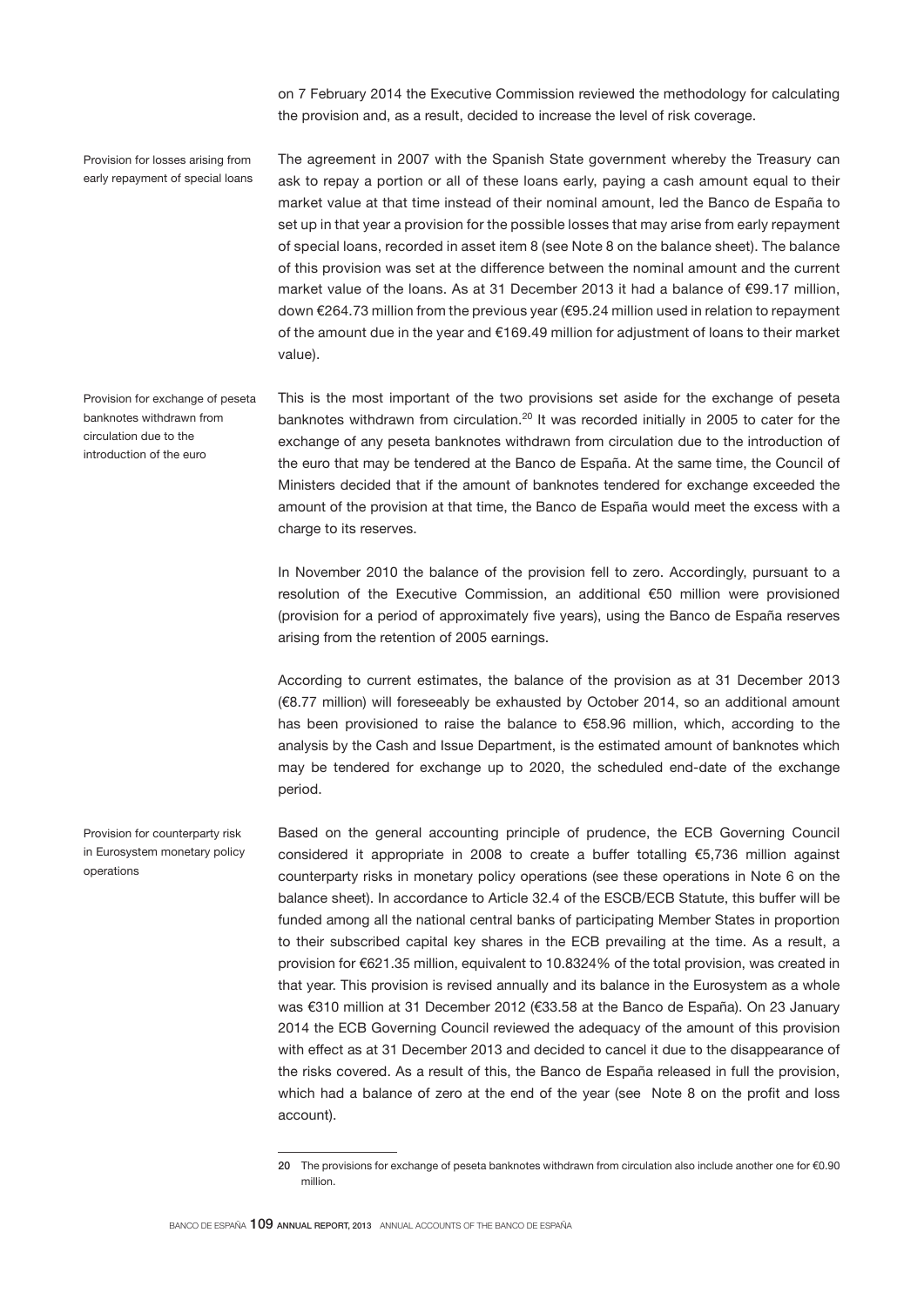The Executive Commission approved in 2009 a methodology for calculating operational risk with a view to setting aside a provision for any losses arising from operational risk. It recorded a provision equal to 10% of the operational risk exposure. This exposure is quantified on the basis of one-year VaR (value at risk) with a confidence level of 99.9%. Provision for operational risk

> This provision was used to cover the operational risk events which occurred in 2013 (see Note 14 on the profit and loss account) for an amount of €0.03 million, and the €15.95 million set aside took its balance to €40.75 million.

> The increase in operational risk was mainly caused by the impact on VaR calculation of the losses recorded in 2012 as a result of discontinuation of the Eurosystem CCBM2 project.

In the reporting year there was a decrease in the provision for the expense of payments to early and regular retirees (€1.61 million), basically due to the provisioning of payments to be made under Article 184 of the Banco de España Conditions of Employment, the fifth transitional provision of the collective labour agreement for 2001 and the 2011 branch closure agreement. Other provisions

> The report year also saw an increase of €4.61 million in the provision for death and retirement assistance and a new provision of €7.28 million as a result of signature of the collective labour agreement for 2011-2014 (see Notes 10 and 14 on the profit and loss account).

This item includes the revaluations arising from unrealised gains on financial assets and liabilities valued at market prices and exchange rates at year-end. It may be broken down as follows: 28 REVALUATION ACCOUNTS

| Type of account                                       | 2013     | 2012      | Change      |
|-------------------------------------------------------|----------|-----------|-------------|
| Gold                                                  | 7,037.38 | 10,567.97 | $-3,530.59$ |
| Foreign currency                                      | 0.02     | 888.44    | $-888.43$   |
| Securities (trading portfolio)                        | 2,001.13 | 1.096.14  | 904.99      |
| Issued in foreign currency by non-euro area residents | 11.92    | 61.87     | $-49.95$    |
| Issued in euro by euro area residents                 | 1,989.21 | 1.034.28  | 954.93      |
| Other                                                 |          | 16.04     | $-16.04$    |
| TOTAL                                                 | 9,038.52 | 12.568.59 | $-3.530.07$ |

The balance of revaluation accounts at end-2013 was €9,038.52 million, down €3,530.07 million on 2012. The main change was in gold, the unrealised gains on which were €3,530.59 million lower as a result of the change in its market price (down from €1,261.18 per ounce at 31 December 2012 to €871.22 per ounce at 31 December 2013).

With regard to securities price revaluation accounts, the main change was in trading-book debt securities of euro area residents denominated in euro, the unrealised gains on which increased by €954.93 million as a result of the fall in interest rates.

As regards the foreign exchange revaluation accounts, the unrealised gains on foreign currencies decreased by €888.43 million, basically due to the depreciation of the US dollar and the SDR against the euro (€814.86 million and €73.57 million, respectively).

EUR m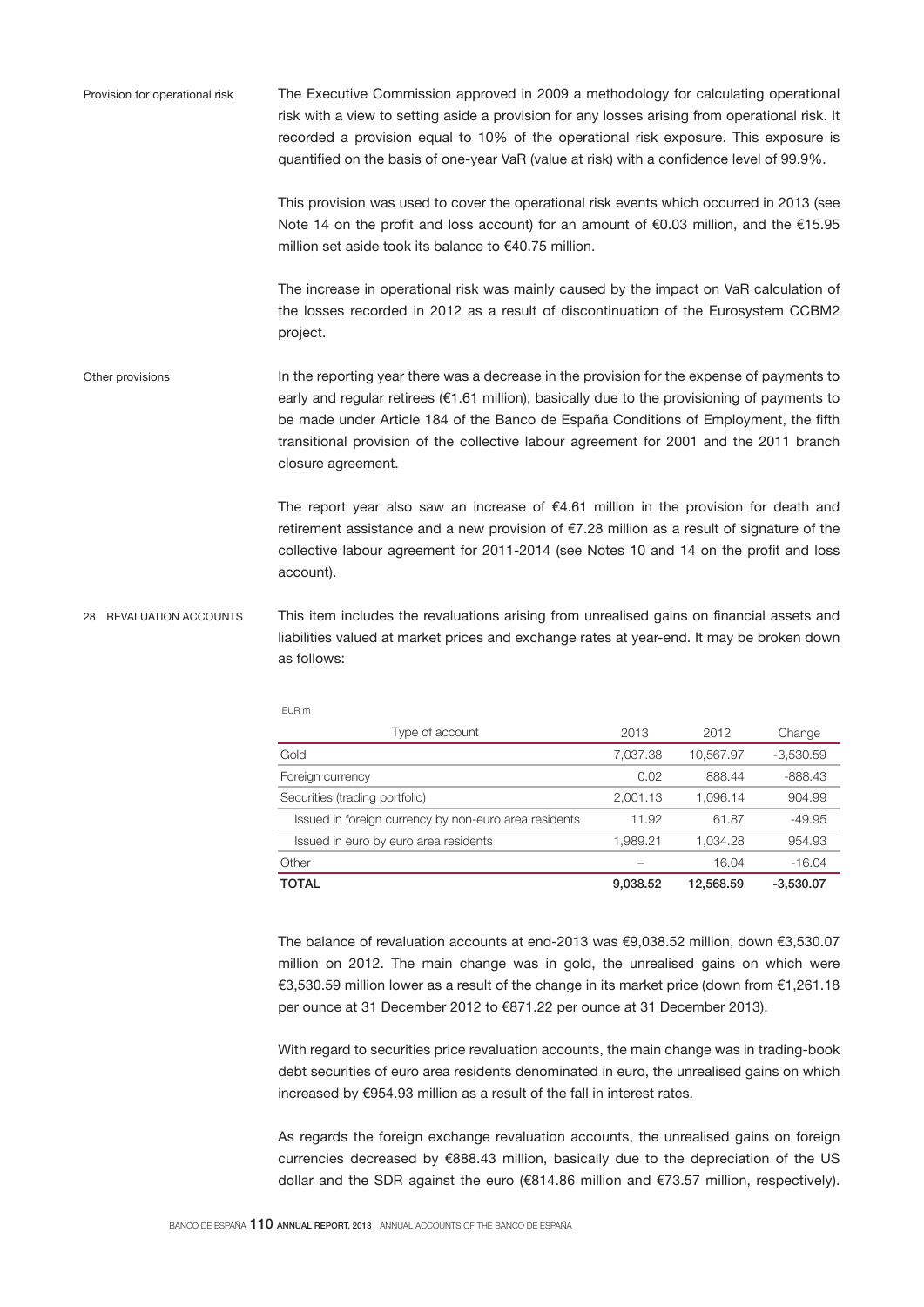Losses on both currencies were recorded at year-end (see Note 4 on the profit and loss account)

- As at 31 December 2013 the capital of the Banco de España amounted to €1,000 million, with no change in the year. Of this amount, €1.37 million were constituted pursuant to Decree-Law 18/1962 of 7 June 1962 and €998.63 million as a capital increase carried out in 2006 through the retention of 2005 earnings. 29 CAPITAL
- As at 31 December 2013 the reserves of the Banco de España amounted to €899.81 million, down €50.19 million from the previous year. Included in this item is, first, the amount of capital, reserves and profits that arose in 1973 when the now-defunct Spanish Foreign Currency Institute was included in the Banco de España (€3.17 million) and, second, the portion of 2005 and 2006 profit taken to reserves, authorised by the Council of Ministers, respectively, on 28 July 2006 and 29 June 2007. The balance of the reserves derived from 2005 profits decreased as a result of the recording of the provision for exchange of peseta banknotes withdrawn from circulation due to the introduction of the euro (see Note 27 on the balance sheet). 30 RESERVES
- The net profit for 2013 amounted to €3,147.58 million, down 18.1% from 2012. Of this amount, €1,385.56 million was paid to the Treasury on 2 December 2013, in accordance with Royal Decree 2059/2008 of 12 December 2008 (see Note 15 on the profit and loss account "Profit for the year") and are included in asset item 11.6. 31 PROFIT FOR THE YEAR

During the year, the following amounts were also paid to the Treasury out of 2012 profits:

- a) On 1 March 2013, €1,728.17 million, which, together with the payment in December 2012, amounted to 90% of the €3,845.23 million of distributable profit for that year.
- b) On 13 August 2013, once the balance sheet and profit and loss account for the year 2012 had been approved by the Council of Ministers, €384.52 million, representing the rest of the distributable profit for that year.

The details of the various components of the profit for 2013 and the reasons for the changes in them with respect to 2012 are given in Section 3.3 below on the profit and loss account.

This item includes income from interest accrued on the financial assets of the Banco de España. The breakdown in 2013 and 2012 is as follows: 3.3 Notes on the profit and loss account

1 INTEREST INCOME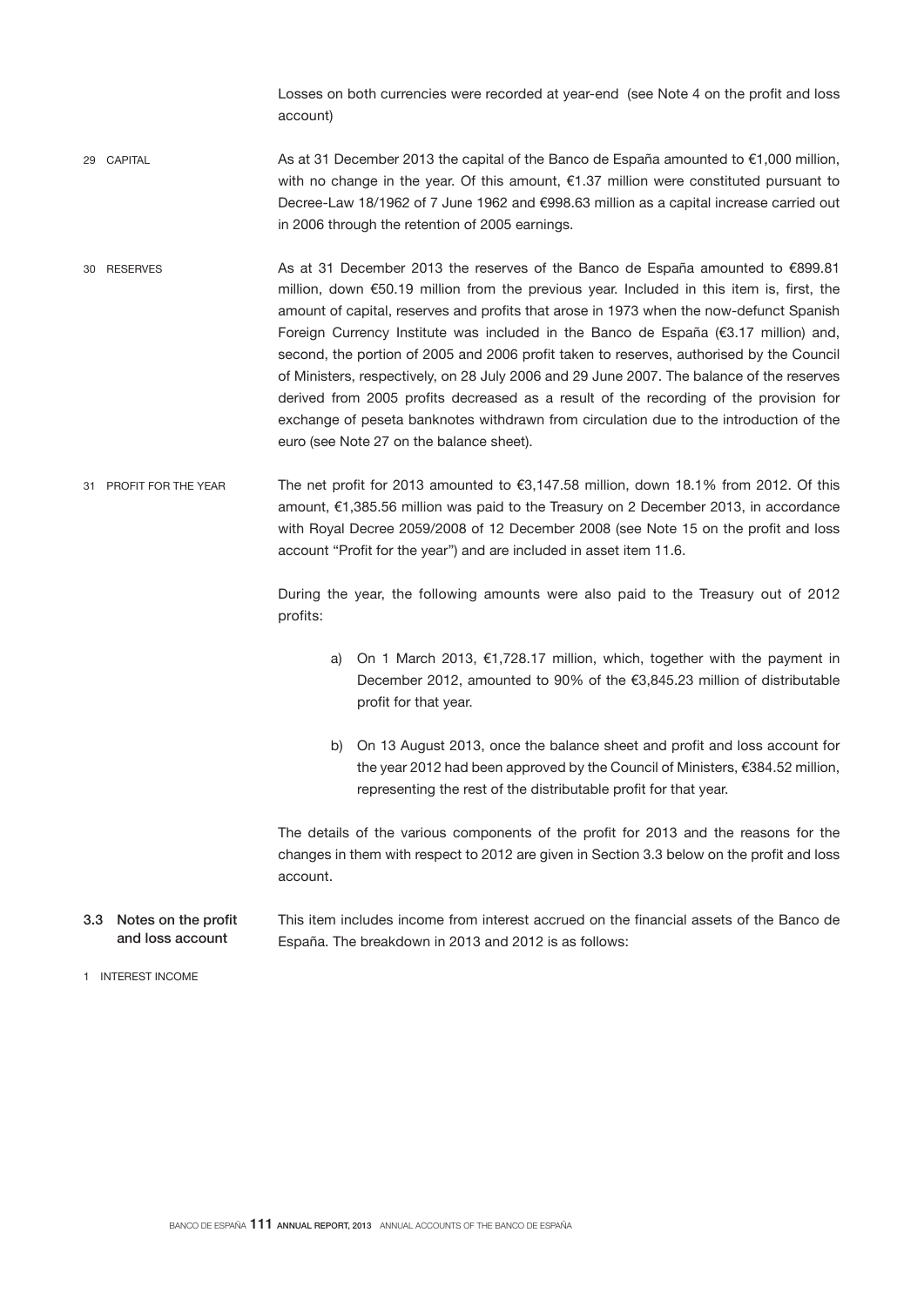#### EUR m and %

|                                                                                     | Interest income |          | Average investment |         | Average return |      |      |
|-------------------------------------------------------------------------------------|-----------------|----------|--------------------|---------|----------------|------|------|
|                                                                                     | 2013            | 2012     | Change             | 2013    | 2012           | 2013 | 2012 |
| Foreign currency                                                                    | 242.12          | 278.32   | $-36.20$           | 28,269  | 26,016         | 0.8  | 1.1  |
| <b>Securities</b>                                                                   | 205.21          | 225.34   | $-20.13$           | 20,495  | 19,174         | 1.0  | 1.2  |
| Deposits and other assets                                                           | 25.34           | 24.05    | 1.29               | 7,774   | 6,842          | 0.3  | 0.3  |
| Exceptional liquidity-providing operations,<br>swap, forward and other transactions | 11.57           | 28.94    | $-17.36$           |         |                |      |      |
| Euro                                                                                | 6,146.36        | 7,945.52 | $-1,799.16$        | 393,341 | 464,151        | 1.5  | 1.7  |
| <b>Securities</b>                                                                   | 4.409.83        | 4,745.77 | $-335.94$          | 91,085  | 100,454        | 4.8  | 4.6  |
| Trading portfolio                                                                   | 1.728.85        | 1.818.05 | $-89.20$           | 32,809  | 36,188         | 5.2  | 4.9  |
| Held-to-maturity portfolio                                                          | 977.24          | 1.159.58 | $-182.34$          | 27,196  | 31,683         | 3.5  | 3.6  |
| <b>SMP</b>                                                                          | 1.347.00        | 1,438.98 | $-91.98$           | 22,996  | 24,701         | 5.8  | 5.7  |
| CBPP and CBPP2                                                                      | 356.74          | 329.16   | 27.58              | 8,083   | 7,883          | 4.4  | 4.1  |
| Monetary policy operations                                                          | 1.494.88        | 2.896.35 | $-1.401.46$        | 258,300 | 330.405        | 0.6  | 0.9  |
| Main refinancing operations                                                         | 133.30          | 293.47   | $-160.17$          | 22,714  | 35,640         | 0.6  | 0.8  |
| Longer-term refinancing operations                                                  | 1,361.58        | 2,600.93 | $-1,239.35$        | 235,586 | 294,563        | 0.6  | 0.9  |
| Other monetary policy operations                                                    |                 | 1.94     | $-1.94$            |         | 201            | 0.5  | 0.9  |
| Intra-Eurosystem accounts                                                           | 236.86          | 290.87   | $-54.01$           | 43,956  | 33,293         | 0.5  | 0.9  |
| Claims equivalent to the transfer of foreign<br>reserves to the ECB                 | 22.81           | 36.43    | $-13.61$           | 4,783   | 4,784          | 0.5  | 0.7  |
| Claims related to allocation of euro banknotes<br>within the Eurosystem             | 213.78          | 254.39   | $-40.61$           | 39,136  | 28,501         | 0.5  | 0.9  |
| Other claims within the Eurosystem (net)                                            | 0.27            | 0.06     | 0.21               | 37      | 7              | 0.7  | 0.8  |
| Other assets                                                                        | 4.78            | 12.53    | $-7.74$            |         |                |      |      |
| <b>TOTAL</b>                                                                        | 6,388.48        | 8,223.84 | $-1,835.36$        | 421,610 | 490,167        | 1.5  | 1.7  |

Interest income in 2013 amounted to €6,388.48 million, of which €6,146.36 million was euro-denominated interest income, basically from euro-denominated securities portfolios (€4,409.83 million) and monetary policy operations (€1,494.88 million), the average yield on securities portfolios (4.8%) being notably higher than that on monetary policy operations (0.6%).

This income decreased by €1,835.36 million in 2013 compared with 2012 as a result of declines in interest on foreign-currency investments (€36.20 million) and particularly in euro-denominated investments (€1,799.16 million).

The main reasons for the decrease of  $€1,799.16$  million in euro-denominated income were the smaller remunerated average balance (down from €464,151 million in 2012 to €393,341 million in 2013) and the lower average yield on monetary policy operations (down from 0.9% in 2012 to 0.6% in 2013).

Specifically, analysis of the average investment made discloses the significant decreases in monetary policy operations (€330,405 million in 2012 against €258,300 million in 2013), derived from the lower funding requested by Spanish financial institutions from the ECB (see Note 6 on the balance sheet) and in securities (down from €100,454 million in 2012 to €91,085 million in 2013). Furthermore, there was an increase in claims related to the allocation of euro banknotes, the average balance of which rose from €28,501 million in 2012 to €39,136 million in 2013 as a result of changes in banknotes put into circulation (down 12.7% in Spain, compared with 4.8% in the Eurosystem as a whole).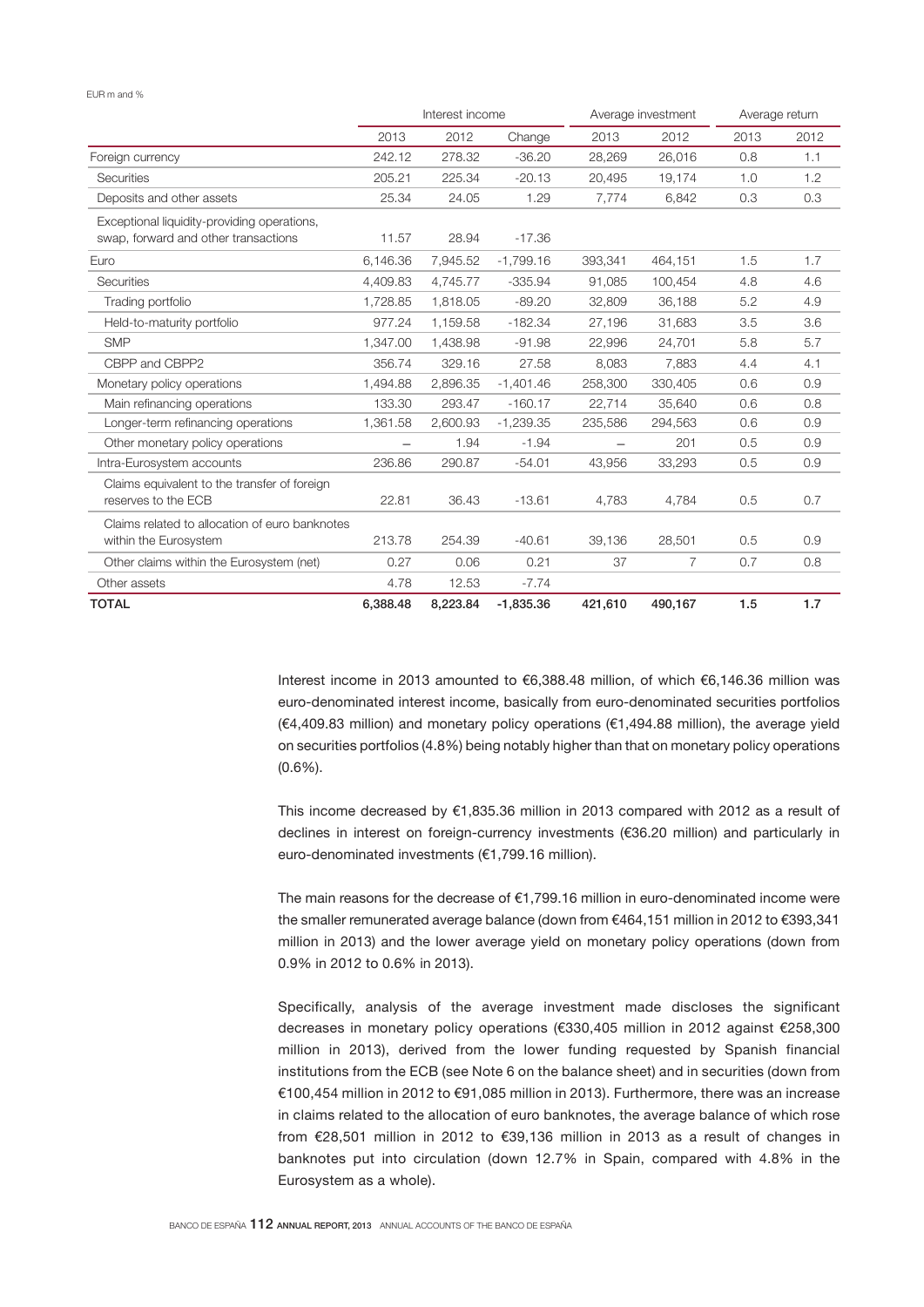#### 2 INTEREST EXPENSES

### This item includes interest expenditure on the liabilities listed below, as follows:

EUR m and %

|                                                                     | Interest expense |          |             |         | Average financing |      | Average cost |
|---------------------------------------------------------------------|------------------|----------|-------------|---------|-------------------|------|--------------|
|                                                                     | 2013             | 2012     | Change      | 2013    | 2012              | 2013 | 2012         |
| Foreign currency                                                    | 6.81             | 20.52    | $-13.72$    |         |                   |      |              |
| Exceptional liquidity-providing<br>operations and other liabilities | 6.81             | 20.52    | $-13.72$    |         |                   |      |              |
| Euro                                                                | 1,714.81         | 3,096.00 | $-1,381.19$ | 313,023 | 385,967           | 0.5  | 0.8          |
| Monetary policy operations                                          | 60.64            | 167.62   | $-106.98$   | 22,908  | 48,191            | 0.3  | 0.3          |
| Remuneration of minimum<br>reserves                                 | 60.56            | 104.97   | $-44.41$    | 13,447  | 12,339            | 0.4  | 0.8          |
| Deposit facility                                                    |                  | 56.20    | $-56.20$    | 9,446   | 35,059            |      | 0.2          |
| Fixed-term deposits                                                 |                  | 0.19     | $-0.19$     | 5       | 39                | 0.1  | 0.5          |
| Changes in the value of collateral                                  | 0.07             | 6.26     | $-6.19$     | 11      | 754               | 0.7  | 0.8          |
| General government deposits                                         | 17.71            | 50.37    | $-32.66$    | 6,597   | 8,716             | 0.3  | 0.6          |
| Other liabilities within the Eurosystem<br>(net)                    | 1,625.49         | 2,871.65 | $-1,246.17$ | 283,518 | 329,060           | 0.6  | 0.9          |
| Other liabilities denominated<br>in euro                            | 10.98            | 6.36     | 4.62        |         |                   |      |              |
| <b>TOTAL</b>                                                        | 1,721.62         | 3,116.53 | $-1,394.91$ | 313,023 | 385,967           | 0.5  | 0.8          |

In 2013 various items previously classified under "Transfers and applications to other funds and provisions" are included under this heading because it is considered that their nature coincides more closely with this caption. The amount relating to 2012 which was reclassified was €3.71 million.

The euro-denominated interest expenses  $(E1.714.81$  million) arise mainly from the remuneration of intra-Eurosystem TARGET2-related balances on the liabilities-side of the balance sheet (€1,625.49 million) and, to a much lesser extent, from remuneration of monetary policy operations (€60.64 million).

Overall, interest expenses decreased by €1,394.91 million in 2013, mainly due to the lower expense of euro-denominated liabilities (€1,381.19 million).

The decrease in euro-denominated expenses  $(€1,381.19$  million) was basically due to the lower average cost at which liabilities were remunerated, which fell from 0.8% in 2012 to 0.5% in 2013 due to the lower interest rate on main refinancing operations and to the smaller average balance of liabilities to be remunerated (€385,967 million in 2012 compared with €313,023 in 2013). Specifically, the net credit balance of intra-Eurosystem balances (TARGET2) decreased from €329,060 million in 2012 to €283,518 million in 2013.

Also notable was the significant decrease in the average balance of the deposit facility, which was down from €35,059 million in 2012 to €9,446 million in 2013, coinciding with the change in status of these deposits, which stopped being remunerated on 11 July 2012.

The decrease of €32.66 million in interest expenses for general government deposits was basically due to the lower average cost (0.6% in 2012 against 0.3% in 2013) and to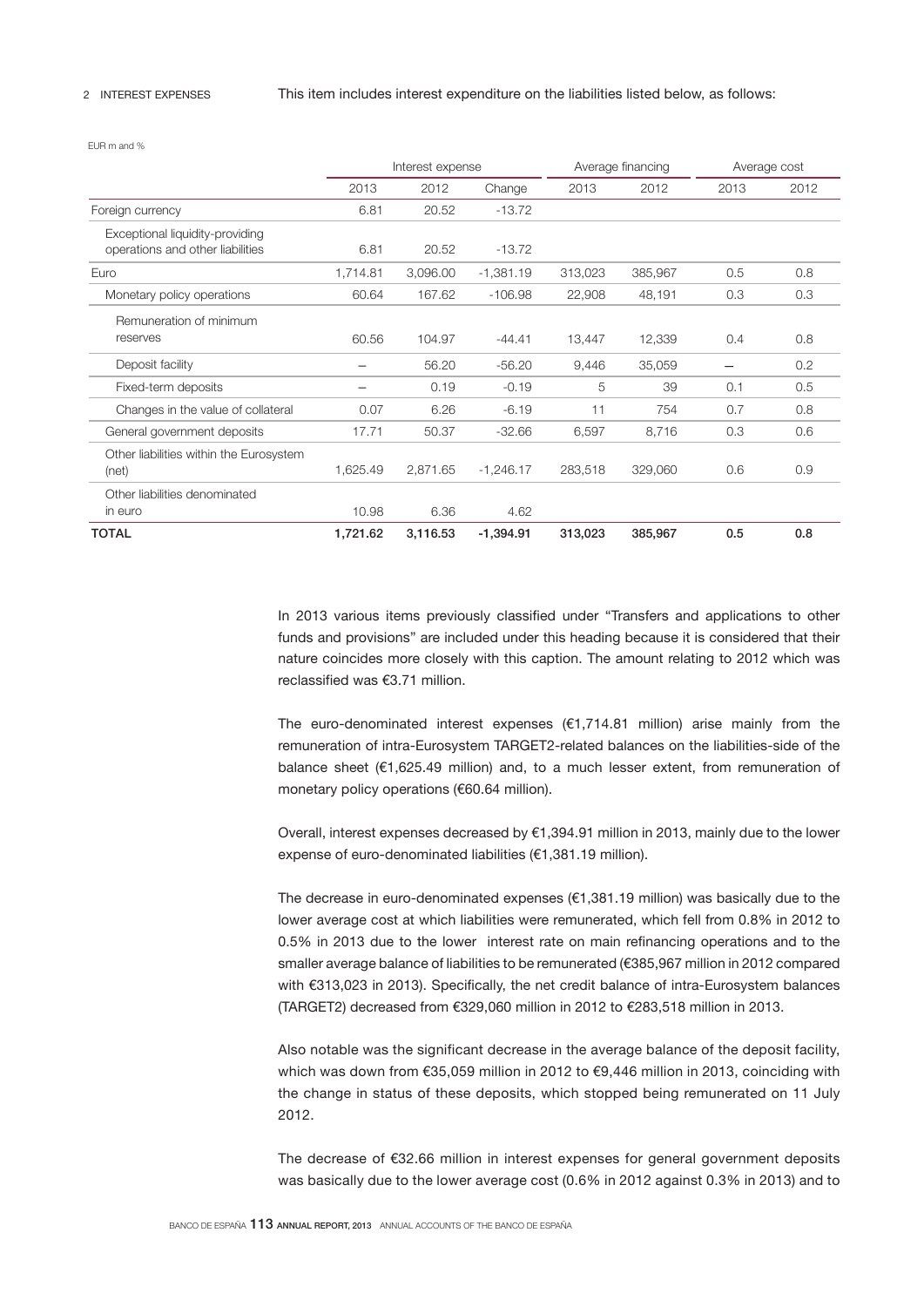the average balance remunerated (down from €8,716 million in 2012 to €6,597 million in 2013).

3 REALISED GAINS/LOSSES ARISING FROM FINANCIAL OPERATIONS

4 UNREALISED LOSSES ON FINANCIAL ASSETS AND POSITIONS

This item includes the profits and losses arising from dealing in financial assets. In 2013 the net loss in this connection amounted to  $E1.94$  million, arising from the following sources:

EUR m

|                                           | 2013     | 2012     | Change    |
|-------------------------------------------|----------|----------|-----------|
| Foreign currency                          | $-15.25$ | 64.05    | $-79.30$  |
| Sale of gold                              |          |          |           |
| Sale of foreign currency (exchange gains) | 10.66    | 14.09    | $-3.43$   |
| Sale of securities (price losses)         | $-33.42$ | 64.06    | $-97.49$  |
| Other gains/losses                        | 7.51     | $-14.10$ | 21.61     |
| Euro                                      | 13.32    | 68.20    | $-54.89$  |
| Sale of securities                        | 13.32    | 68.20    | $-54.89$  |
| TOTAL                                     | $-1.94$  | 132.25   | $-134.19$ |

With respect to the prior year, the total amount recorded in 2013 decreased by €134.19 million due to losses on the sale of securities denominated in US dollars as a result of the tighter unit margin and to the lower gains on the sale of fixed-income securities denominated in euro, basically because of the smaller volume of sales.

This item includes the loss arising in the currency position derived from the exchange rate depreciation, as well as that arising from depreciation of securities prices, for that portion that cannot be offset by unrealised gains from previous years. The breakdown in 2013 and 2012 is as follows:

| I |  |  |
|---|--|--|
|---|--|--|

| TOTAL                                   | 285.36 | 1.01 | 284.35 |
|-----------------------------------------|--------|------|--------|
| Securities (price losses)               | 0.03   | 0.02 |        |
| Euro                                    | 0.03   | 0.02 |        |
| Securities (price losses)               | 43.94  | 0.89 | 43.04  |
| Foreign currency (exchange rate losses) | 241.40 | 0.10 | 241.30 |
| Foreign currency                        | 285.34 | 0.99 | 284.35 |
|                                         | 2013   | 2012 | Change |

Unrealised losses in 2013 amounted to €285.36 million. They mostly related to unrealised foreign currency exchange rate losses (€241.40 million), basically due to depreciation of the US dollar and the SDR, but a smaller portion related to unrealised price losses on fixed-income securities denominated in foreign currency (€43.94 million), basically due to changes in the market price of these securities.

5 TRANSFERS TO/FROM PROVISIONS FOR FINANCIAL RISKS

In the reporting year the provision for exchange rate and interest rate risks and the provision for credit risk were merged into a single provision for financial risks as recommended by the Risk Management Committee.

The breakdown of and change in this item are as follows: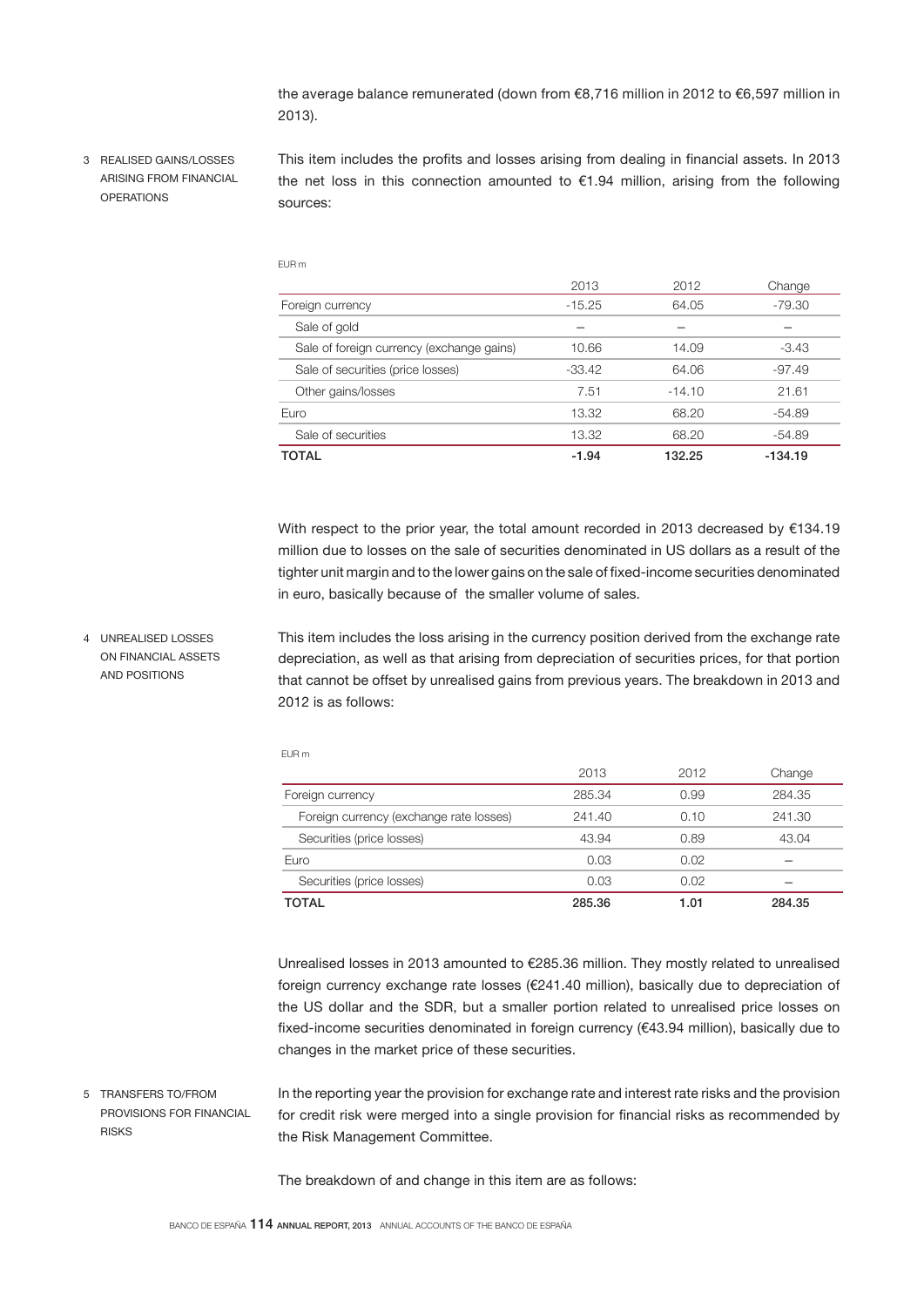EUR m

|                                                                                              | 2013        | 2012        | Change  |
|----------------------------------------------------------------------------------------------|-------------|-------------|---------|
| Net transfers to provisions for financial risks                                              | $-1.438.17$ | -1.737.99   | 299.82  |
| Transfers to provision                                                                       | $-1.723.53$ | $-1.739.00$ | 15.47   |
| Reversal/transfer from provision                                                             | 285.36      | 1.01        | 284.35  |
| Transfer/reversal from provision for losses arising<br>from early repayment of special loans | 169.49      | 172.06      | $-2.58$ |
| <b>TOTAL</b>                                                                                 | $-1.268.68$ | $-1.565.92$ | 297.25  |

This includes, first, the transfer of €285.36 million from the provision for financial risks to cover the losses recorded at end-2013 and, second, the transfer of €1,723.53 million to this provision to cover the estimated exposures in the financial positions subject to such risks, in accordance with the criteria for valuing these risks approved by the Executive Commission resolution on 7 February 2014.

Lastly, regarding the provision for losses arising from early repayment of special loans derived from the adjustment of the market value of these assets, in 2013 the provisioning expense underwent a negative change of €2.58 million with respect to 2012, due to the recovery of €169.49 million in 2013 as against the recovery of €172.06 million in 2012.

This basically includes income and expenses arising from fees and commissions for banking services and the like (TARGET2, transfers, handling of cheques, custody and administration of securities, etc.). It may be broken down as follows: 6 NET INCOME FROM FEES AND COMMISSIONS

|                                                                                                                                                                                                                                                                                                                                                                                                                                   | 2013                 | 2012                     | Change        |
|-----------------------------------------------------------------------------------------------------------------------------------------------------------------------------------------------------------------------------------------------------------------------------------------------------------------------------------------------------------------------------------------------------------------------------------|----------------------|--------------------------|---------------|
| 1 Income from fees and commissions                                                                                                                                                                                                                                                                                                                                                                                                | 17.55                | 19.32                    | $-1.76$       |
| Foreign operations                                                                                                                                                                                                                                                                                                                                                                                                                |                      |                          |               |
| Domestic operations                                                                                                                                                                                                                                                                                                                                                                                                               | 17.55                | 19.32                    | $-1.76$       |
| 2 Expenses from fees and commissions                                                                                                                                                                                                                                                                                                                                                                                              | 10.64                | 12.04                    | $-1.40$       |
| Foreign operations                                                                                                                                                                                                                                                                                                                                                                                                                | 2.78                 | 3.10                     | $-0.32$       |
| Domestic operations                                                                                                                                                                                                                                                                                                                                                                                                               | 7.86                 | 8.94                     | $-1.08$       |
| $\overline{1}$ $\overline{1}$ $\overline{1}$ $\overline{1}$ $\overline{1}$ $\overline{1}$ $\overline{1}$ $\overline{1}$ $\overline{1}$ $\overline{1}$ $\overline{1}$ $\overline{1}$ $\overline{1}$ $\overline{1}$ $\overline{1}$ $\overline{1}$ $\overline{1}$ $\overline{1}$ $\overline{1}$ $\overline{1}$ $\overline{1}$ $\overline{1}$ $\overline{1}$ $\overline{1}$ $\overline{1}$ $\overline{1}$ $\overline{1}$ $\overline{$ | $\sim$ $\sim$ $\sim$ | $\overline{\phantom{a}}$ | $\sim$ $\sim$ |

EUR m

NET INCOME FROM FEES AND COMMISSIONS (1-2) 6.91 7.27 -0.36

Net fee and commission income in 2013 (€6.91 million) was €0.36 million less than in 2012. This variation relates basically to the lower fee income from securities transactions. This decrease in income was partially offset by the lower expense of fees and commissions paid on securities transactions. Both the lower fee income from securities transactions and the lower fees and commissions paid were due to the decrease in the volume of transactions.

7 INCOME FROM EQUITY SHARES AND PARTICIPATING INTERESTS

This item includes the participating interest of the Banco de España in the profit of the ECB from ordinary operations, seigniorage income and income generated by the ECB portfolio derived from the Securities Markets Programme. It also includes the dividends on other shares and participating interests.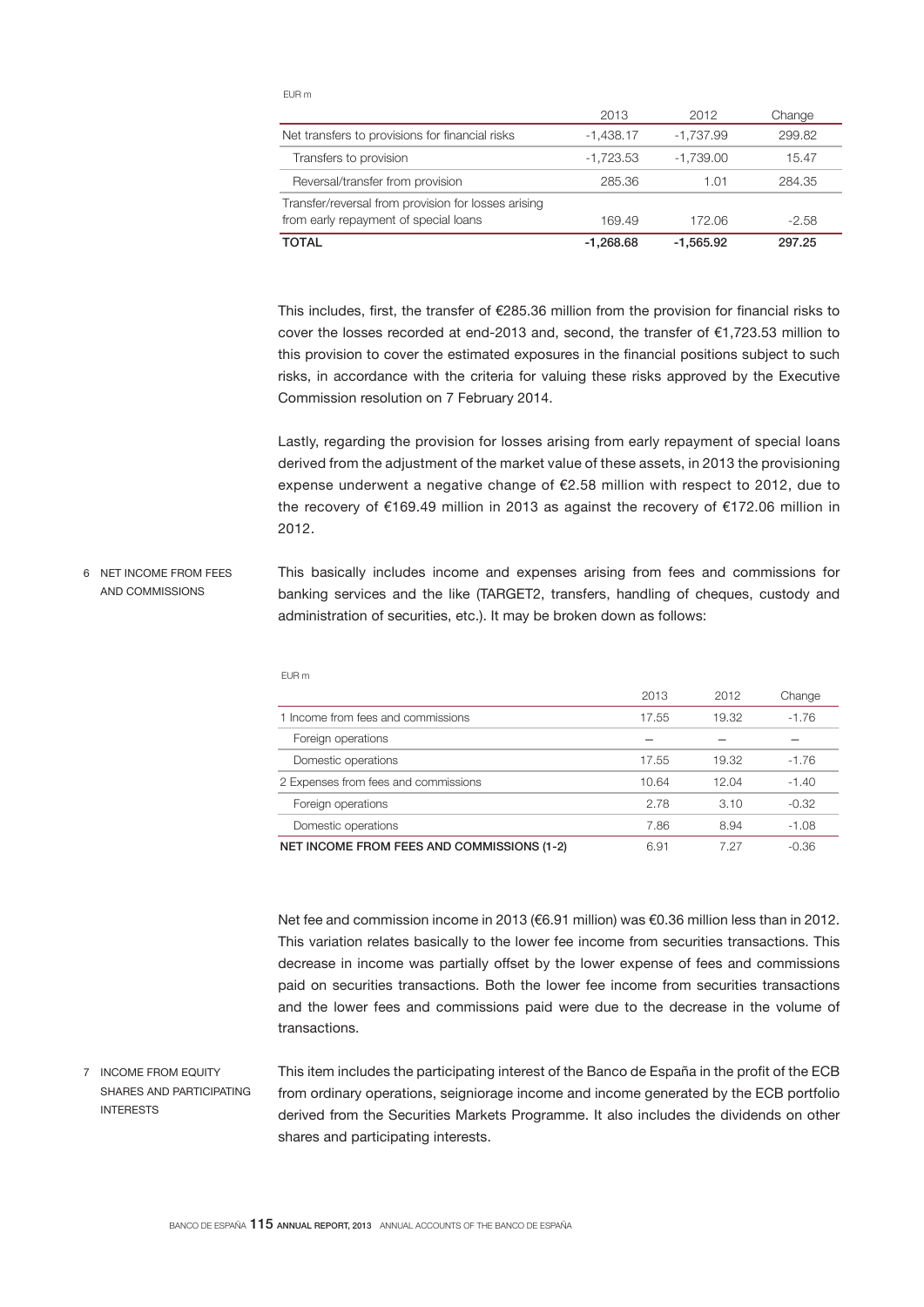| ۰, |
|----|
|----|

|                                                             | 2013   | 2012  | Change  |
|-------------------------------------------------------------|--------|-------|---------|
| <b>ECB</b>                                                  | 212.77 | 77.23 | 135.54  |
| Ordinary dividend                                           | 50.25  | 9.04  | 41.21   |
| Dividend from banknote seigniorage income and<br>SMP income | 162.52 | 68.20 | 94.32   |
| <b>OTHER</b>                                                | 8.59   | 12.35 | $-3.76$ |
| TOTAL                                                       | 221.36 | 89.58 | 131.78  |

Of the total amount of €221.36 million recorded, €162.52 million relate to the ECB dividend from banknote seigniorage income and income from the SMP portfolio, €50.25 million to the ECB ordinary dividend for 2012, €5.09 million to dividends on the participating interest in Bolsas y Mercados Españoles, Sociedad Holding de Mercados y Sistemas Financieros, SA (BME) and €3.49 million to dividends from holdings in the Bank for International Settlements.

On 9 January 2014 the ECB Governing Council decided to distribute among Eurosystem NCBs €1,369.69 million relating to substantially all the seigniorage income from its banknotes and to the income from its securities portfolio purchased within the framework of the securities market programme. The Banco de España received €162.52 million of this amount. The amount retained by the ECB to add to the provision for financial risks amounted to €0.39 million and with this addition the upper limit of this provision was reached.

The amount of each Eurosystem NCB's monetary income is determined by calculating the annual income generated by the earmarkable assets held against the liability base net of the financial expenses incurred for the related liabilities. The liability base consists of the following items: banknotes in circulation; liabilities to credit institutions related to monetary policy operations denominated in euro; net intra-Eurosystem liabilities resulting from TARGET2 transactions whenever they have a credit balance; and net intra-Eurosystem liabilities related to the allocation of euro banknotes within the Eurosystem whenever they have a credit balance. Any interest paid on liabilities included within the liability base is to be deducted from the monetary income to be pooled. The earmarkable assets include the following items: lending to euro area credit institutions related to monetary policy operations; monetary policy portfolio securities; intra-Eurosystem claims equivalent to the transfer of foreign reserve assets to the ECB; net intra-Eurosystem claims resulting from TARGET2 transactions, whenever they have a debit balance; net intra-Eurosystem claims related to the allocation of euro banknotes in the Eurosystem, whenever they have a debit balance; and a limited amount of each NCBs gold holdings, in proportion to its capital key. Gold is considered to generate no income and the securities acquired under the covered bond purchase programme are deemed to generate income at the interest rate on main refinancing operations. If the value of a NCB's earmarkable assets exceeds or is less than the value of its liability base, the difference will be offset by applying to it the most recent marginal interest rate on main refinancing operations. 8 NET RESULT OF POOLING OF MONETARY INCOME

The breakdown of this income in 2012 and 2013 is as follows:

EUR m

|                                                                  | 2013        | 2012        | Change    |
|------------------------------------------------------------------|-------------|-------------|-----------|
| Monetary income pooled                                           | $-1.840.53$ | $-2.342.71$ | 502.18    |
| Monetary income allocated                                        | 1.980.50    | 2.787.66    | $-807.16$ |
| Provision for counterparty risk in monetary policy<br>operations | 33.58       | 69.22       | $-35.64$  |
| TOTAL                                                            | 173.55      | 514.17      | $-340.62$ |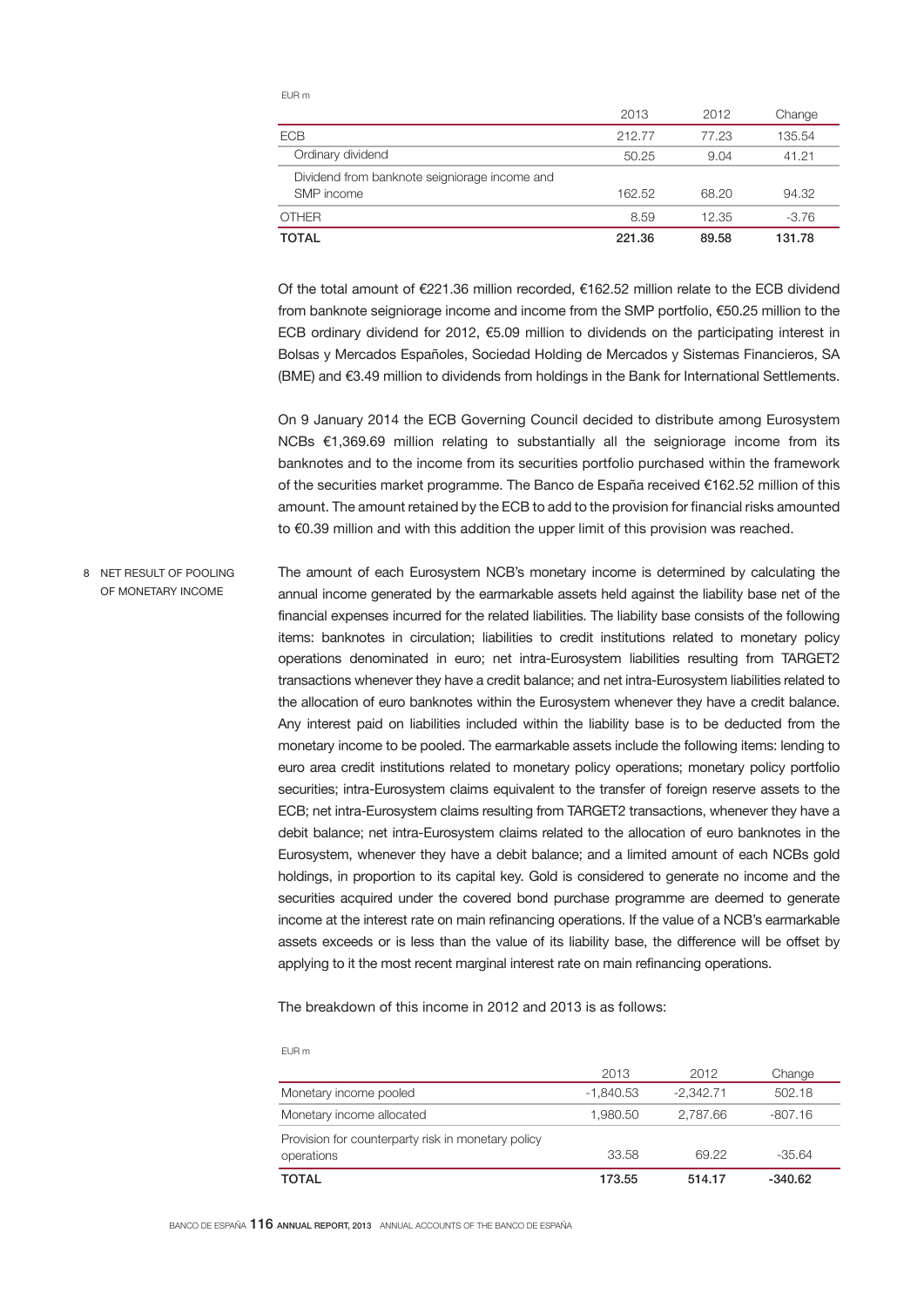The monetary income pooled by the Eurosystem is to be allocated or pooled among NCBs according to the ECB subscribed capital key. The difference between the monetary income pooled by the Banco de España in 2013, amounting to €1,840.53 million, and that reallocated to it, amounting to €1,980.29 million, is equivalent to a net allocation of €139.76 million. This net allocation has to be increased by €0.20 million for the Banco de España's share in the recovery of prior year expenses and realised losses. Compared with 2012, there was a decrease of €340.62 million in these results.

The basic reason for the positive net allocation of €139.97 million was that certain Eurosystem central banks held deposit facilities and fixed-term deposits which were overly large in proportion to their capital keys and remunerated at very low interest rates, so the financial expenses that can be deducted by these NCBs in determining monetary income are small.

Also, on 23 January 2014 the ECB Governing Council approved the cancellation of the provision for counterparty risk in Eurosystem monetary policy operations. Accordingly, the Banco de España released the provision recorded (€33.58 million), which had a balance of zero as at 31 December 2013 due to the inexistence of the risks covered.

#### This includes the income and losses that cannot be included in other items, along with other diverse income of an exceptional nature. It may be broken down as follows: 9 OTHER INCOME AND LOSSES

EUR m

|                                | 2013   | 2012    | Change |
|--------------------------------|--------|---------|--------|
| Extraordinary profit           | 0.58   | $-7.18$ | 7.76   |
| Employee social welfare scheme |        | $-2.24$ | 2.24   |
| Sundry                         | 120.30 | 4.87    | 115.43 |
| <b>TOTAL</b>                   | 120.88 | -4.55   | 125.43 |

This item discloses net income and losses of €120.88 million, compared with the losses of €4.55 million reported in 2012.

With respect to the previous year, the net income and losses increased by €125.43 million, basically due to the income on the sale in November of the shares of Bolsas y Mercados españoles, Sociedad Holding de Mercados y Sistemas Financieros S.A. (€117.42 million).

#### 10 STAFF COSTS

This item includes wages and salaries, social insurance payments, staff welfare expenses and contributions to the pension scheme.

# The breakdown of changes by component is as follows:

EUR m and %

|                                                                           | 2013    | 2012    | Change  | (%)  |
|---------------------------------------------------------------------------|---------|---------|---------|------|
| Gross staff costs                                                         | 219.34  | 212.18  | 7.16    | 3.4  |
| Wages and salaries                                                        | 162.68  | 160.27  | 2.41    | 1.5  |
| Social Security                                                           | 32.11   | 31.05   | 1.06    | 3.4  |
| Staff welfare expenses and contributions<br>to pension scheme             | 24.55   | 20.85   | 3.70    | 17.7 |
| Reversal of staff costs due to capitalisation of<br>computer applications | $-1.51$ | $-1.27$ | $-0.24$ | 18.9 |
| <b>TOTAL</b>                                                              | 217.83  | 210.91  | 6.92    | 3.3  |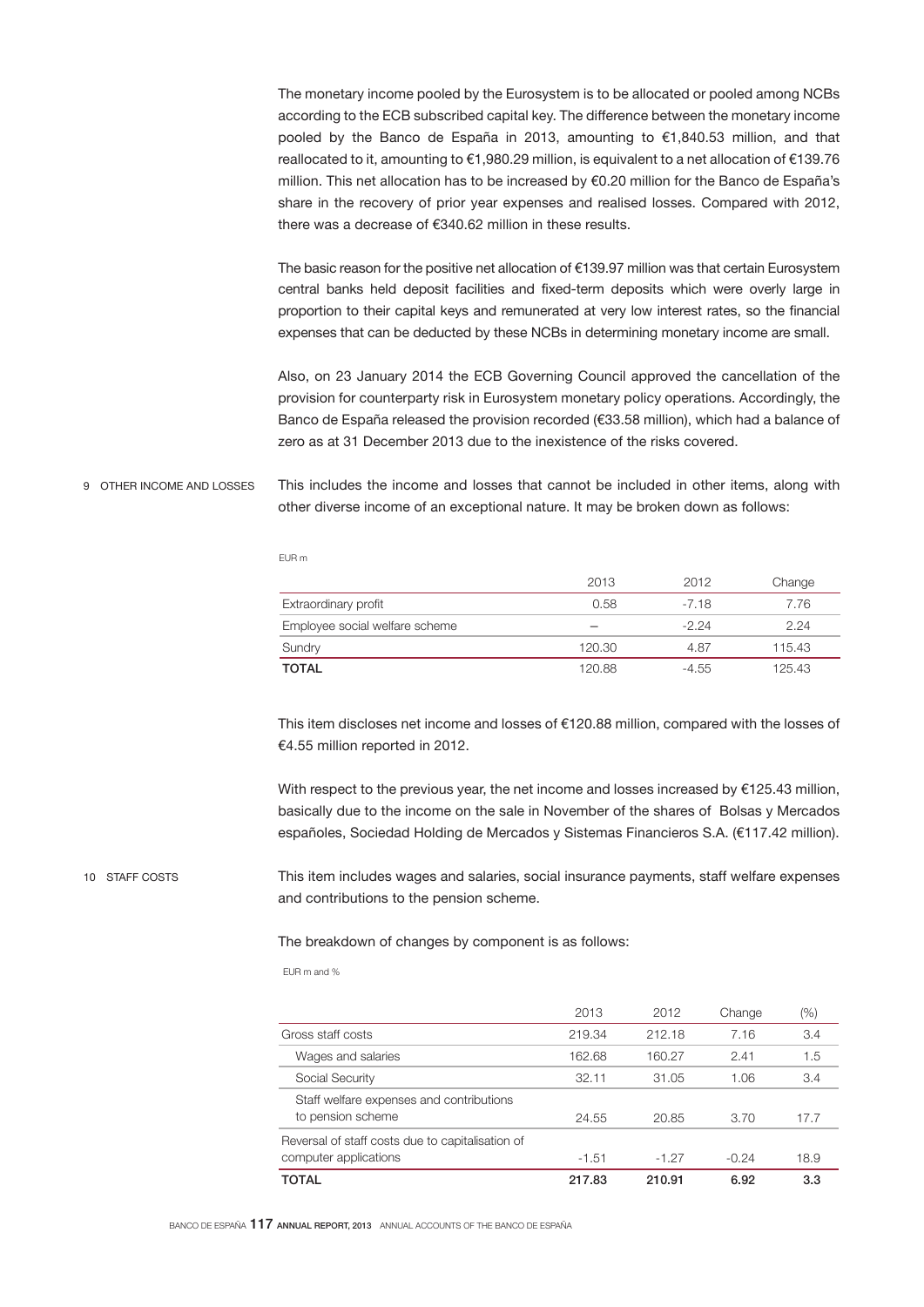Its balance increased from €210.91 million in 2012 to €217.83 million in 2013, a rise of €6.92 million (3.3%). The main reasons for this increase were the disbursement of the December 2013 "extraordinary" salary payment, equivalent to one-fourteenth of annual wages (not paid in 2012), and the provision recorded due to the conclusion of the collective labour agreement for years 2011-2014 (see Note 27 on the balance sheet).

The following table sets out the changes in permanent and temporary staff, in terms of average number of employees:

|                             | 2013    | 2012    | Change | %    |
|-----------------------------|---------|---------|--------|------|
| Average number of employees | 2.655.3 | 2.655.9 | $-0.7$ |      |
| Managerial staff            | 1.656.3 | 1.637.1 | 19.2   | 1.2  |
| Administrative staff        | 826.6   | 840.4   | -13.8  | -1.6 |
| .<br>Jther                  | 172.4   | 178.4   | -6.0   | -3.4 |

As at 31 December 2013, the Bank's total staff numbered 2,645 employees, 25 more than at the same date of the previous year. Regarding the staff composition by gender, at 31 December 2013 women accounted for 44.1% of the Bank's total workforce.

The compensation of members of the governing bodies is set by the Minister for Economic Affairs and Competitiveness in accordance with the provisions of the Law of Autonomy of the Banco de España. In 2013 the Governor received a gross annual wage of €166,350 and the Deputy Governor received €195,730 in this connection. The elected members of the Governing Council received a gross annual wage of €51,800; if they belonged to the Executive Commission, the gross annual wage was €64,980.

In addition to the foregoing, the members of the governing bodies received equal amounts of fees for attending meetings of the body to which they belonged, set at €1,026.79 per meeting of the Governing Council and €492.46 per meeting of the Executive Commission.

This item includes expenses arising from the purchase of current assets and of diverse services received during the year, as follows: 11 ADMINISTRATIVE EXPENSES

| <b>TOTAL</b>                                                                          | 125.46 | 119.38  | 6.08    | 5.1    |
|---------------------------------------------------------------------------------------|--------|---------|---------|--------|
| Reversal of administrative expenses due<br>to capitalisation of computer applications | -3.97  | $-4.16$ | 0.18    | $-4.4$ |
| Sundry operating expenses                                                             | 12.99  | 11.73   | 1.26    | 10.7   |
| Training, promotion and selection                                                     | 4.51   | 3.74    | 0.77    | 20.6   |
| <b>External services</b>                                                              | 67.27  | 61.67   | 5.59    | 9.1    |
| Material and supply                                                                   | 11.59  | 11.67   | $-0.08$ | $-0.7$ |
| Rental and maintenance                                                                | 33.09  | 34.74   | $-1.65$ | $-4.7$ |
| Gross administrative expenses                                                         | 129.44 | 123.54  | 5.90    | 4.8    |
|                                                                                       | 2013   | 2012    | Change  | %      |
|                                                                                       |        |         |         |        |

The above table shows that, as in 2012, in 2013 the most significant administrative expenses were external services (€67.27 million), mainly IT services (€41.10 million) and rental and maintenance (€33.09 million), composed mainly of hardware and software rental and maintenance (€17.44 million) and property rental and maintenance (€10.54 million).

EUR m and %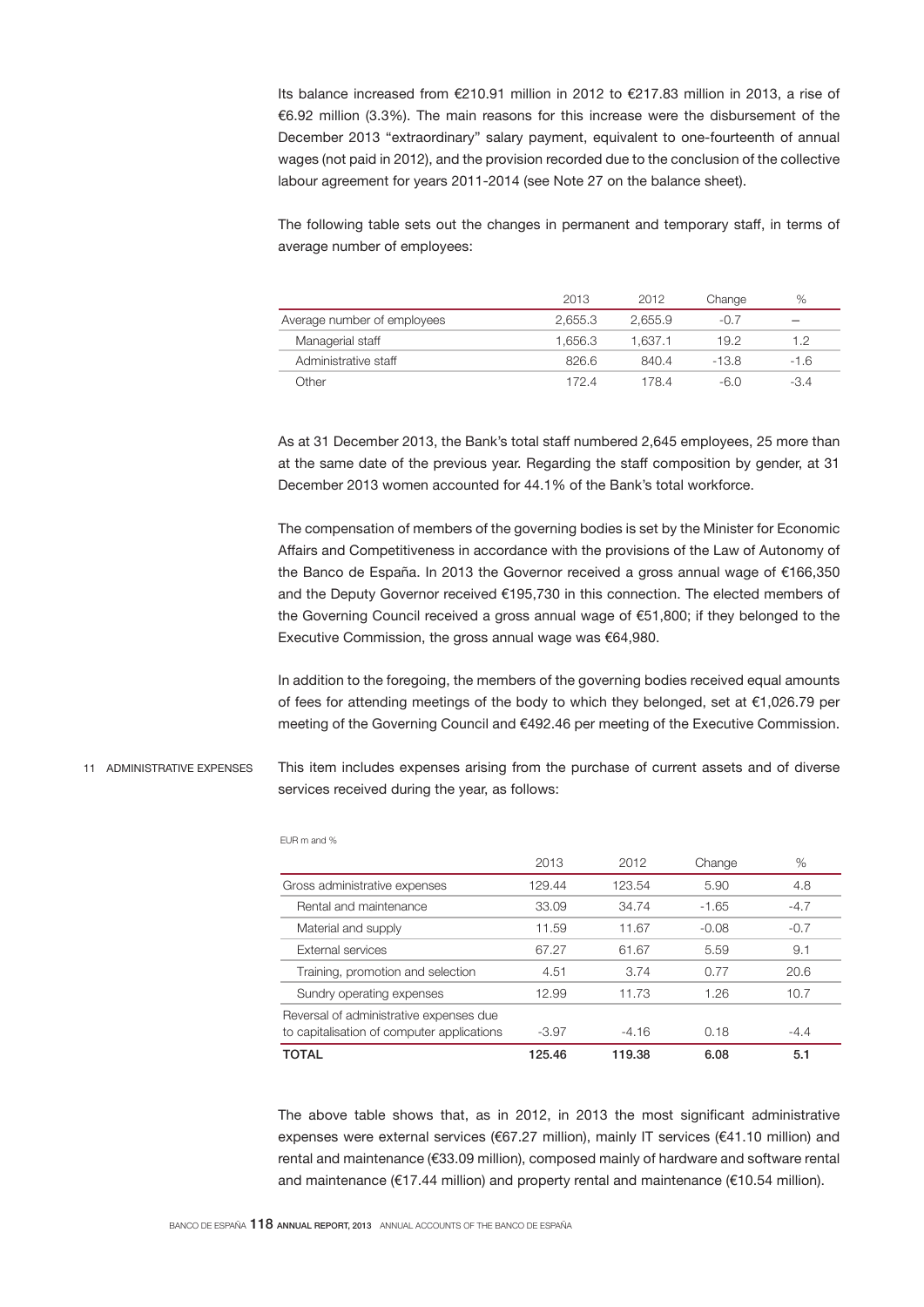Goods and services expenses increased in 2013 (€6.08 million). The largest increase in the item was in "External services" (€5.59 million), basically due to higher IT expenses (€4.37 million) and in operating expenses, due to SEPA advertising expenses (€1.05 million).

"External services" include €128,470.87 (including VAT) relating to the fees of the external auditors (Deloitte, SL: €74,115.37 and KPMG Auditores, SL: €54,355.50) for the audits of the Bank's annual accounts and of certain aspects of the Bank's management of European Central Bank reserves at the request of this institution's external auditor, the latter being the only service provided by the auditor to the Bank. In 2013 no services were received from and, consequently, no amounts were paid to, other firms related to the auditor.

Included here is the expense of the estimated depreciation of the Bank's fixed assets, which breaks down as follows: 12 DEPRECIATION OF FIXED **ASSETS** 

|                                                      | 2013  | 2012  | Change  | %       |
|------------------------------------------------------|-------|-------|---------|---------|
| Depreciation of buildings, structures and renovation |       |       |         |         |
| work                                                 | 2.54  | 2.49  | 0.05    | 2.0     |
| Depreciation of plant in buildings                   | 9.06  | 9.00  | 0.06    | 0.7     |
| Depreciation of furniture and fittings               | 2.15  | 2.11  | 0.05    | 2.2     |
| Depreciation of office machines other than computer  |       |       |         |         |
| equipment                                            | 1.58  | 2.10  | $-0.52$ | $-24.9$ |
| Depreciation of computer equipment                   | 5.39  | 5.58  | $-0.19$ | $-3.4$  |
| Depreciation of transport equipment                  | 0.37  | 0.48  | $-0.11$ | $-23.0$ |
| Depreciation of other tangible fixed assets          | 0.31  | 0.33  | $-0.02$ | $-6.0$  |
| Depreciation of libraries                            | 0.46  | 0.49  | $-0.02$ | $-4.6$  |
| Amortisation of computer applications                | 8.56  | 8.02  | 0.54    | 6.7     |
| TOTAL                                                | 30.43 | 30.60 | $-0.17$ | $-0.6$  |

EUR m and %

13 BANKNOTE PRODUCTION **SERVICES** 

This amount (€70.31 million) corresponds to payments made by the Banco de España to purchase banknotes from the Spanish Royal Mint. The increase with respect to the previous year (€22.88 million) was due to the larger volume of banknotes supplied by the National Mint, as follows:

|        |              | Banknotes charged (millions of banknotes) |               |
|--------|--------------|-------------------------------------------|---------------|
| Series | Denomination | December 2013                             | December 2012 |
|        | €50          | 414.7                                     | 155.7         |
|        | €10          | 80.1                                      |               |
|        | €5           | 483.5                                     | 499.2         |
|        | <b>TOTAL</b> | 978.3                                     | 654.9         |

14 TRANSFERS AND ADDITIONS TO OTHER FUNDS AND PROVISIONS

Included here are sundry amounts provisioned for varying reasons, the provisions used and the additions to the Beneficent Social Fund.

In 2013 various items were reclassified from this heading to the caption "Interest expenses" because it is considered that their nature coincides more closely with that caption. The amount relating to 2012 which was reclassified was €-3.71 million.

The net transfers to these funds were as follows: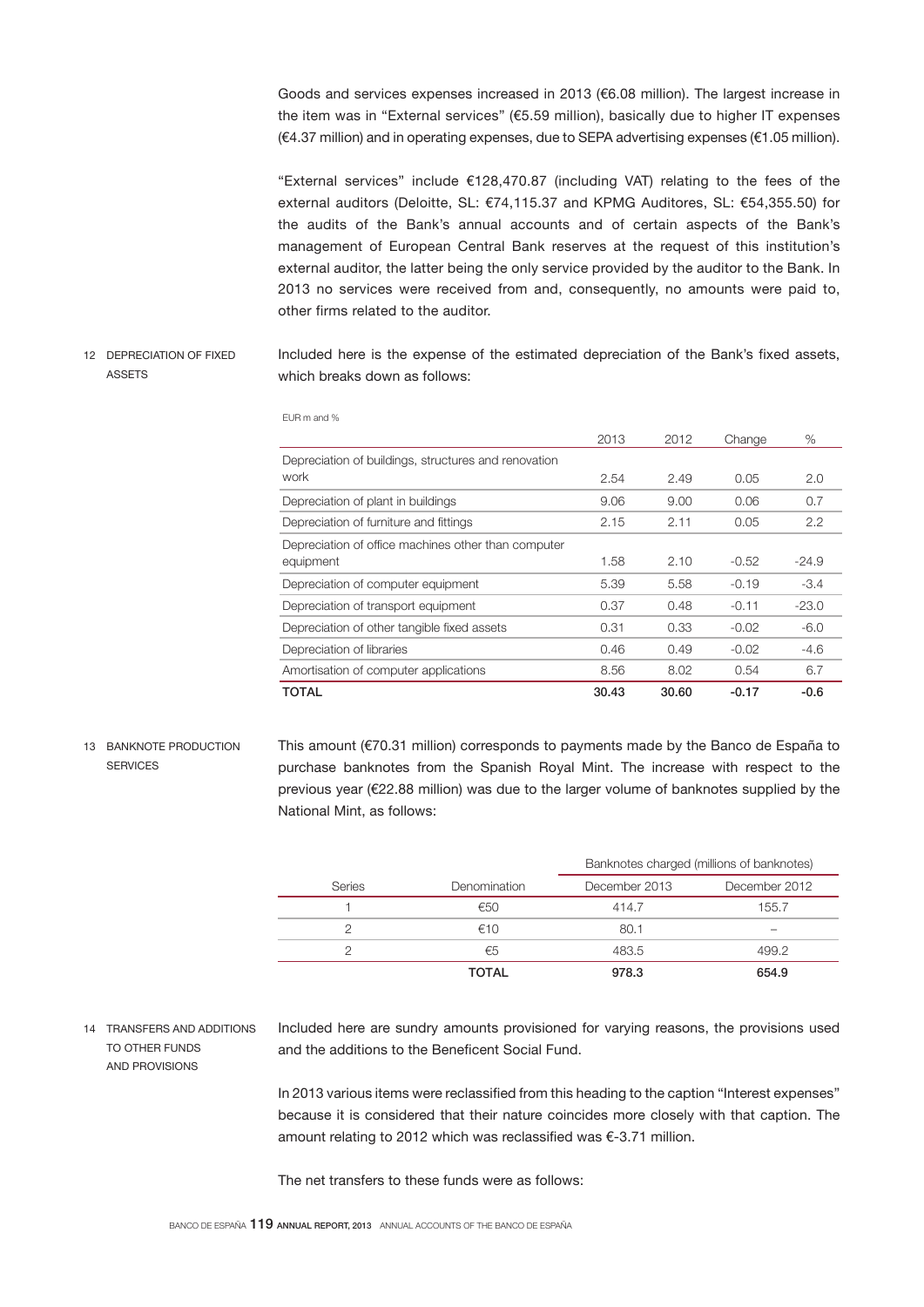### EUR m

|                                               | 2013    | 2012  | Change  |
|-----------------------------------------------|---------|-------|---------|
| Provision for operational risk                | 15.92   | 0.33  | 15.59   |
| Provision for death and retirement assistance | 5.27    | 2.57  | 2.70    |
| Provision for early and regular retirement    | 5.25    | 8.01  | $-2.76$ |
| Provision for sundry liabilities and charges  | 3.78    | 0.15  | 3.63    |
| Other                                         | $-0.93$ |       | $-0.93$ |
| Beneficent social fund                        | 9.47    | 11.57 | $-2.10$ |
| TOTAL                                         | 38.75   | 22.63 | 16.13   |

The net balance of transfers and applications to other funds and provisions in 2013 amounted to €38.75 million, compared with €22.63 million in 2012. Noteworthy was the net provisioning for operational risk of €15.92 million (see Note 27 on the balance sheet) and the provision of €9.47 million to the Beneficent Social Fund in 2013, compared with €11.57 million in 2012, meaning that the expense was €2.10 million lower. In 2013 €5.35 million were transferred to the provision for expenses relating to early and regular retirees, €5.27 million to the provision for death and retirement assistance and €3.96 million to the provision for litigation risk.

The Banco de España, because of the nature of its activity, is not an institution with a high environmental risk. Accordingly, in 2013 it was not considered necessary to record any provision for environmental liabilities and charges.

Pursuant to Article 1.1.b) of Royal Decree 2059/2008 of 12 December 2008, the Banco de España must pay into the Treasury, on the first working day of March, 90% of the profits earned and recorded up to 31 December of the previous year, less the amount paid on 1 December of the previous year. 15 PROFIT FOR THE YEAR

> On 2 December 2013 the Banco de España paid into the Treasury €1,385.56 million, equal to 70% of the profit recorded as at 30 September 2013.<sup>21</sup>

> Given that the profit for the year amounted to €3,147.58 million, on 3 March 2014 €1,447.26 million were paid into the Treasury to complete the distribution of 90% of profits.

The payments to the Treasury of 2013 profit are as follows:

#### EUR m

| 1 Total profit for 2013                                                                | 3.147.58 |
|----------------------------------------------------------------------------------------|----------|
| 2 Payments to the Treasury                                                             | 2.832.82 |
| On 2.12.2013                                                                           | 1.385.56 |
| On 3.3.2014. Difference between the above amount<br>and 90% of profit as at 31.12.2013 | 1.447.26 |
| 3 Profit payable to the Treasury                                                       | 314.76   |
| At date of approval of the 2013 accounts                                               | 314.76   |

<sup>21</sup> Pursuant to the aforementioned Royal Decree, the payment resolution must take into consideration the foreseeable performance of profits up to the end of the year. For this reason, account was taken of a number of factors which entailed a risk of lower profit estimated at €1,443.08 million. Accordingly, this amount was subtracted from the Banco de España profit of €3,422.45 million as at 30 September, resulting in a profit of €1,979.37 million, 70% of which was paid into the Treasury.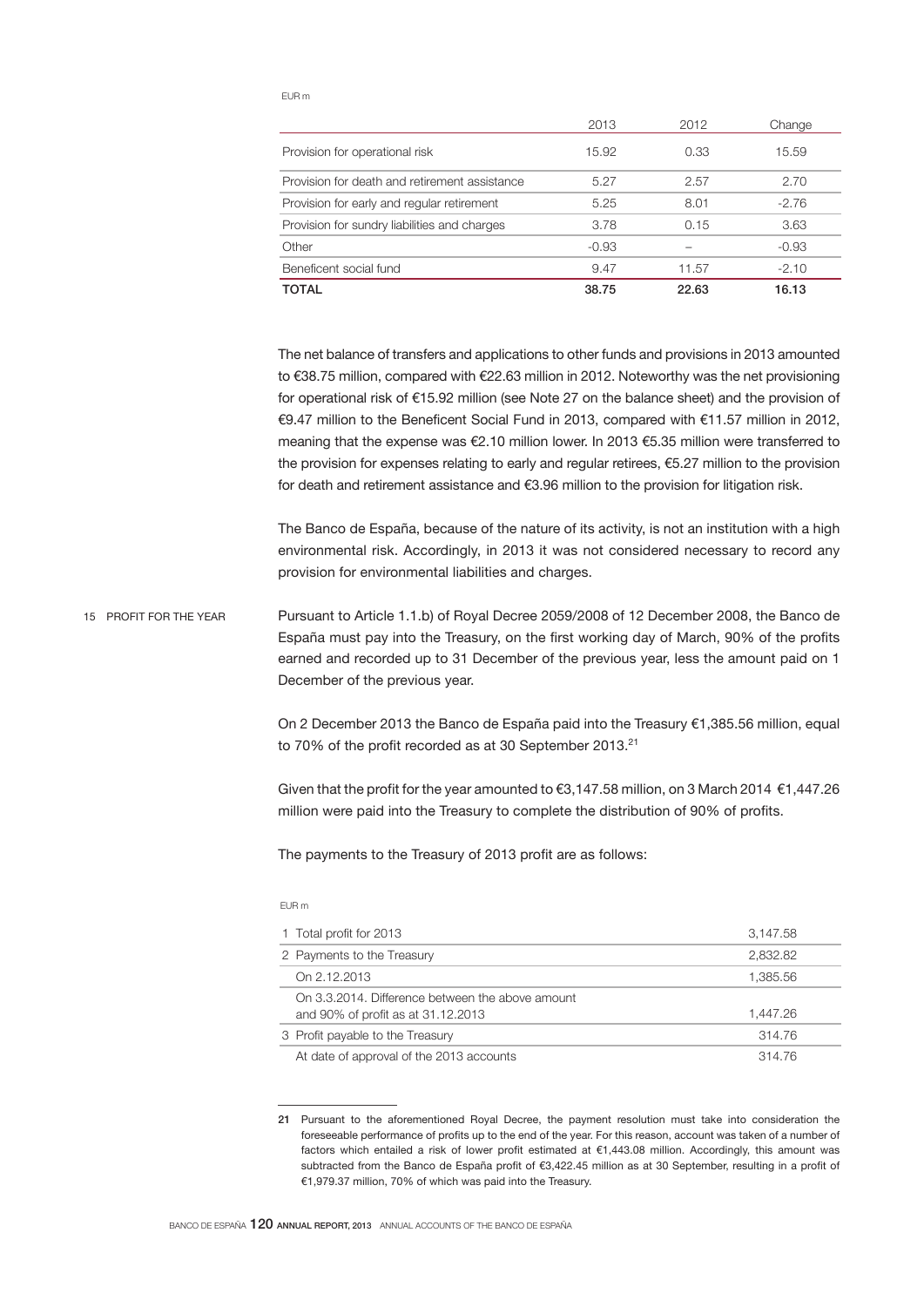# 3.4 Changes in capital, reserves, provisions and revaluation accounts

The following table shows the changes in the reporting year, which, in addition to the accounting profit, include the net gains not recognised as income in the profit and loss account, the change in provisions and the effect on the balance sheet of the appropriation of profit for the year.

EUR m

|                                                      | Capital  | Reserves | Revaluation<br>accounts | Undistributed<br>profit | Provisions<br>for risks | Total       |
|------------------------------------------------------|----------|----------|-------------------------|-------------------------|-------------------------|-------------|
| A) 2013 OPENING BALANCE                              | 1,000.00 | 950.00   | 12,568.59               | 2,112.69                | 7,299.78                | 23,931.07   |
| Unrecognised net gains in profit and loss            |          |          | $-3,530.07$             |                         |                         | $-3,530.07$ |
| In gold                                              |          |          | $-3,530.59$             |                         |                         | $-3,530.59$ |
| In foreign currency                                  |          |          | $-888.43$               |                         |                         | $-888.43$   |
| In securities                                        |          |          | 904.99                  |                         |                         | 904.99      |
| Other                                                |          |          | $-16.04$                |                         |                         | $-16.04$    |
| 2 Change in provisions                               |          | $-50.19$ |                         |                         | 1,454.09                | 1,403.89    |
| 3 2013 profit                                        |          |          |                         | 3,147.58                |                         | 3,147.58    |
| 4 Appropriation of profit                            |          |          |                         | $-3,498.25$             |                         | $-3,498.25$ |
| Payment to the Treasury of 2012 profit               |          |          |                         | $-2,112.69$             |                         | $-2,112.69$ |
| Payment to the Treasury of 2013 profit               |          |          |                         | $-1,385.56$             |                         | $-1,385.56$ |
| <b>B) CHANGES IN THE YEAR</b><br>$B = 1 + 2 + 3 + 4$ |          | $-50.19$ | $-3,530.07$             | $-350.68$               | 1,454.09                | $-2,476.86$ |
| C) 2013 CLOSING BALANCES<br>$C = A + B$              | 1,000.00 | 899.81   | 9,038.52                | 1,762.02                | 8,753.87                | 21,454.21   |

The changes reflected in this table have been explained above in the explanatory notes on the balance sheet and profit and loss account that refer to provisions (Note 27 on the balance sheet), revaluation accounts (Note 28 on the balance sheet), capital (Note 29 on the balance sheet), reserves (Note 30 on the balance sheet) and profit for the year (Note 31 on the balance sheet and Note 15 on the profit and loss account).

Equity decreased by €2,476.86 million in 2013 due to the lower unrealised gains on gold (€3,530.59 million) and the higher provision for financial risks.

The Banco de España is exposed to financial risks (market risk and credit risk) and to an operational risk which, as a result of its activity, could have a significant financial and reputational impact and affect the Bank's ability to continue meeting its objectives. 3.5 Risk management

The Banco de España manages all its risks taking into account their differing nature.

All the systems and procedures used to assess, control, monitor and mitigate risks are evaluated periodically to ensure they are suitable for their intended purpose and are applied consistently.

Currently the Operations Department and the Control, Budget and Accounting Department are responsible for identifying, assessing, controlling, monitoring, mitigating and reporting risks.

The Executive Commission is entrusted with approving the rules on financial asset management at the Banco de España and the methodologies to be applied for estimating and mitigating financial risks.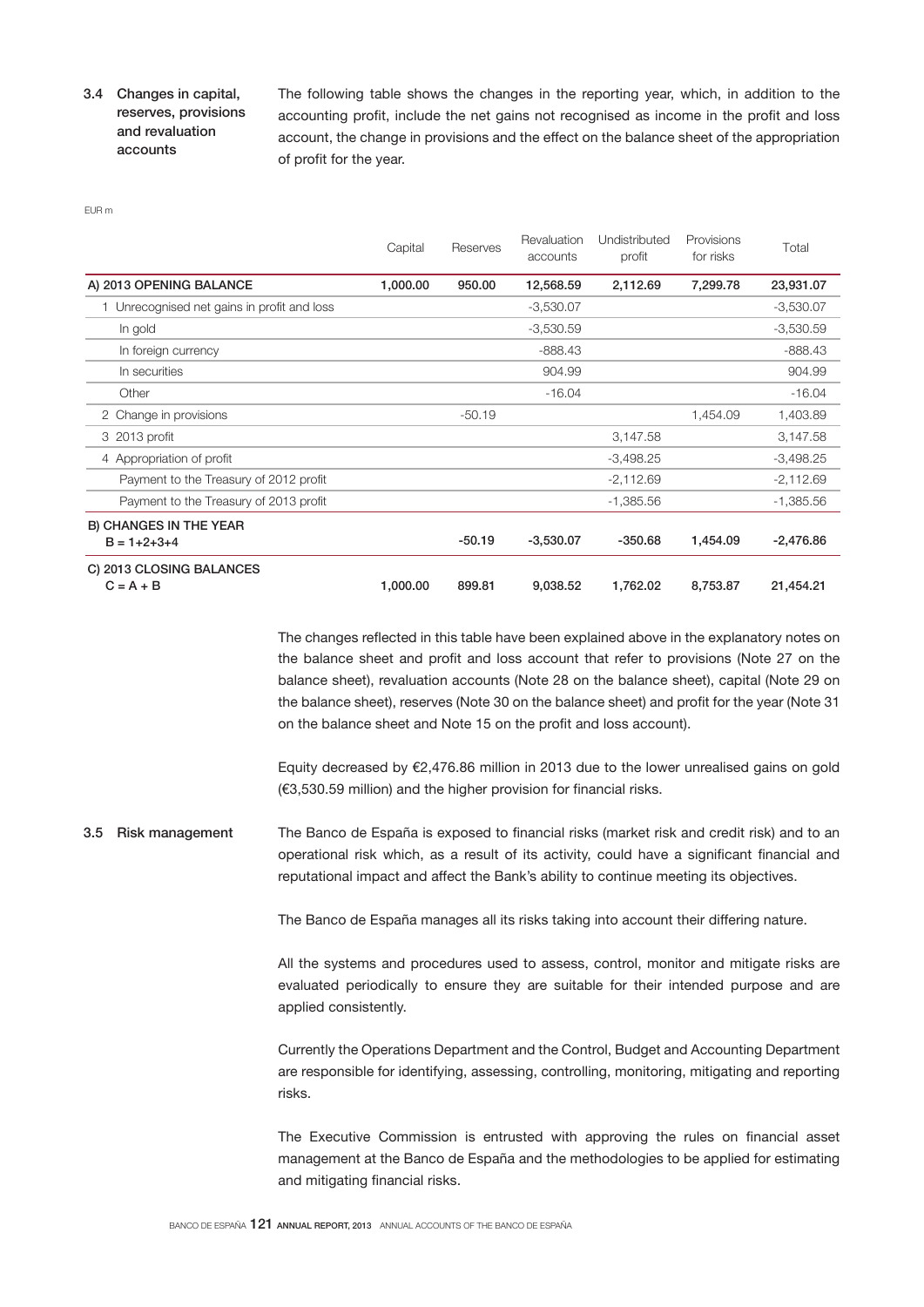The Operations Committee, at its daily meetings, proposes the distribution by currency, the authorised instruments and the limits per issuer and counterparty. It is the body entrusted with setting the modified duration target of the strategic (long-term) and tactical (short-term) benchmarks of the euro-denominated and US dollar-denominated trading portfolios. The Risk Management Committee is entrusted with proposing the risk assessment methodologies and provisioning levels to be forwarded to the Executive Commission. At end-2013 a Financial Risk Department was created which in the future will be responsible for defining, developing and implementing risk policies and for measuring and controlling risks and reporting on them to the governing bodies of the Banco de España. Financial risks comprise market risk, liquidity risk and credit risk. The risk assessment carried out by the Banco de España in 2013 found that the main risk, from a quantitative standpoint, is the market risk derived from foreign exchange rate and interest rate fluctuations. The Banco de España is also exposed, to a lesser extent, to credit risk. Market risk includes interest rate, foreign exchange rate and gold price risks. Interest rate risk is the probability or possibility that the Banco de España may incur losses as a result of interest rate fluctuations. The Bank's exposure to this type of risk derives mainly from the fixed-income securities in the trading portfolio, since their market value is affected by interest rate movements.<sup>22</sup> The level of exposure to this risk depends on the volume and maturity of holdings in this portfolio and on the volatility of interest rates. The Bank's Operations Committee sets the modified duration of the strategic and tactical benchmarks of the euro-denominated and US dollar-denominated trading portfolios and establishes limits by means of +/- 0.25 fluctuation banks. On 17 December 2013 the target durations of the tactical benchmarks of US dollar-denominated and euro-denominated portfolios were set at 1 and 3, respectively. Also, the level of risk is quantified through Value-at-Risk methodology (VaR) by calculating the maximum expected loss from interest rate fluctuations, with a one-year time horizon and a 99% confidence interval. The VaR figure calculated with this methodology for the trading portfolio is the main factor used to determine the amount to be provisioned for interest rate risk. As at 31 December 2013 the interest rate exposure on the trading portfolio is assessed at €2,288 million and is covered in full by the provision for financial risks. Foreign exchange rate risk is the probability or possibility that the Banco de España may incur losses as a result of movements in the exchange rates of the currencies forming part of its position. The exposure to this risk derives from the currency position and from the volatility of exchange rates. 1 FINANCIAL RISKS 1.1 Market risk Interest rate risk Foreign exchange rate and gold price risks

<sup>22</sup> For accounting purposes, the Bank's trading portfolio is valued at market prices and its held-to-maturity portfolio is valued at amortised cost.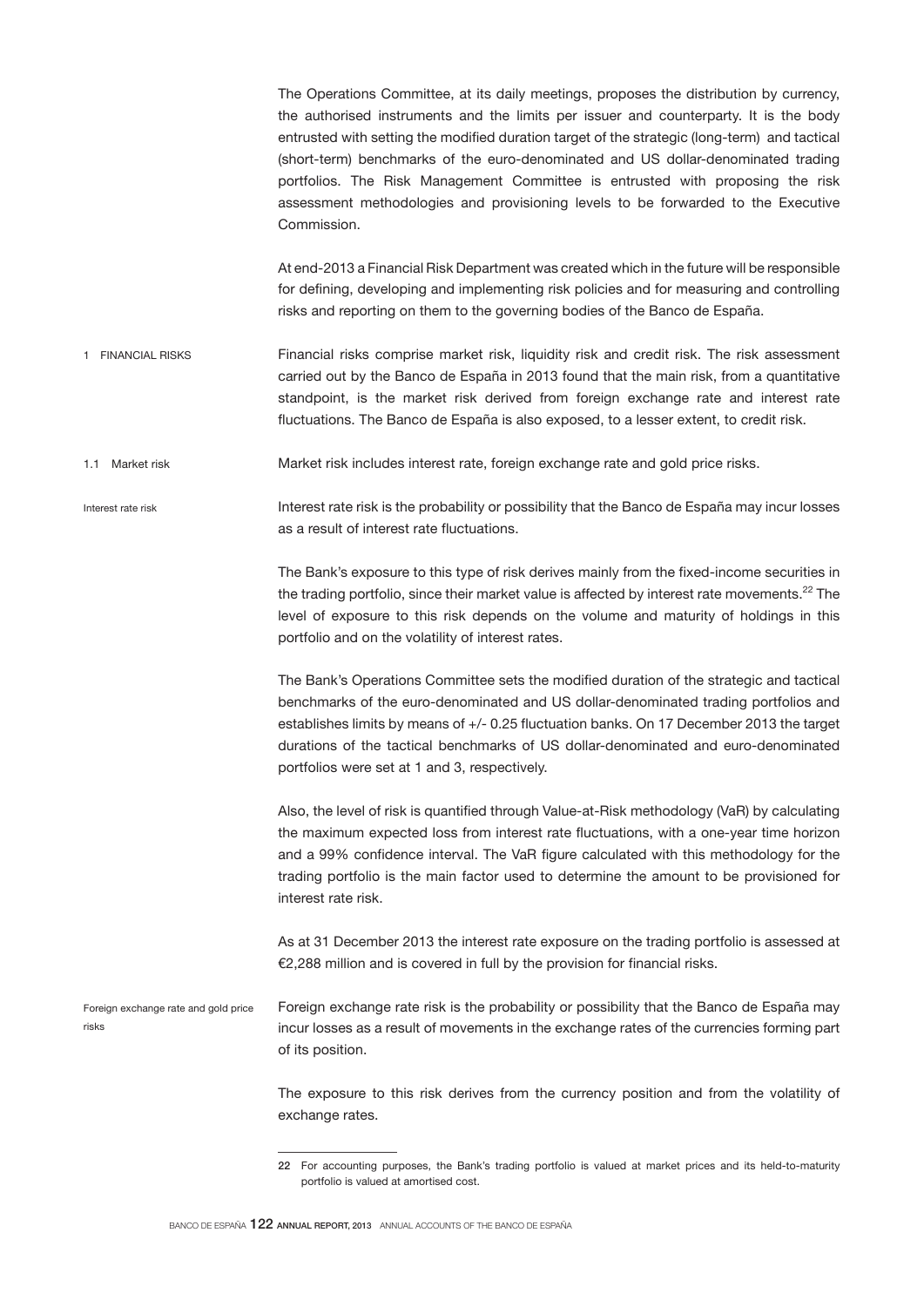|   |                    | Foreign exchange rate risk is managed by setting ceilings on investment in each<br>currency.                                                                                                                                                                                                                                                                        |
|---|--------------------|---------------------------------------------------------------------------------------------------------------------------------------------------------------------------------------------------------------------------------------------------------------------------------------------------------------------------------------------------------------------|
|   |                    | The Banco de España quantifies the exposure to this risk for the main currencies (USD and<br>SDR) through Value-at-Risk methodology (VaR) by calculating the maximum expected loss<br>with a one-year time horizon and a 99% confidence interval.                                                                                                                   |
|   |                    | Based on the VaR as at 31 December 2013, the exchange rate risk amounts to $€4,919$<br>million and is covered in full by the provision for financial risks.                                                                                                                                                                                                         |
|   |                    | The exposure to gold price risk, which depends on the holdings of gold and on the volatility<br>of its price, is covered in full by the existing revaluation accounts.                                                                                                                                                                                              |
|   | 1.2 Liquidity risk | Liquidity risk is the probability or possibility of incurring losses because the institution is<br>forced to liquidate its assets before maturity to meet its obligations.                                                                                                                                                                                          |
|   |                    | As a central bank belonging to the Eurosystem, the Banco de España has no liquidity risk.                                                                                                                                                                                                                                                                           |
|   | 1.3 Credit risk    | Credit risk is the probability or possibility that the Banco de España may incur losses as a<br>result of total or partial non-compliance with their contractual obligations by the issuers,<br>counterparties or depositors of its financial assets, or that it may incur losses derived from<br>impairment of its credit quality.                                 |
|   |                    | The exposure to credit risk depends on the volume of the investment and on the credit<br>quality of the counterparties.                                                                                                                                                                                                                                             |
|   |                    | Credit risk is managed by selecting creditworthy counterparties and setting quantitative<br>limits per counterparty, issuer and asset, while assuring safety in investments and avoiding<br>concentration risk.                                                                                                                                                     |
|   |                    | The Banco de España assesses credit risk by VaR methodology with a one-year time<br>horizon and a 99% confidence interval.                                                                                                                                                                                                                                          |
|   |                    | Based on VaR methodology, the estimated credit risk as at 31 December 2013 is €1,506<br>million, which is the total amount to be provisioned for credit risk.                                                                                                                                                                                                       |
|   |                    | The credit risk on monetary policy loans is not assessed because the transactions are<br>adequately collateralised and, accordingly, the residual risk is small. This risk is managed<br>in accordance with Eurosystem rules.                                                                                                                                       |
|   |                    | Also, the risks derived from the securities purchased under the Securities Markets<br>Programme and under monetary policy loans are shared by the Banco de España in<br>accordance with the ECB capital key, which is 11.87% for 2013.                                                                                                                              |
| 2 | OPERATIONAL RISK   | The Banco de España defines operational risk as the risk of incurring losses due to the<br>inadequacy or failure of internal processes, personnel and systems, or due to events<br>outside the organisation. These losses are determined by how strongly the Bank's balance<br>sheet, reputation or objectives are impacted by the materialisation of a risk event. |
|   |                    | The Operational Risk Management System developed by the Bank following the guidelines<br>set in the document entitled "International Convergence of Capital Measurement and                                                                                                                                                                                         |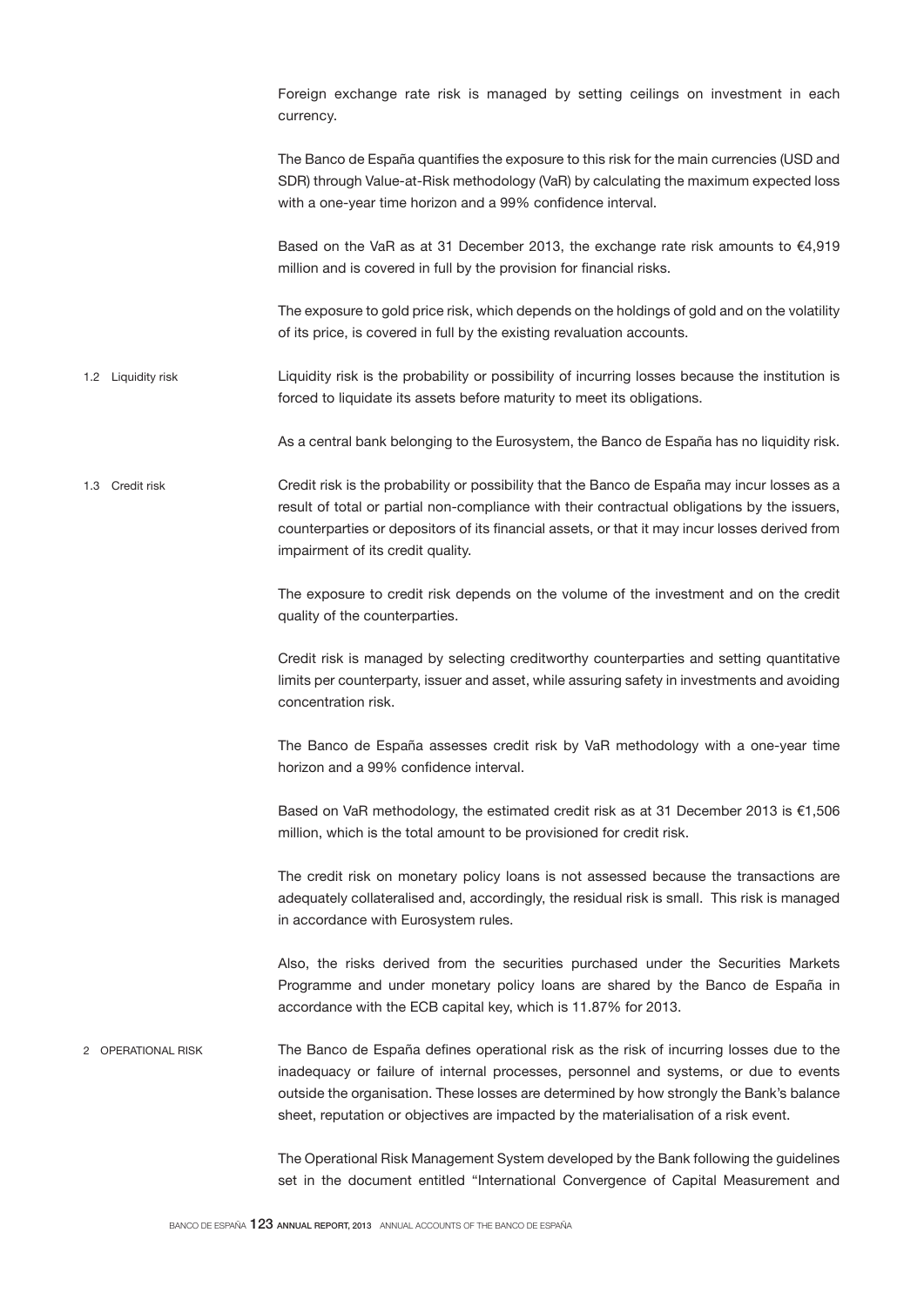Capital Standards" (BIS, Basel II, June 2004) sets out policies, functions and procedures for proper operational risk management.

This system takes as its starting point an inventory of the functions, processes and activities of each organisational area of the Bank, which make up the Process Map. This inventory is needed to subsequently identify the attendant risks, which together constitute the Risk Map. This identification is based on an analysis of possible contingencies which may affect the Bank's functioning and of the specific measures taken to prevent them from occurring and/or to reduce damage if they do occur.

To determine the relative importance of the risks identified, these are assessed qualitatively according to: 1) the impact or damage they may cause (whether financial, reputational and/or in the form of non-compliance with objectives) and 2) how often they may occur. The risks thus measured are entered in the Risk Tolerance Matrix to establish the action levels and the trigger thresholds for notification to the related decision-making bodies The business areas inform the Risk Management Committee of the most significant risks and of the possible mitigation measures to reduce the severity and frequency of the contingencies identified. This committee is responsible for approving them and accepting the residual risks. The results of the assessment conducted by the areas are compared with the information drawn from the systematic register of loss events in order to adjust their impact and/or frequency of occurrence in line with actual events.

Also, the system includes a VaR-type quantitative approach for calculating operational risk exposure, which stems from the Advanced Measurement Approach (AMA), which may serve as a reference for deciding on the possible general provisioning for this risk through the related allowance. The Bank's VaR methodology estimates the maximum financial loss or value at risk due to operational losses affecting net worth, with a one-year time horizon and a 99% confidence interval.

The exposure to operational risk as at 31 December 2013 amounted to  $€407$  million and a provision for operational risk was recorded for 10% of this amount.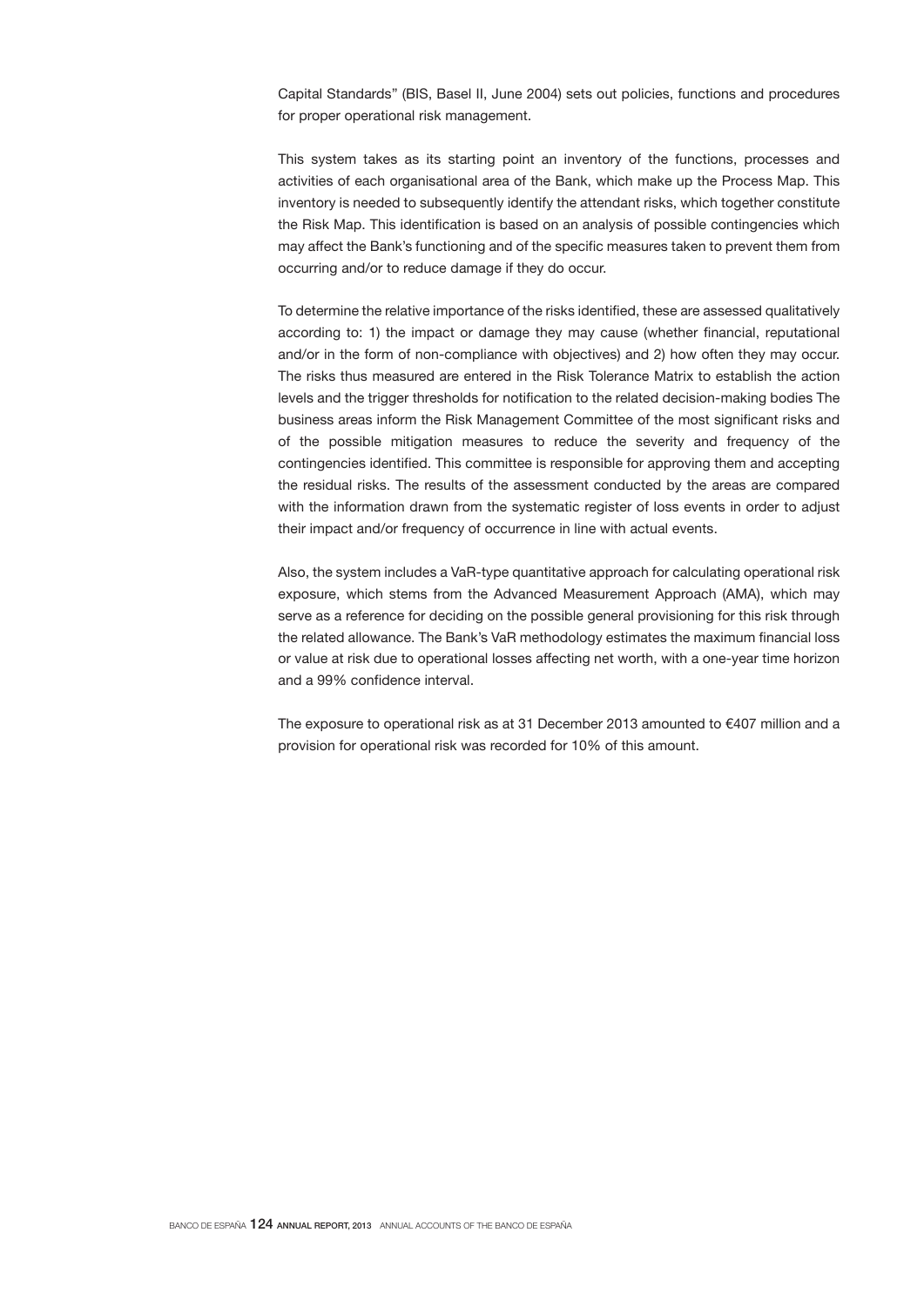# 4 SPECIFIC INFORMATION REQUIRED BY ARTICLE 4.2 OF THE LAW OF AUTONOMY OF THE BANCO DE ESPAÑA OF 1 JUNE 1994

On 15 October 2011, Royal Decree-Law 16/2011 of 14 October 2011 creating the Credit Institution Deposit Guarantee Fund came into force and the three previously existing credit institution deposit guarantee funds were wound up. The contribution of the Banco de España to the Deposit Guarantee Fund continues to be regulated by Article 3 of Royal Decree 2606/1996 of 20 December 1996, in which references to the wound-up funds are deemed to be to the new fund. 4.1 Contribution made by the Bank to the Deposit Guarantee Fund

> Royal Decree 2606/1996 established that the Deposit Guarantee Fund may only exceptionally "be supplemented by contributions from the Banco de España, the amount of which shall be fixed by Law". In 2013 the Banco de España made no contributions whatsoever to this Fund.

#### The table below shows the loans outstanding in 2013 with interest rates below the reference rates used, in order to estimate the loss of profit for the year pursuant to the provisions of Article 4.2 of Law 13/1994 of 1 June 1994 of Autonomy of the Banco de España. 4.2 Loss of profit

EUR m and %

| Type of credit/loan                                  | Average balance<br>in 2013 | Interest rate<br>received<br>(%) | Reference<br>interest rate<br>(%) | <b>Estimated loss</b><br>of profit |
|------------------------------------------------------|----------------------------|----------------------------------|-----------------------------------|------------------------------------|
| Net State debt                                       | 1.441.64                   |                                  | 0.55                              | 7.93                               |
| Housing loans and repayable<br>advances to employees | 36.59                      | 0.05                             | 0.55                              | 0.18                               |
| Housing loans                                        | 6.04                       | 0.28                             | 0.55                              | 0.02                               |
| Repayable advances                                   | 30.55                      |                                  | 0.55                              | 0.17                               |
| TOTAL                                                | 1.478.23                   |                                  | 0.55                              | 8.11                               |

Included under "Net State debt" is the average balance during the year, on a daily basis, of the special loans granted to the State before 1994 less the deposits held by the Treasury with the Banco de España, when there is a net balance in favour of the latter.

The reference rate used to estimate the loss of profit in all the loans is the daily average of the marginal interest rate on main refinancing operations conducted during the year.

On 26 March 2007 an agreement was entered into with the State government to bring forward the repayment schedule of the loans granted to the State prior to the entry into force of Law 21/1993 of 29 December 1993 on the State Budget for 1994 (Law 3/1983 loan, Law 4/1990 loan and credits arising from subscription for participating interests, contributions and quotas in international agencies), such that they all reach final maturity by 2015 at the latest and the Treasury can request early repayment of part or all of these facilities, paying on the due date the effective market price instead of the nominal amount. Under this agreement, in 2013 payment was received of two instalments of the aforementioned facilities (that for the reporting year and the last outstanding instalment of the original repayment schedule), the repayment date of all of them being brought forward from 31 December to 30 April. In accordance with the foregoing, on 30 April 2013 the Treasury paid to the Banco de España the amount of €876.44 million, the effective market price of the debt repaid on that date, equivalent to a nominal amount of €971.68 million. 4.3 Other transactions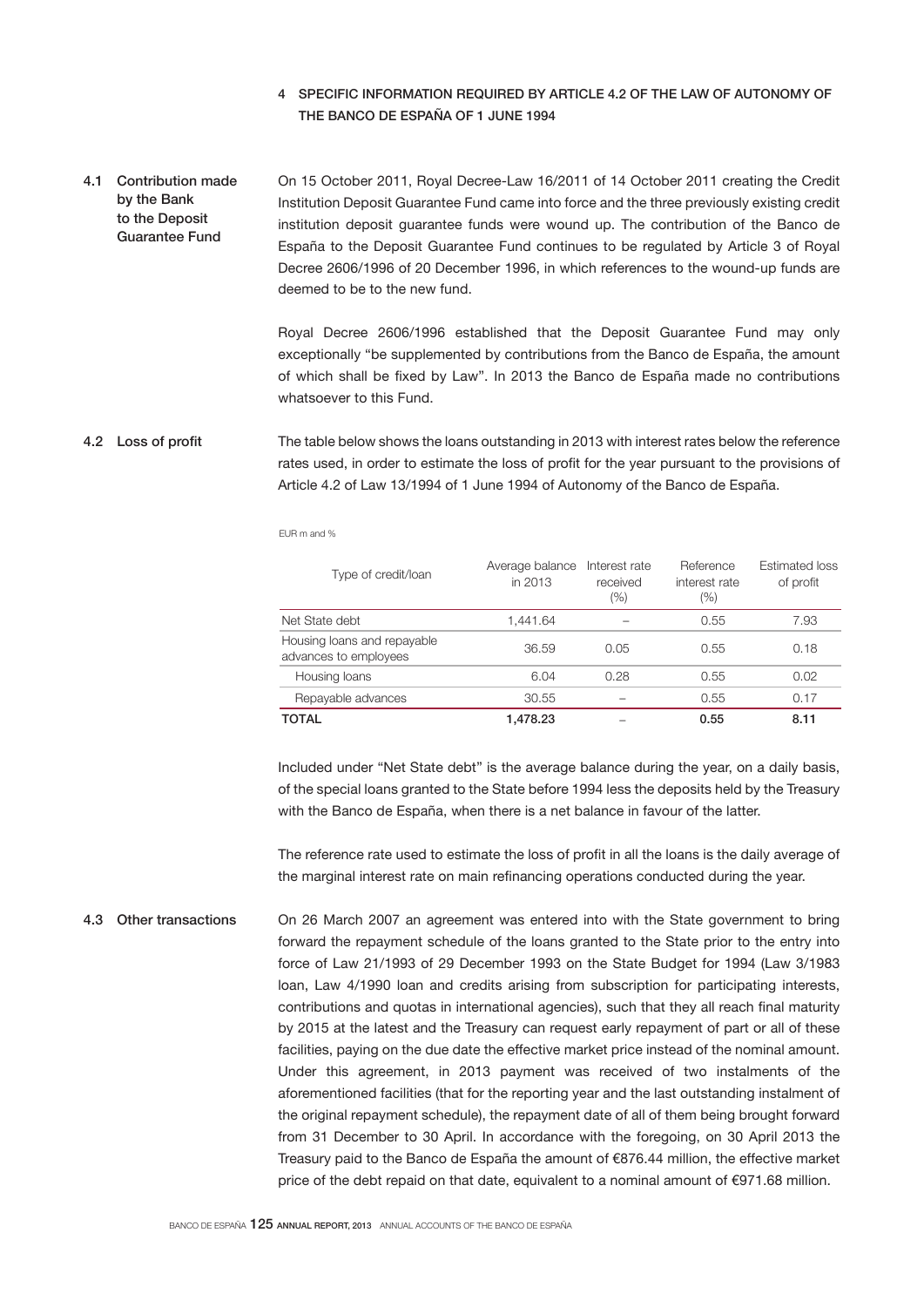### **ANNEXES**

#### 1 REPORT OF THE EXTERNAL AUDITORS



**KPMG Auditores S.L.** Edificio Torre Europa Paseo de la Castellana, 95 28046 Madrid

(Translation from the original in Spanish. In the event of discrepancy, the Spanish-language version prevails.)

### **Independent Auditors' Report on the Annual Accounts**

To the Honourable Governor of the Banco de España,

We have audited the annual accounts of the Banco de España which, in accordance with article 29.1 of its Internal Rules, comprise the balance sheet at 31 December 2013, the income statement for the year then ended and the notes thereto.

### Responsibility for the annual accounts

The Executive Commission of the Banco de España is responsible for organising the Bank and appointing its general managers. Under the Internal Rules of the Banco de España, the Directorate General Services is responsible for preparing the annual accounts in accordance with the internal accounting principles of the Banco de España, which are specified in note 3.1 to the accompanying annual accounts, based on the accounting regulations stipulated for the central banks that are members of the European System of Central Banks. This responsibility, which is exercised through the Control, Budget and Accounting Department, includes the audit of operations and, therefore, the design, implementation and maintenance of the relevant internal controls required for the preparation and appropriate presentation of annual accounts that are free from material misstatement due to fraud or error, the selection and application of the pertinent accounting principles, and making such estimates as deemed reasonable in the circumstances (see note 3.1.3 to the accompanying annual accounts). Pursuant to article 21.G) of Law 13/1994 of 1 June 1994 on the autonomy of the Banco de España, these annual accounts are prepared by the Governing Council of the Banco de España.

The auditors' responsibility

Our responsibility is to express an opinion on these annual accounts taken as a whole, based on our audit. We conducted our audit in accordance with International Standards on Auditing, which require that we comply with certain ethical standards and plan and perform the audit in such a way as to obtain reasonable assurance that the annual accounts are free from material misstatement or irregularities.

An audit entails the performance of procedures designed to obtain supporting evidence of the amounts and disclosures contained in the annual accounts. The procedures selected depend on the auditor's judgement, and include an assessment of the risk of material misstatements or irregularities arising in the annual accounts due to fraud or error. In assessing these risks the auditor takes into account the internal control system applied by the entity for the preparation and appropriate presentation of the annual accounts in order to design audit procedures that are suitable in the circumstances, but not for the purpose of expressing an opinion on the effectiveness of the entity's internal control system. An audit also includes an evaluation of the appropriateness of the accounting policies used, the reasonableness of the entity's accounting estimates, and the overall presentation of the annual accounts. We consider that the evidence obtained is sufficient and adequate to provide a basis on which to express our auditors' opinion.

> KPMG Auditores S.L., a limited lability Spanish company, is a Reg. Mor Machd, T. 11961, F. 90, adsistrary of KPMG Europe LLP and a member from of the Sec. B, H. M -198 007, inscrip. 9<br>KPMG instructed of independent rremine Swiss entity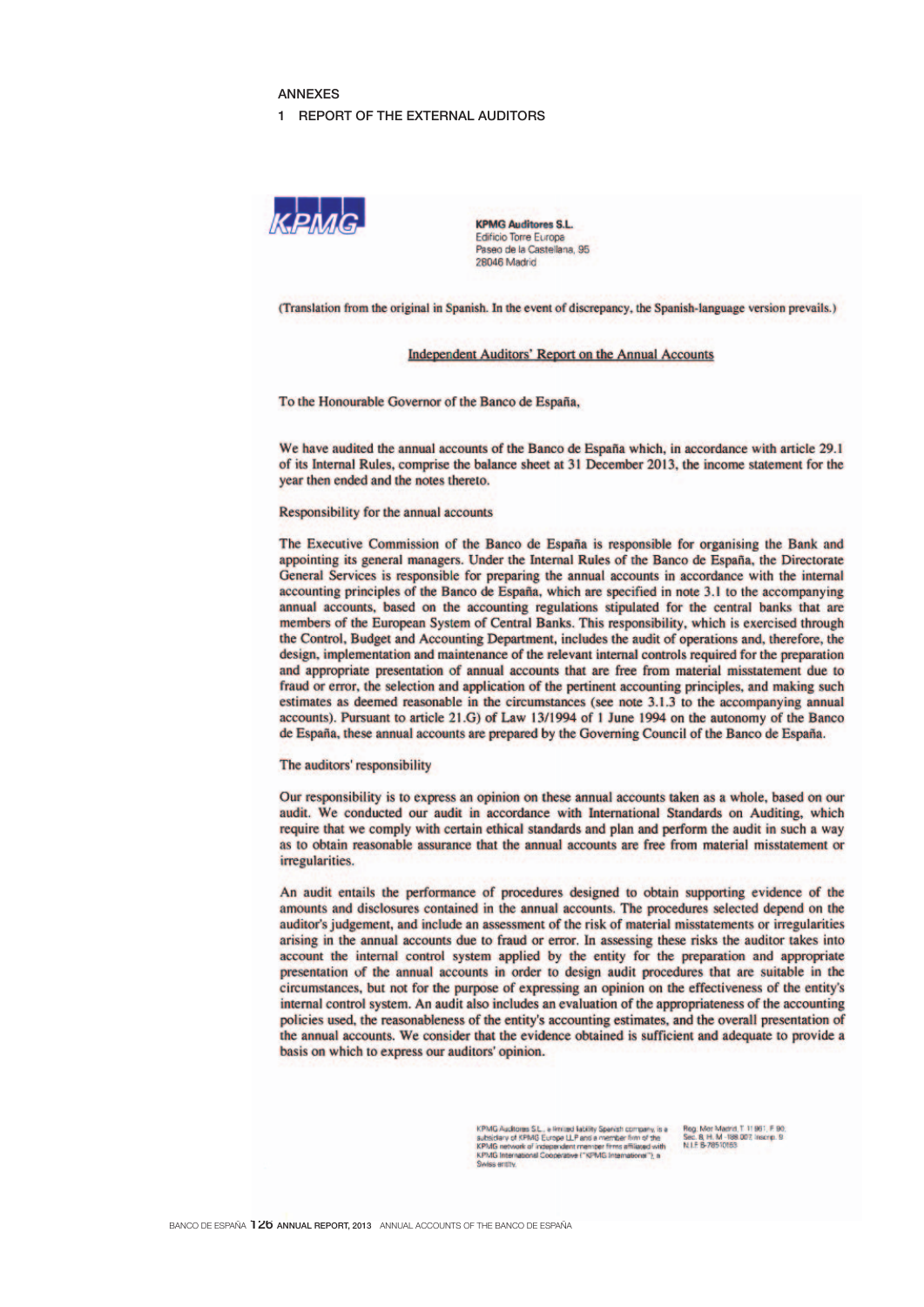# Opinion

In our opinion the accompanying annual accounts for 2013 present fairly, in all material respects, the equity and financial position of the Banco de España at 31 December 2013 and its financial performance for the year then ended, in accordance with the internal accounting principles of the Banco de España, which are specified in note 3.1 to the accompanying annual accounts, based on the accounting regulations stipulated for the central banks that are members of the European System of Central Banks.

KPMG Auditores, S.L.

MFallaun

María Eugenia Fernández-Villarán Ara

30 April 2014